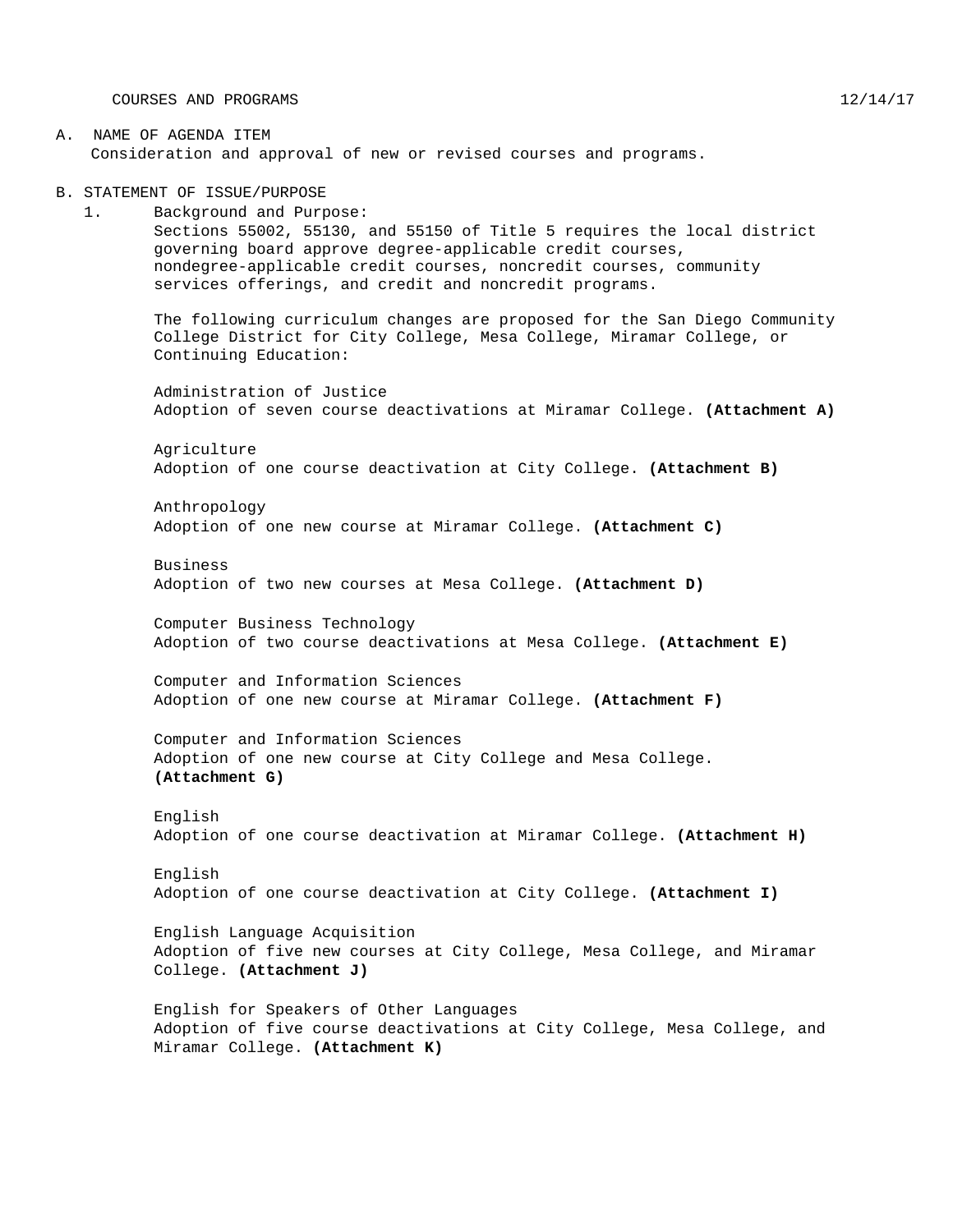English for Speakers of Other Languages Adoption of one course deactivation at City College and Mesa College. **(Attachment L)** Exercise Science Adoption of one new course at City College. **(Attachment M)** Fire Protection Technology Adoption of one course deactivation at Miramar College. **(Attachment N)** Labor Studies Adoption of two course deactivations at City College. **(Attachment O)** Legal Assistant Adoption of one course deactivation at Miramar College. **(Attachment P)** Real Estate Adoption of one course deactivation at Mesa College. **(Attachment Q)** Accountancy Adoption of a new program at Miramar College. **(Attachment R)** Administration of Justice Adoption of two program revisions at Miramar College. **(Attachment S)** Aviation Operations Adoption of a program revision at Miramar. **(Attachment T)** Aviation Operations Adoption of a new program at Miramar College. **(Attachment U)** Business Management Adoption of two program revisions at Mesa College. **(Attachment V)** Business Management Adoption of a new program at Mesa College. **(Attachment W)** Communication Studies Adoption of a program deactivation at Mesa College. **(Attachment X)** Computer Business Technology Adoption of two program revisions at Miramar College. **(Attachment Y)**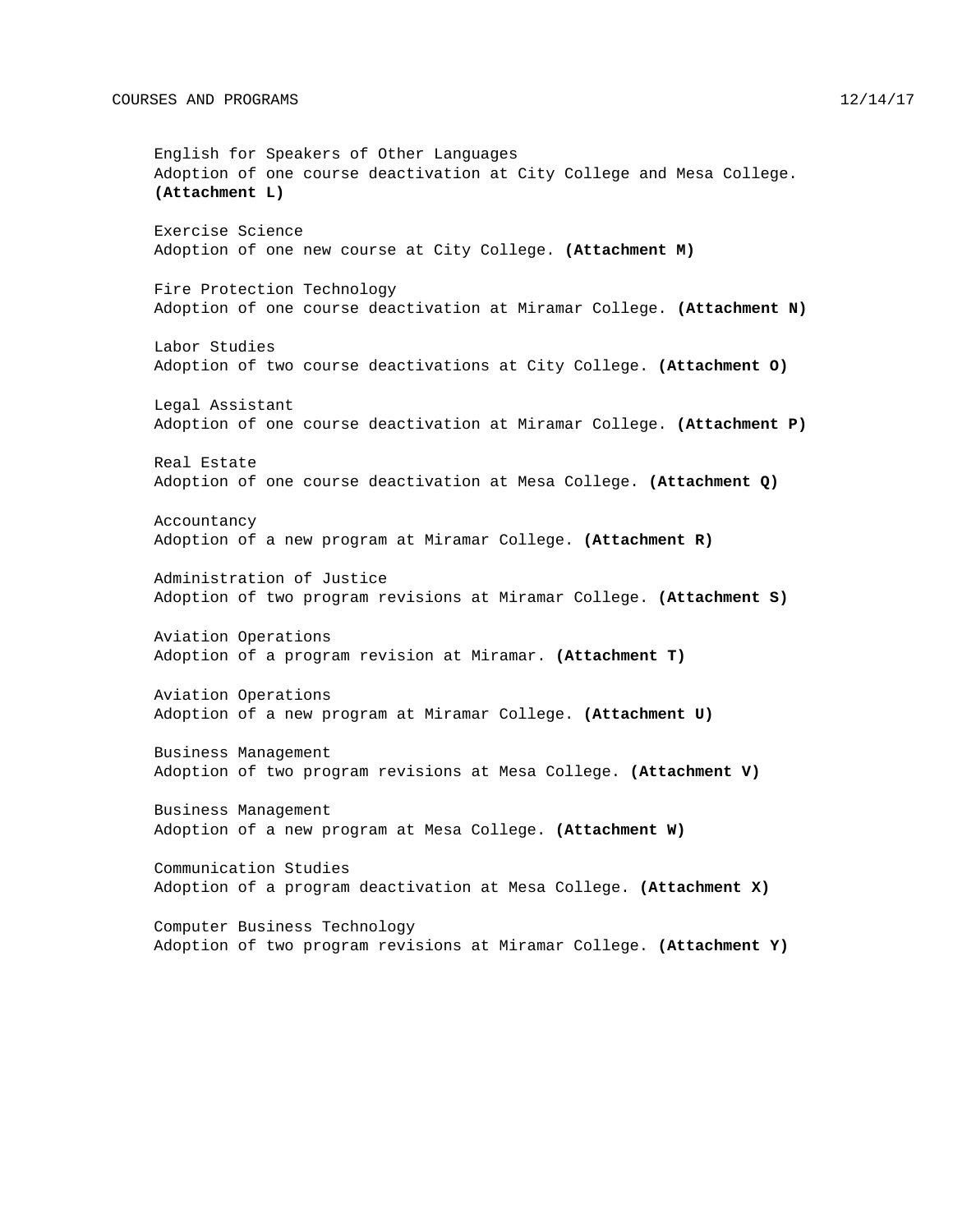#### COURSES AND PROGRAMS 12/14/17

Computer Business Technology Adoption of two program revisions at Mesa College. **(Attachment Z)** Computer Information Systems Adoption of a program deactivation at City College. **(Attachment AA)** Computer Information Systems Adoption of three program revisions at City College. **(Attachment BB)** Dramatic Arts Adoption of a program revision at Mesa College. **(Attachment CC)** English Adoption of a program deactivation at City College. **(Attachment DD)** English for Speakers of Other Languages Adoption of a program revision at Miramar College. **(Attachment EE)** Fashion Adoption of two program revisions at Mesa College. **(Attachment FF)** Interdisciplinary Studies Adoption of a program revision at Miramar College. **(Attachment GG)** Labor Studies Adoption of two program revisions at City College. **(Attachment HH)** Liberal Arts and Sciences Adoption of a program revision at Mesa College. **(Attachment II)** Multimedia Adoption of a program revision at Mesa College. **(Attachment JJ)** Music Adoption of a program revision at Miramar College. **(Attachment KK)** Paralegal Adoption of two program revisions at Miramar College. **(Attachment LL)** Sustainable Urban Agriculture Adoption of a program revision at City College. **(Attachment MM)** Web Design Adoption of two program revisions at Mesa College. **(Attachment NN)** 2. Cost and Funding: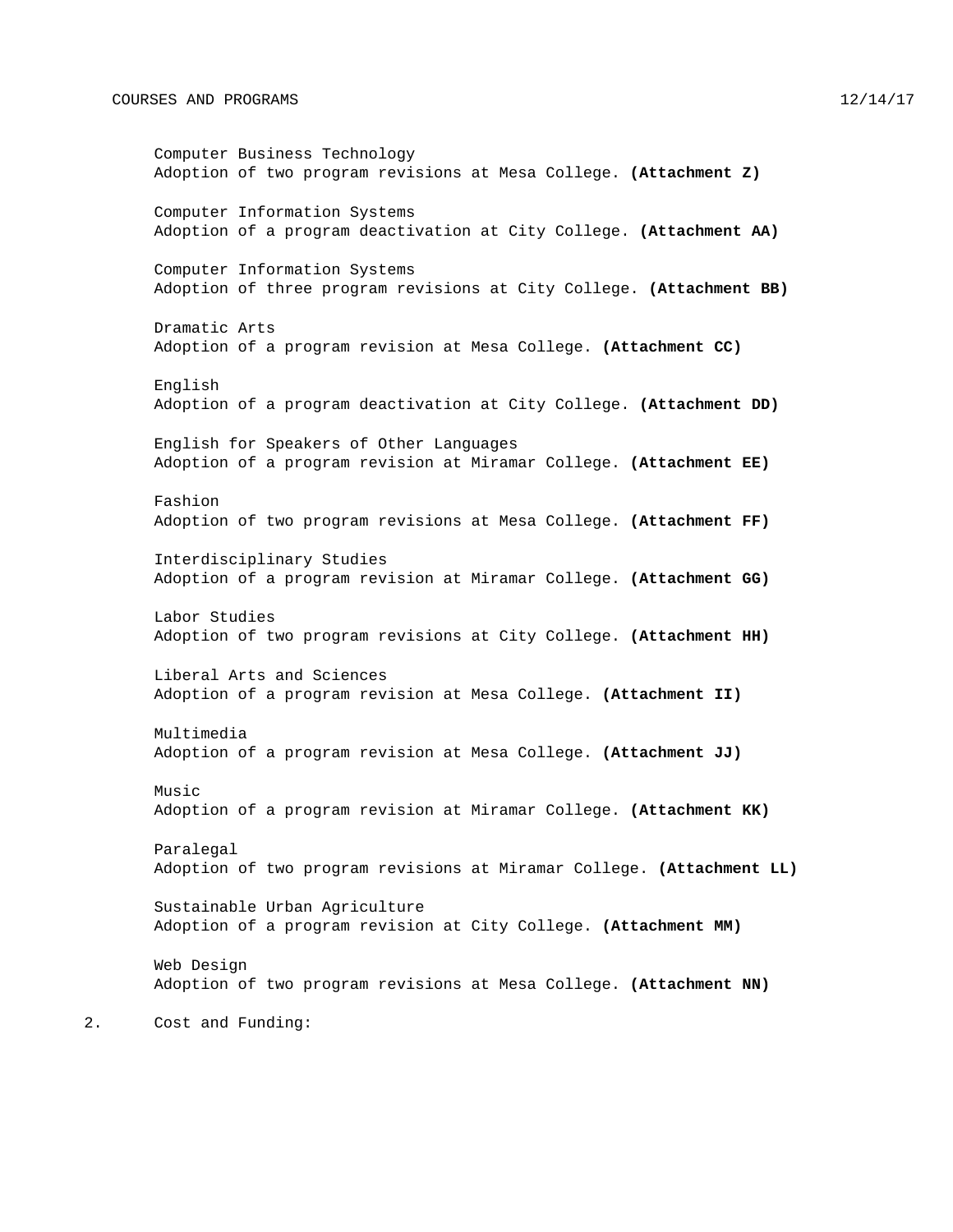There is no additional cost to the District.

C. PROPOSAL

The Board of Trustees hereby grants authority to take the action outlined in Part A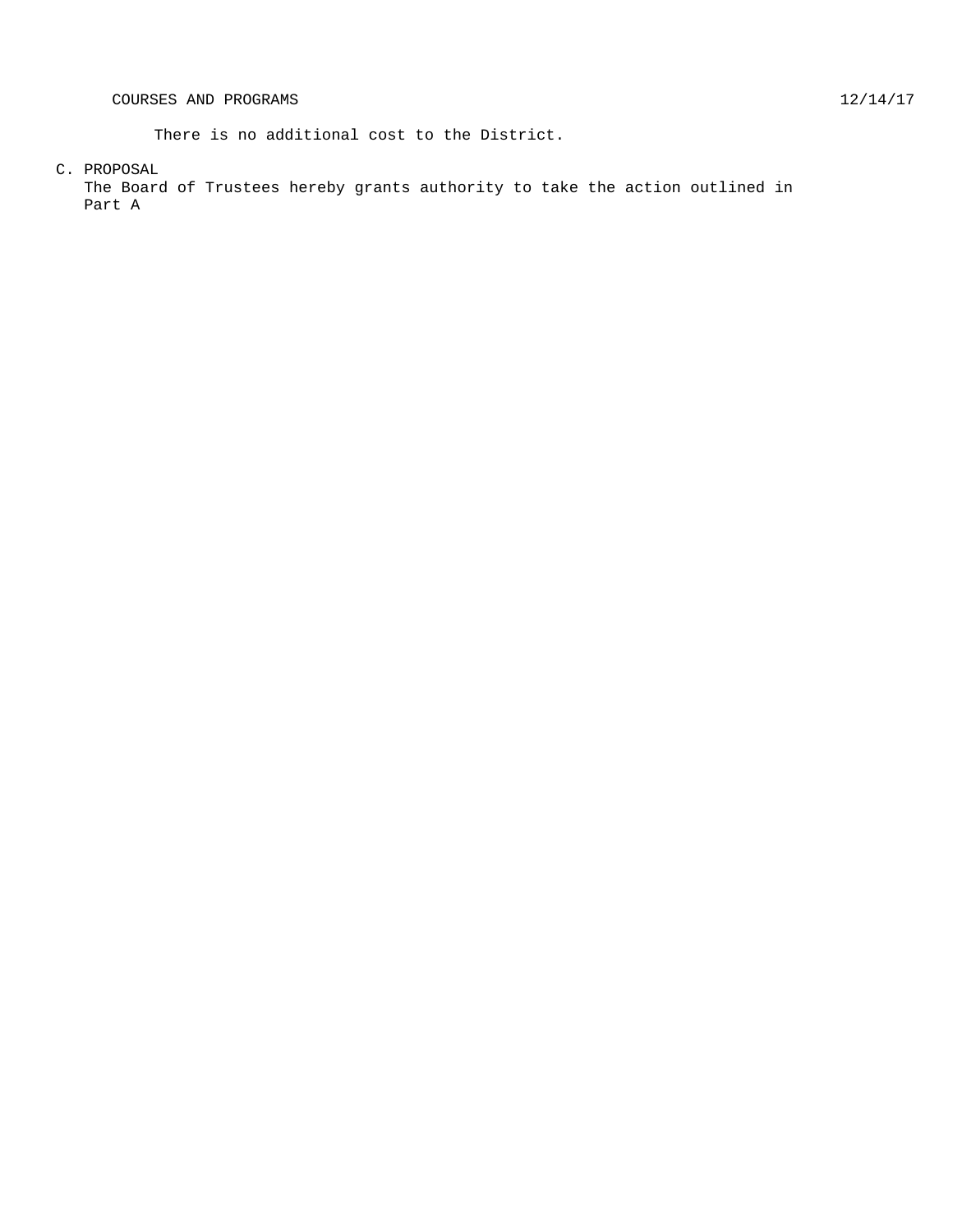Adoption of seven course deactivations at Miramar College.

Proposed course deactivations at Miramar College:

### **127B Physical Conditioning II**

**48 - 54 hours lab, 1 units Letter Grade or Pass/No Pass Option**

*Advisory:* English 47A or English 48, and English 49, each with a grade of "C" or better, or equivalent or Assessment Skill Levels R5 and W5; Administration of Justice 127A with a grade of "C" or better, or equivalent. This course provides introductory level students with beginning level physical conditioning skills and techniques used in public safety occupations. Techniques from the introductory course are developed into a full beginning level workout routine. Additional topics include the importance of fitness to lifelong wellbeing; injury prevention; and the relationship between physical fitness training and work tasks in criminal justice, fire protection, and related occupations. This course is intended for students preparing for employment in a public safetyrelated field. (FT not required) Associate Degree Credit & transfer to CSU.

#### **127C Physical Conditioning III 48 - 54 hours lab, 1 units Letter Grade or Pass/No Pass Option**

*Advisory:* English 47A or English 48, and English 49, each with a grade of "C" or better, or equivalent or Assessment Skill Levels R5 and W5; Administration of Justice 127B with a grade of "C" or better, or equivalent. This course provides beginning level students with intermediate level physical conditioning skills and techniques used in public safety occupations. Techniques and workout routines from the beginning course are expanded into task-specific exercises related to work requirements in public safety occupations. In addition, students are introduced to fitness selfassessments in several fundamental physical conditioning categories. Other topics include nutritional guidelines; injury prevention practices and treatment; and the importance of lifelong physical fitness practices in criminal justice, fire protection, and related occupations. This course is intended for students preparing for employment in a public safety-related field. (FT not required) Associate Degree Credit & transfer to CSU.

#### **127D Physical Conditioning IV 48 - 54 hours lab, 1 units Letter Grade or Pass/No Pass Option**

*Advisory:* English 47A or English 48, and English 49, each with a grade of "C" or better, or equivalent or Assessment Skill Levels R5 and W5; Administration of Justice 127C with a grade of "C" or better, or equivalent.

This course provides intermediate level students with advanced level physical conditioning skills and techniques used in public safety occupations. Students integrate techniques and workout routines from the intermediate course to develop individual workout routines designed to meet the lifelong occupational requirements of a public safety field. Students also expand their selfassessment skills into a comprehensive fitness, nutrition, and health self-evaluation. This course is intended for students preparing for employment in a public safety-related field. (FT not required) Associate Degree Credit & transfer to CSU.

# **128D Defensive Tactics IV**

### **48 - 54 hours lab, 1 units Grade Only**

*Advisory:* English 47A or English 48, and English 49, each with a grade of "C" or better, or equivalent or Assessment Skill Levels R5 and W5; Administration of Justice 128C with a grade of "C" or better, or equivalent. This course provides intermediate level students with advanced level skills and practice in protection against persons armed with dangerous weapons. Students learn to integrate techniques and concepts from the intermediate course in order to evaluate arrest and control situations, determine the appropriate use of force, and avoid illegal use of force. Other topics include advanced use of the police baton; liabilities arising from the use of force; and weapon retention and disarming. This course is intended for students majoring in Administration of Justice or practicing peace officers. (FT) Associate Degree Credit & transfer to CSU.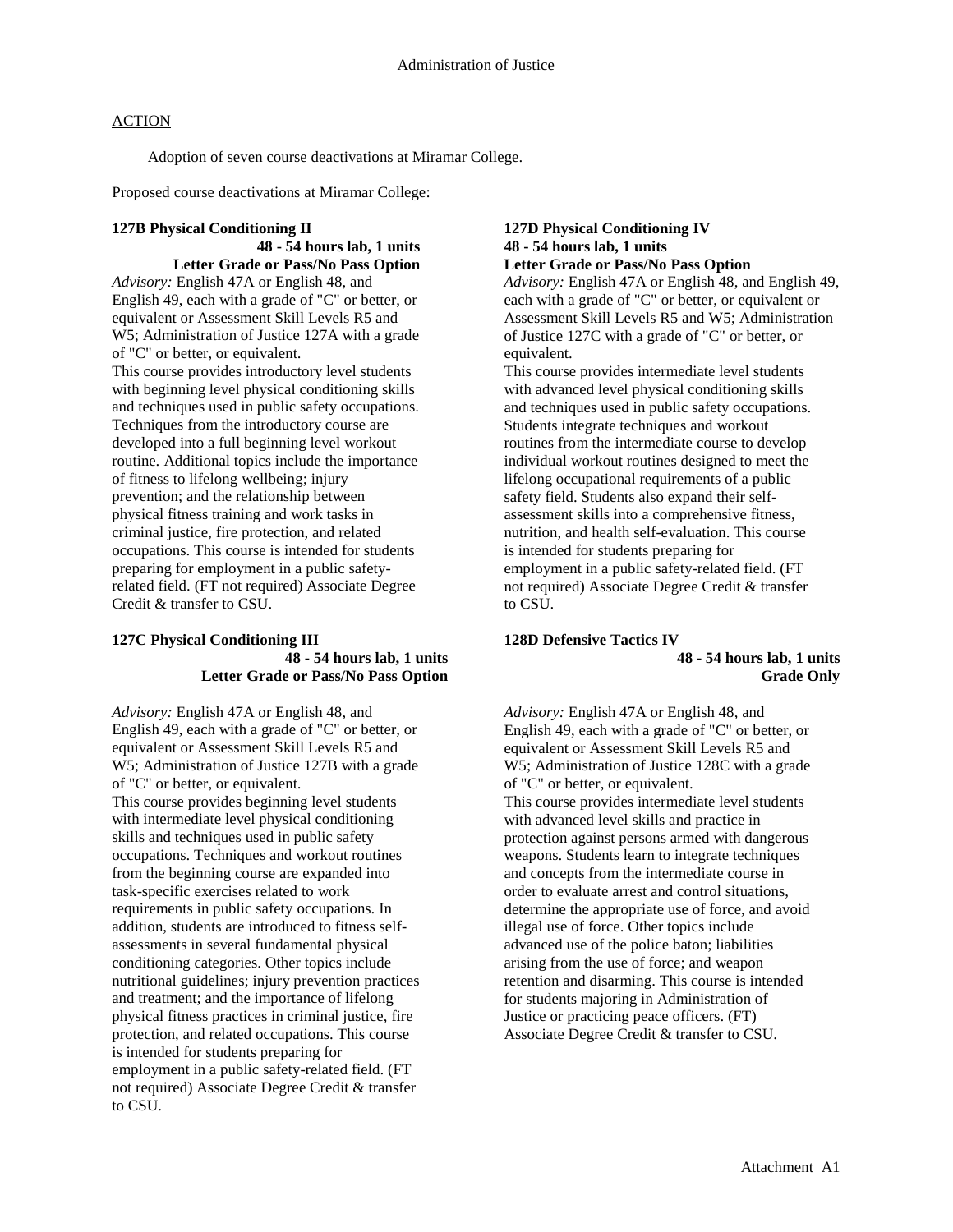#### **357B 832 PC Firearms**

### **24 - 27 hours lab, 0.5 units Grade Only**

*Limitation on Enrollment:* This course is not open to students with previous credit for Administration of Justice 356B.

This course meets the Peace Officer Standards and Training (POST) requirements for the Firearms portion of Section 832 of the California Penal Code. Topics include firearms safety; care, cleaning, and storage; shooting principles; laws of evidence; and range qualification procedures. This course is intended for students preparing for employment as peace officers. (FT) Associate Degree Credit only and not Transferable.

#### **128B Defensive Tactics II**

### **48 - 54 hours lab, 1 units Grade Only**

*Advisory:* English 47A or English 48 and English 49, each with a grade of "C" or better, or equivalent or Assessment Skill Levels R5 and W5; Administration of Justice 128A with a grade of "C" or better, or equivalent. This course provides introductory level students with beginning level skills and practice in protection against persons armed with dangerous weapons. Techniques from the introductory course are developed and expanded to include single subject searches during arrest and the restraint of single and multiple prisoners. In addition, students expand their knowledge of related California Penal Code sections. This course is intended for students majoring in Administration of Justice or practicing peace officers. (FT) Associate Degree Credit & transfer to CSU.

## **128C Defensive Tactics III**

#### **48 - 54 hours lab, 1 units Grade Only**

*Advisory:* English 47A or English 48 and English 49, each with a grade of "C" or better, or equivalent or Assessment Skill Levels R5 and W5; Administration of Justice 128B with a grade of "C" or better, or equivalent.

This course provides beginning level students with intermediate level skills and practice in protection against persons armed with dangerous weapons. Techniques from the beginning course are developed and expanded to include multiple subject searches during arrest and the restraint of multiple prisoners. Other topics include the psychological and physiological effects of the use of force; the transportation of single and multiple prisoners; and an introduction to the use of the police baton. This course is intended for students majoring in Administration of Justice or practicing peace officers. (FT) Associate Degree Credit & transfer to CSU.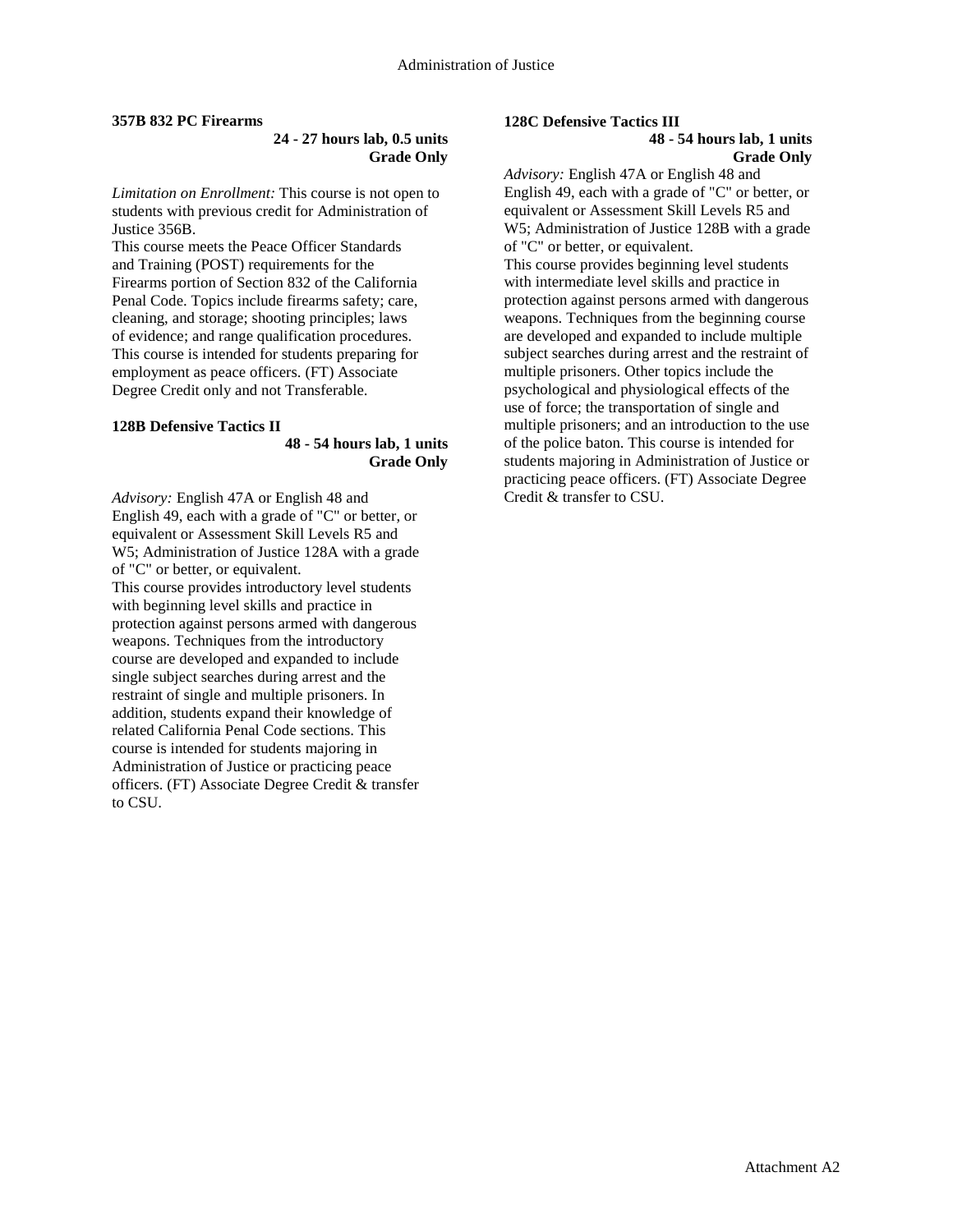Adoption of a course deactivation at City College.

Proposed course deactivation at City College:

### **130 Agriculture Direct Marketing Internship 48 - 54 hours lab, 1 units Grade Only**

*Advisory:* English 101 with a grade of "C" or better, or equivalent or Assessment Skill Levels R6 and W6.

This course provides theory and practice in the direct marketing of fresh produce by way of community supported agriculture (CSA) and farmers markets. Classroom time provides an introduction to the marketing options available to small urban farmers and to the business planning process. Students learn to harvest and prepare produce for sale, and gain hands-on experience managing the campus weekly farm stand and CSA program. This course is intended for students who plan to complete the Urban Farming Certificate of Achievement. It is also intended for urban agriculture students interested in learning direct marketing of farm products or running a related business. (FT) Associate Degree Credit & transfer to CSU.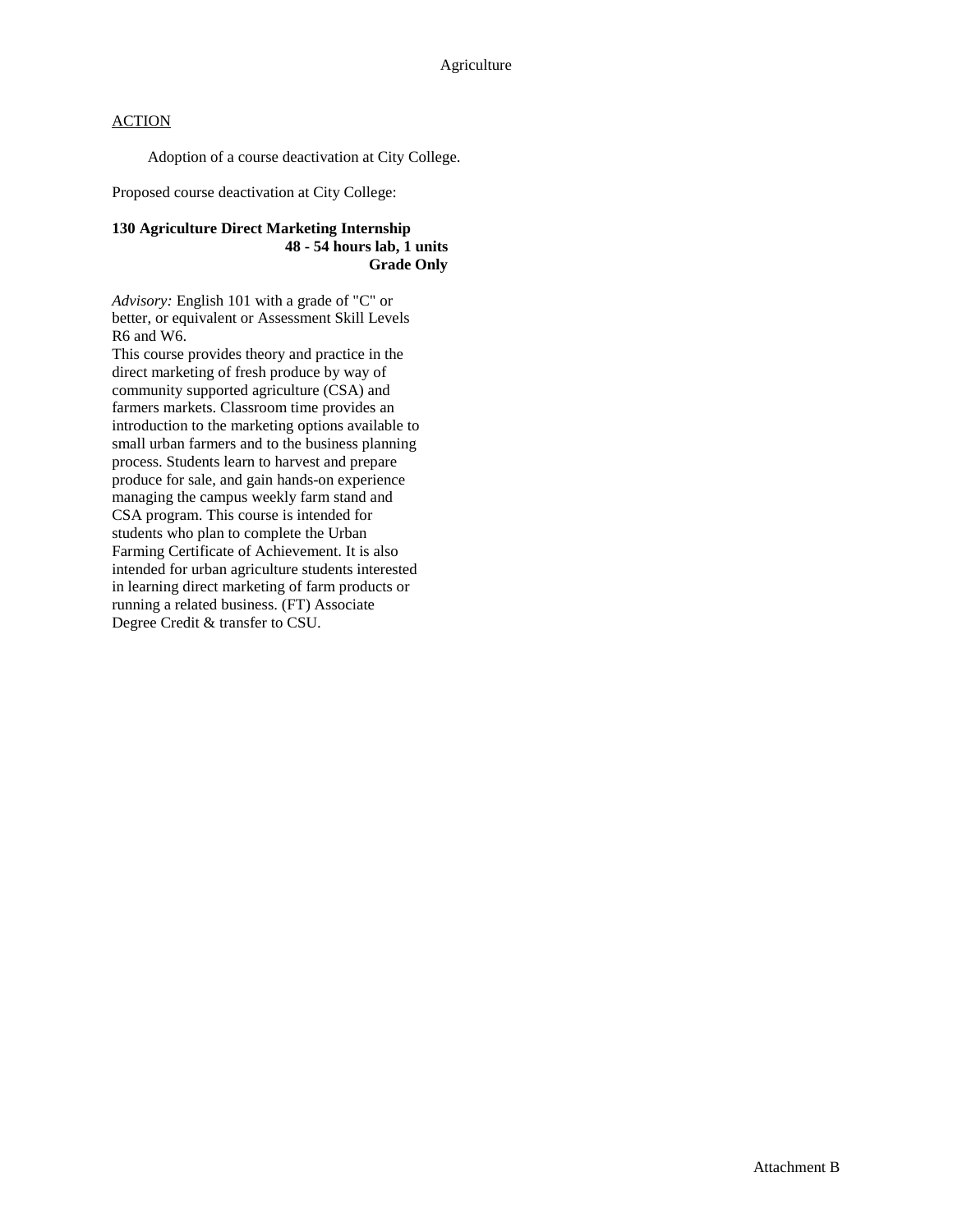Adoption of a new course at Miramar College.

Propose new course at Miramar College:

### **277D Service Learning -- on Campus 16 - 54 hours lecture, 1-3 units Letter Grade or Pass/No Pass Option**

*Advisory:* English 47A or English 48, and English 49, each with a grade of "C" or better, or equivalent or Assessment Skill Levels R5 and W5. Students in this course develop and implement service learning projects to help the college's community under the supervision of college faculty. Projects may include collaboration with college classes, education projects for college students, mentoring, and shadowing. Students gain hands-on experience in project planning, development, implementation and evaluation. Students meet weekly to receive support training and development opportunities regarding best practices in Service Learning. This course is intended for students from any discipline who are interested in project development, development of teaching skills, or enhancement of communication and planning skills. Course segments may be taken in any order. The combined credit for all 277D discipline courses may not exceed three units. (FT) Associate Degree Credit & transfer to CSU.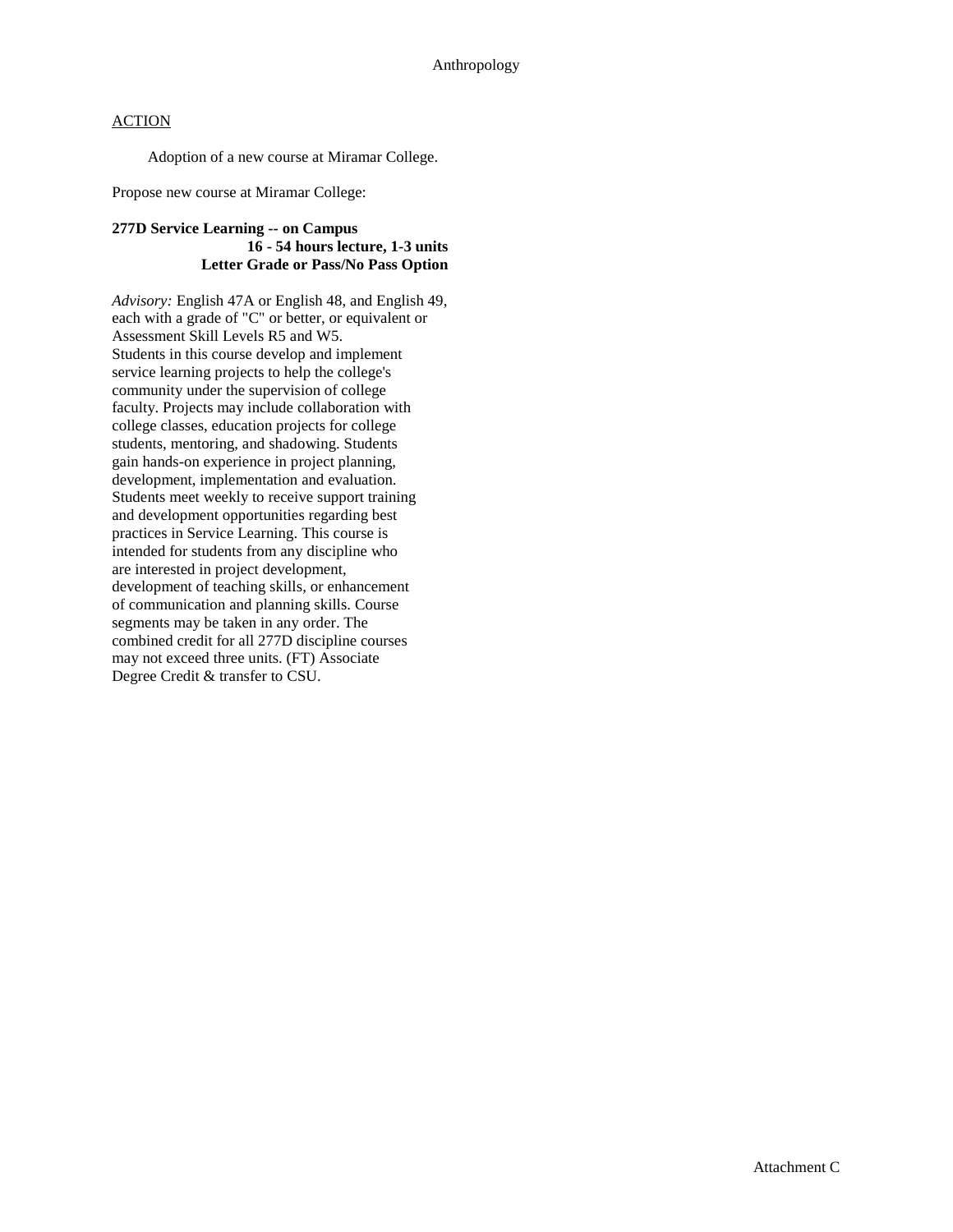Adoption of two new courses at Mesa College.

Proposed new courses at Mesa College:

#### **127 Social Media for Business 48 - 54 hours lecture, 3 units Grade Only**

*Advisory:* English 47A or English 48 and English 49, each with a grade of "C" or better, or equivalent or Assessment Skill Levels R5 and W5. This course explores the use of social media in business. Students learn how to develop a social media strategy to promote business and build strong customer relations utilizing best practices in digital content development and distribution. Topics include foundations of social media and digital marketing, overview of social media platforms and methods for measuring and evaluating performance. This course is designed for students majoring in business or marketing, others working in a business environment or those interested in digital marketing. (FT) Associate Degree Credit & transfer to CSU.

#### **210 Human Resources Management 48 - 54 hours lecture, 3 units Grade Only**

*Advisory:* English 47A or English 48 and English 49, each with a grade of "C" or better, or equivalent or Assessment Skill Levels R5 and W5. This course introduces human resource management in business. Topics include the scope of human resource management, employee advocacy, employment law, recruiting, training, employee development, performance management, compensation and benefit programs, managing diversity and global operations, collective bargaining, and using human resources as a competitive advantage. This course is intended for students majoring in business and for others who work or intend to work in business settings such as supervisors, managers, or in human resources. (FT) Associate Degree Credit & transfer to CSU.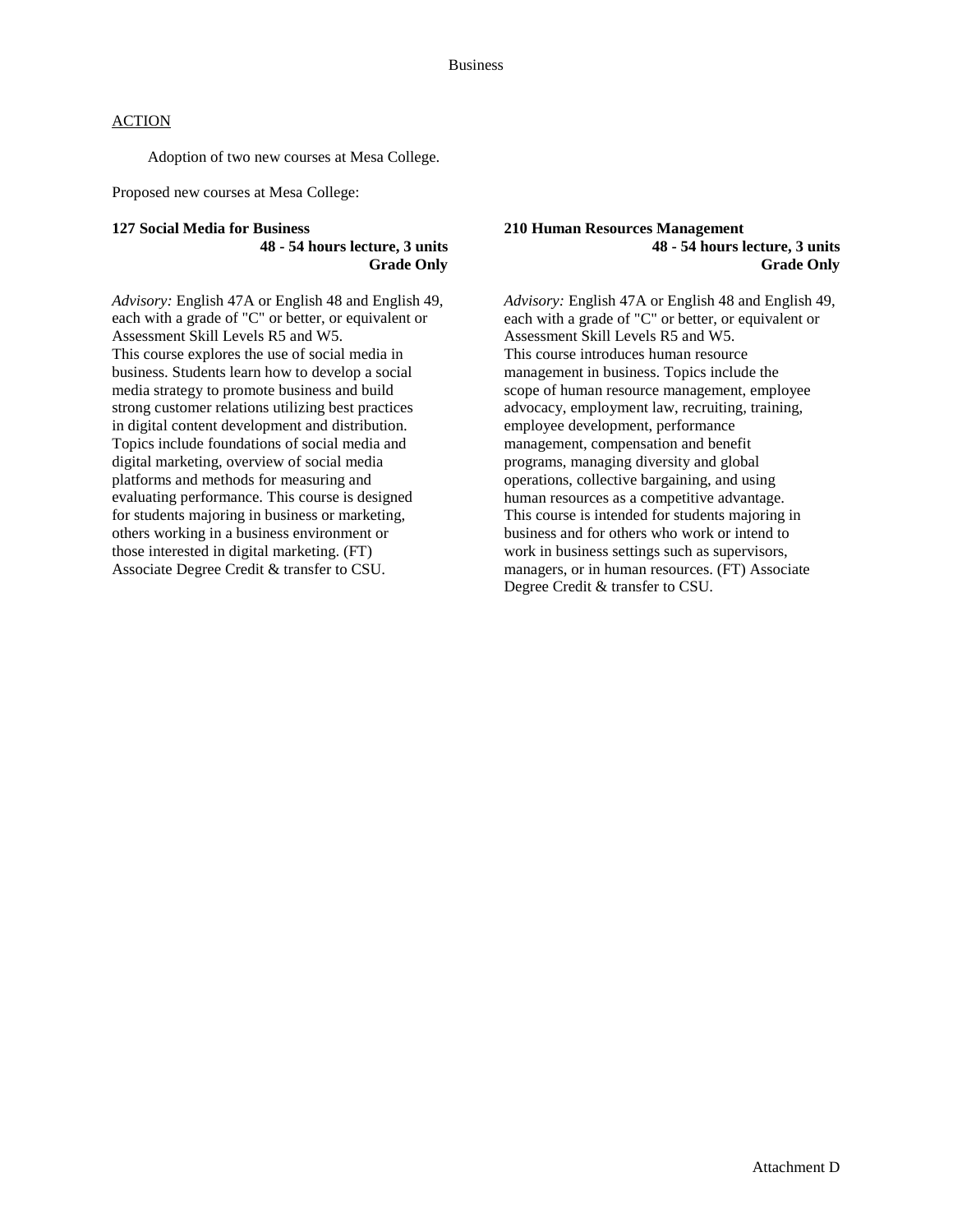Adoption of two course deactivations at Mesa College.

Proposed course deactivations at Mesa College:

#### **126 Document Processing**

### **32 - 36 hours lecture, 48 - 54 hours lab, 3 units Grade Only**

*Advisory:* English 48, and English 49, each with a grade of "C" or better, or equivalent or Assessment Skill Levels R5 and W5; Computer Business Technology 103 with a grade of "C" or better, or equivalent.

This course is designed to give students handson experience creating a variety of computerbased documents. This course covers the use of computer software to create business, technical, medical and/or legal documents and to create forms, presentation documents, and documents for electronic publishing. It may include independent projects. This course, or sections of this course, may be offered through distance education. (FT) Associate Degree Credit & transfer to CSU.

#### **200 Office Telecommunications 24 - 27 hours lecture, 24 - 27 hours lab, 2 units Grade Only**

*Advisory:* English 47A or English 48 and English 49, each with a grade of "C" or better, or equivalent or Assessment Skill Levels R5 and W5. This course provides students with a fundamental working knowledge of voice, data, and video telecommunications that can be applied in their business and personal lives. The course introduces telecommunications networks, transmitting, receiving, and satellite technologies. Topics include basic communication theory, fundamentals of telephone systems, and components of data communications systems. This course is intended for students interested in the selection or use of office telecommunications systems. (FT) Associate Degree Credit & transfer to CSU.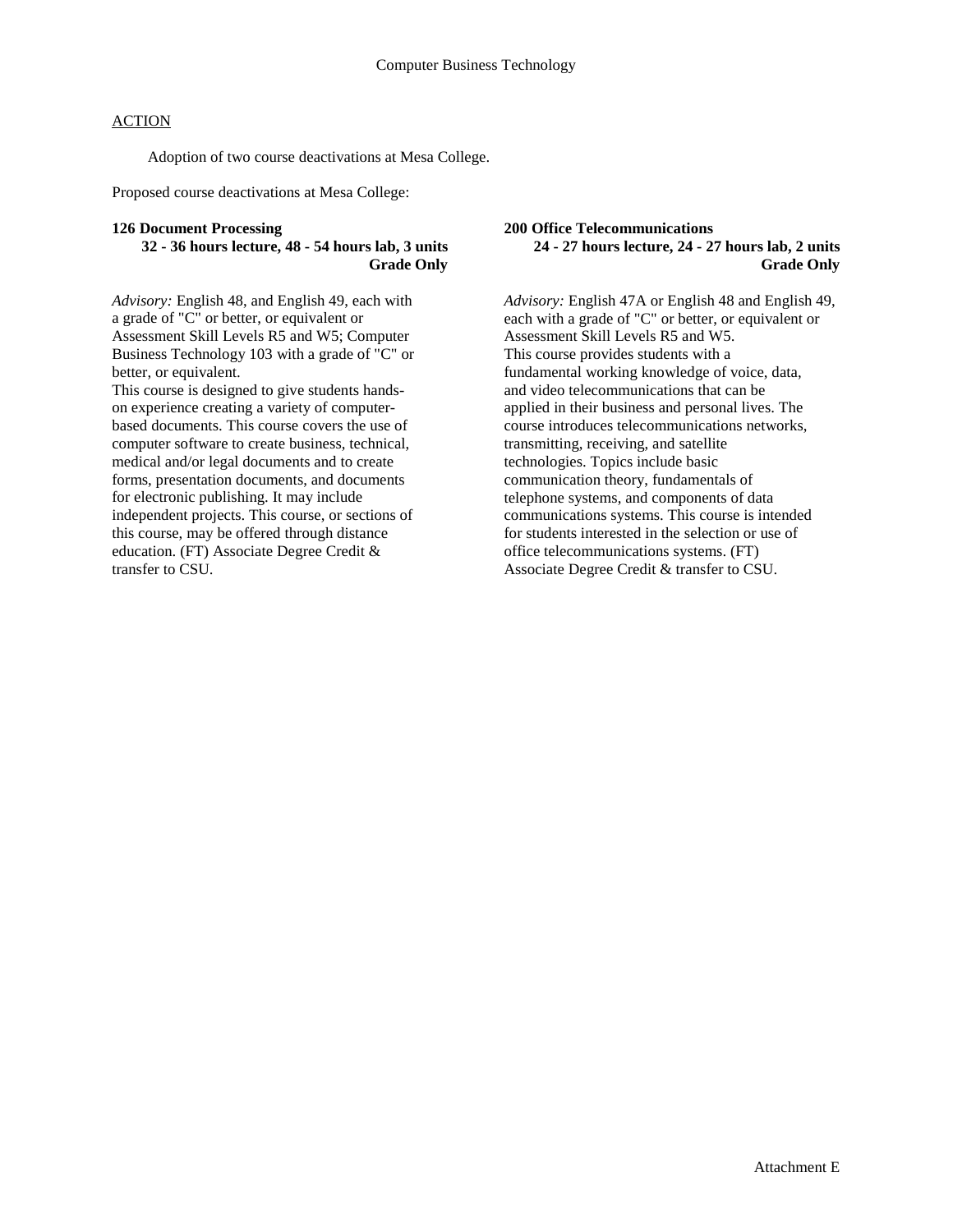Adoption of one new course at Miramar College.

Proposed new course at Miramar College:

### **191 Intermediate Java Programming 48 - 54 hours lecture, 48 - 54 hours lab, 4 units Grade Only**

*Prerequisite:* Computer and Information Sciences 190 with a grade of "C" or better, or equivalent.

This course is an intermediate level study of the Java programming language. Topics include single and multidimensional arrays; objects and classes; object-oriented programming; inheritance and polymorphism; exception handling and text input/output (I/O); abstract classes and interfaces; graphical user interfaces (GUIs); event-driven programming and animations; UI controls and multimedia, binary I/O; recursion; multithreading and parallel programming; sorting; and binary search trees (BSTs). This course is intended for students majoring in computer and information sciences or anyone interested in learning more about the Java programming language. (FT) Associate Degree Credit & transfer to CSU.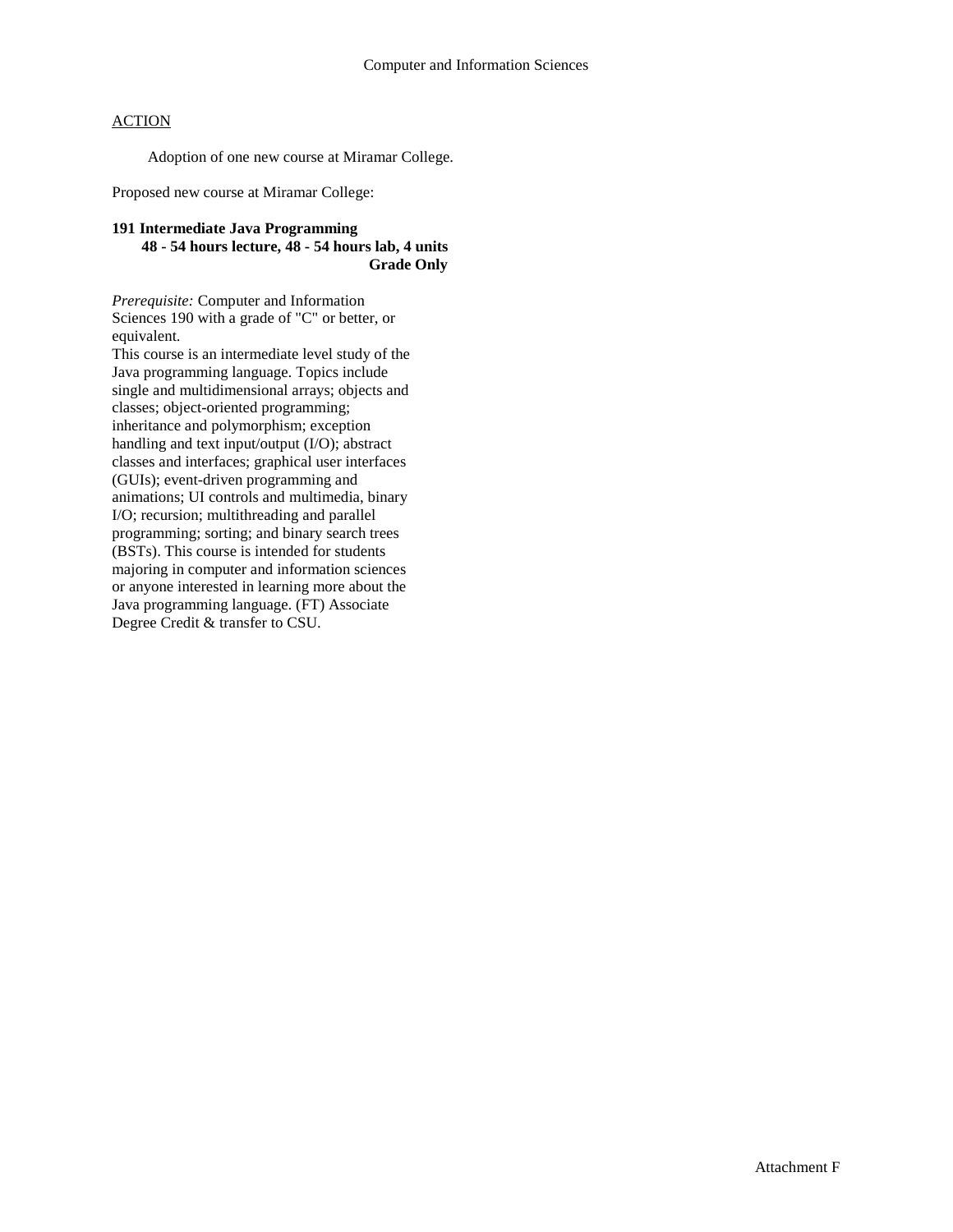Adoption of one new course at City College and Miramar College.

Proposed new course at City College and Miramar College:

### **179 Python Programming**

### **48 - 54 hours lecture, 48 - 54 hours lab, 4 units Grade Only**

*Advisory:* English 47A or English 48, and English 49, each with a grade of "C" or better, or equivalent or Assessment Skill Levels R5 and W5; Computer and Information Sciences 181 with a grade of "C" or better, or equivalent.

This is an introductory course in programming using the Python language and incorporating the fundamentals of object oriented programming in the Windows environment. Topics include the use and programming of the mouse, windows, forms, menus, dialog boxes, icons, buttons, text fields, files, graphics, and other components of the Windows environment. Students learn to analyze user needs and requirements; design the user interface; assign properties to objects in the user interface; code event procedures; test and debug completed programs and applications; and complete final user documentation. This course is intended for Computer and Information Sciences majors or anyone interested in the Python programming language. (FT) Associate Degree Credit & transfer to CSU.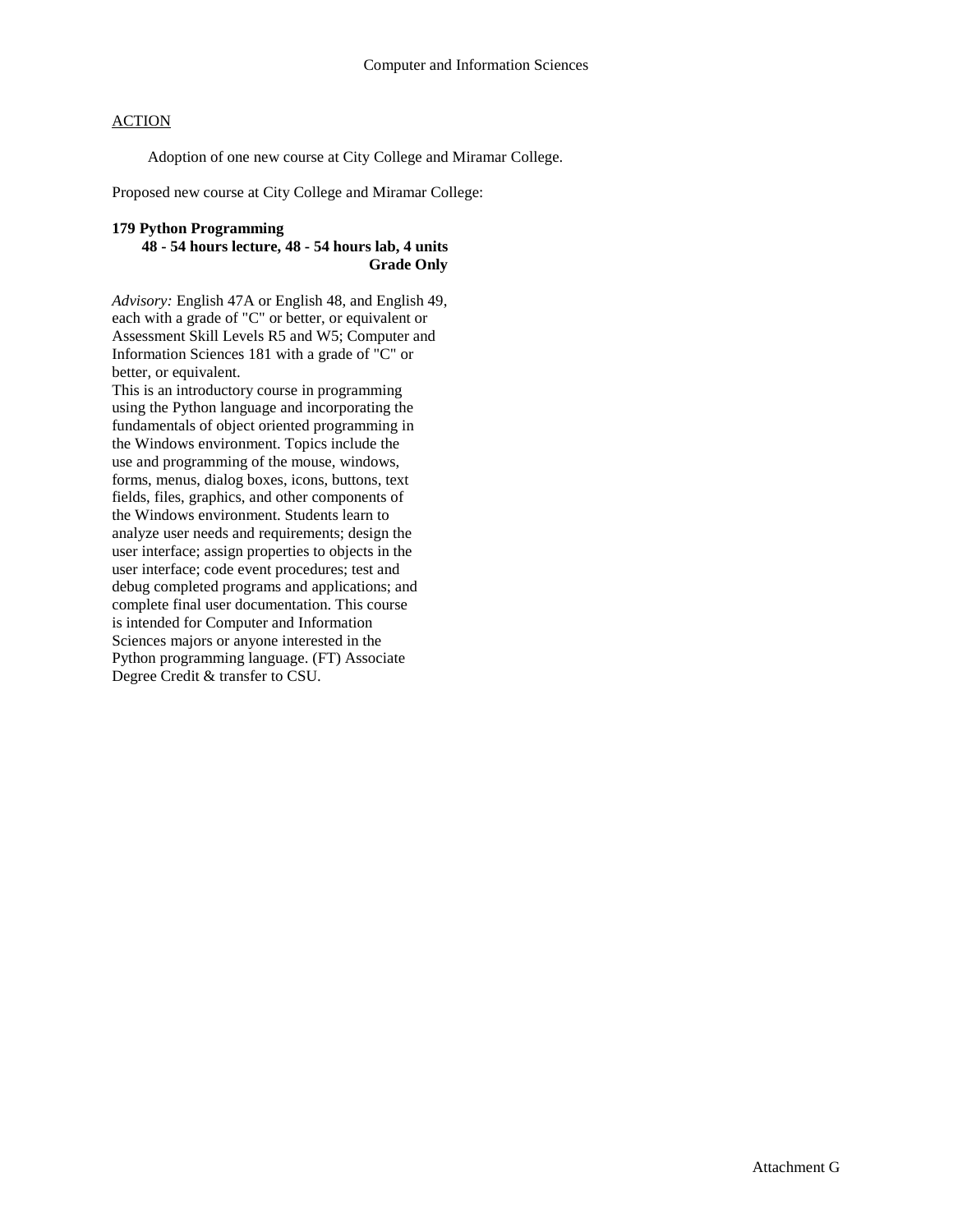Adoption of a course deactivation at Miramar College.

Proposed course deactivation at Miramar College:

#### **35 Vocational English**

### **48 - 54 hours lecture, 3 units Letter Grade or Pass/No Pass Option**

*Advisory:* English for Speakers of Other Languages 40 with a grade of "C" or better, or equivalent.

This course prepares students for successful writing in a variety of career/technical subject areas. It is designed for students seeking a vocational certificate rather than an associate degree or transfer to a university. The course emphasizes writing for vocational careers. Writing products include memos, faxes, emails, resumes, letters, and research reports. Students develop listening and reading skills that are necessary for success in vocational careers. (FT) Not applicable to the Associate Degree.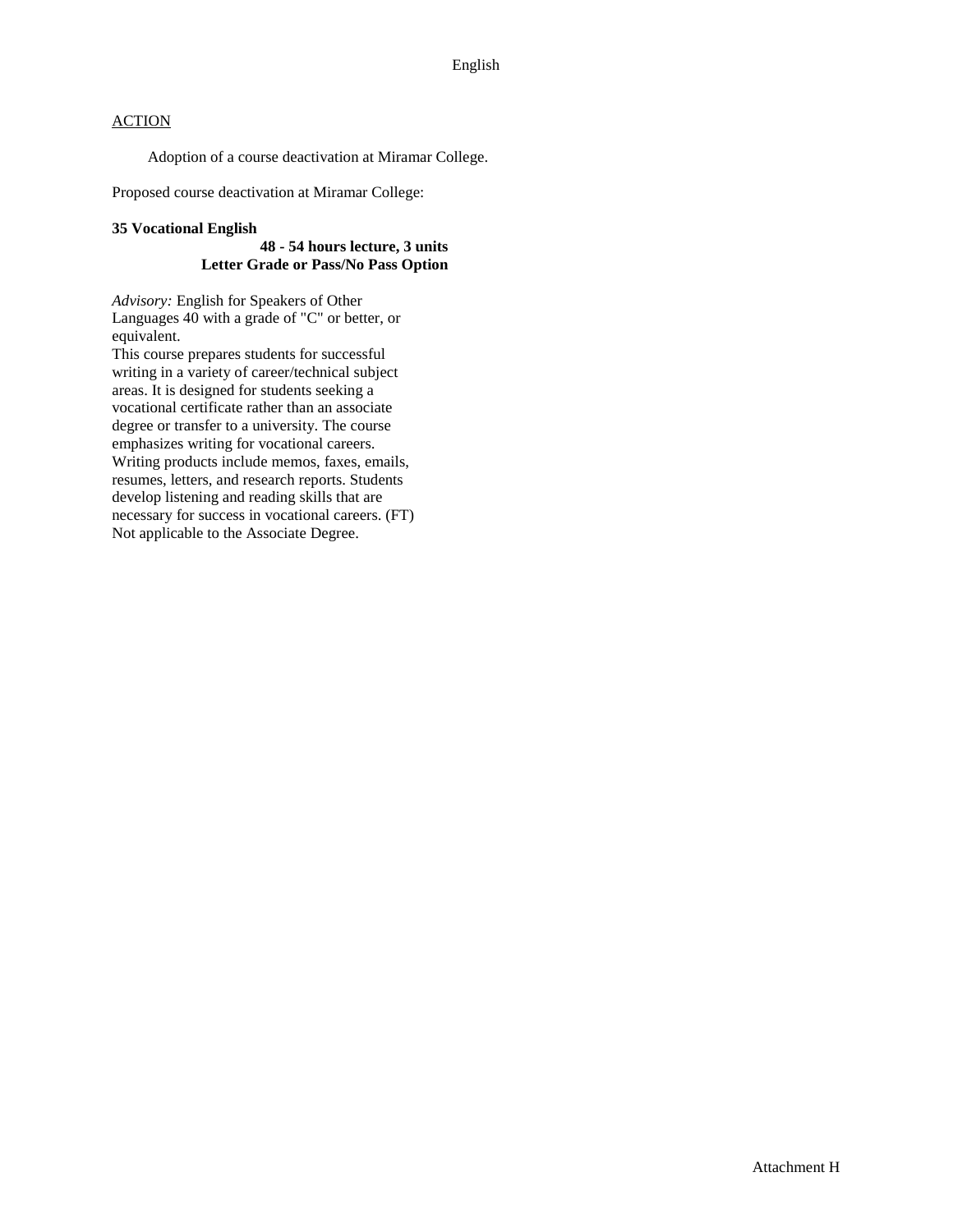Adoption of a course deactivation at City College.

Proposed course deactivation at City College:

### **97 College Writing Skills**

#### **48 - 54 hours lab, 1 units Pass/No Pass**

*Advisory:* English 43 with a grade of "C" or better, or equivalent or Assessment Skill Level W4 or English for Speakers of Other Languages 40 with a grade of "C" or better, or equivalent. This course provides the application of college writing skills for all disciplines. Emphasis is on the writing of organized, clear, concise, coherent, and carefully reasoned essay exams, book reports, research papers, technical reports, expository and argumentative essays, and other college writing assignments. The course is individualized, with students working on specific learning outcomes tailored to their needs.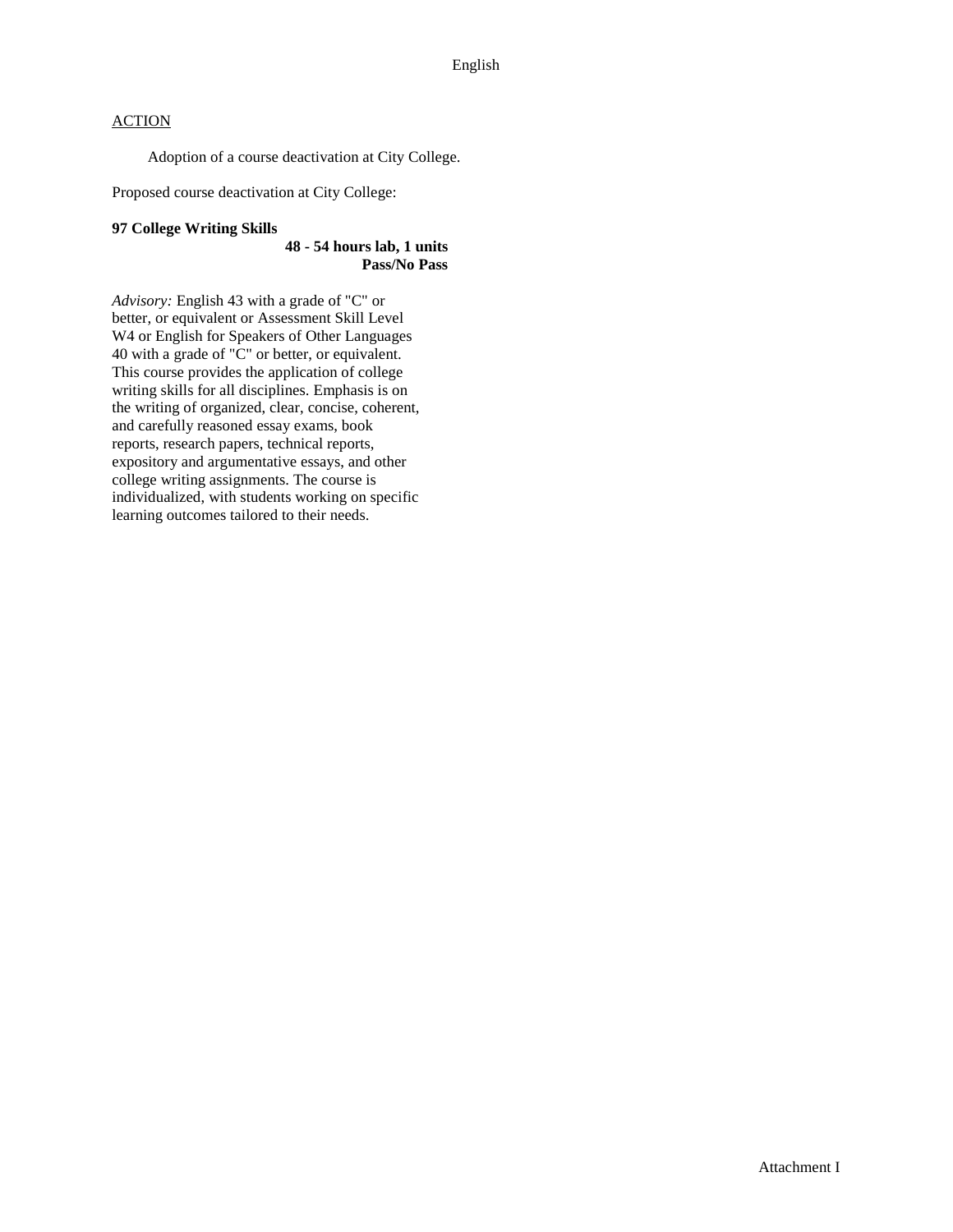Adoption of five new courses at City College, Mesa College, and Miramar College.

Proposed new courses at City College, Mesa College, and Miramar College:

### **16 Accelerated English Language Acquisition - Low-Intermediate Level**

**32 - 36 hours lecture, 2 units Pass/No Pass**

*Corequisite:* English Language Acquisition 15. This course is intended for students who are currently enrolled in English Language Acquisition 015 and who desire more advanced reading, writing, and grammar activities to prepare for a challenge assessment. Emphasis is placed on deeper learning and understanding of English Language Acquisition 015 course content and producing more rigorous assignments. The course consists of personalized instruction and peer review to revise and expand upon the length and complexity of assignments in English Language Acquisition 015. (FT) Not applicable to the Associate Degree.

### **23 Academic Listening and Speaking I 96 - 108 hours lecture, 6 units Letter Grade or Pass/No Pass Option**

*Prerequisite:* English Language Acquisition 15 with a grade of "C" or better, or equivalent or Assessment Skill Level L20. *Limitation on Enrollment:* This course is not open to students with previous credit for English for Speakers of Other Languages 22. This course provides non-native English speakers with academic listening and speaking skills at the intermediate level. Emphasis is placed on developing accuracy and fluency in oral communication skills as well as understanding and responding to audio texts from a variety of genres. This course is intended for non-native speakers of English preparing for college-level coursework. (FT) Not applicable to the Associate Degree.

### **25 Integrated Reading, Writing, and Grammar I**

**96 - 108 hours lecture, 6 units Letter Grade or Pass/No Pass Option**

*Prerequisite:* English Language Acquisition 15 with a grade of "C" or better, or equivalent or Assessment Skill Level L20. *Limitation on Enrollment:* This course is not open to students with previous credit for English 8, English 60, or English for Speakers of Other Languages 20 and English for Speakers of Other Languages 21.

This course provides non-native English speakers with the skills to integrate reading, writing, and grammar at the intermediate level. Emphasis is placed on applying critical reading strategies to a variety of genres, writing paragraph and multi-paragraph compositions based on assigned readings, and analyzing and producing grammatical structures in context. This course is intended for non-native speakers of English preparing for college-level coursework. (FT) Not applicable to the Associate Degree.

### **26 Accelerated English Language Acquisition - Intermediate Level**

**32 - 36 hours lecture, 2 units Pass/No Pass**

*Corequisite:* English Language Acquisition 25. This course is intended for students who are currently enrolled in English Language Acquisition 025 and who desire more advanced reading, writing, and grammar activities to prepare for a challenge assessment. Emphasis is placed on deeper learning and understanding of English Language Acquisition 025 course content and producing more rigorous assignments. The course consists of personalized instruction and peer review to revise and expand upon the length and complexity of assignments in English Language Acquisition 025. (FT) Not applicable to the Associate Degree.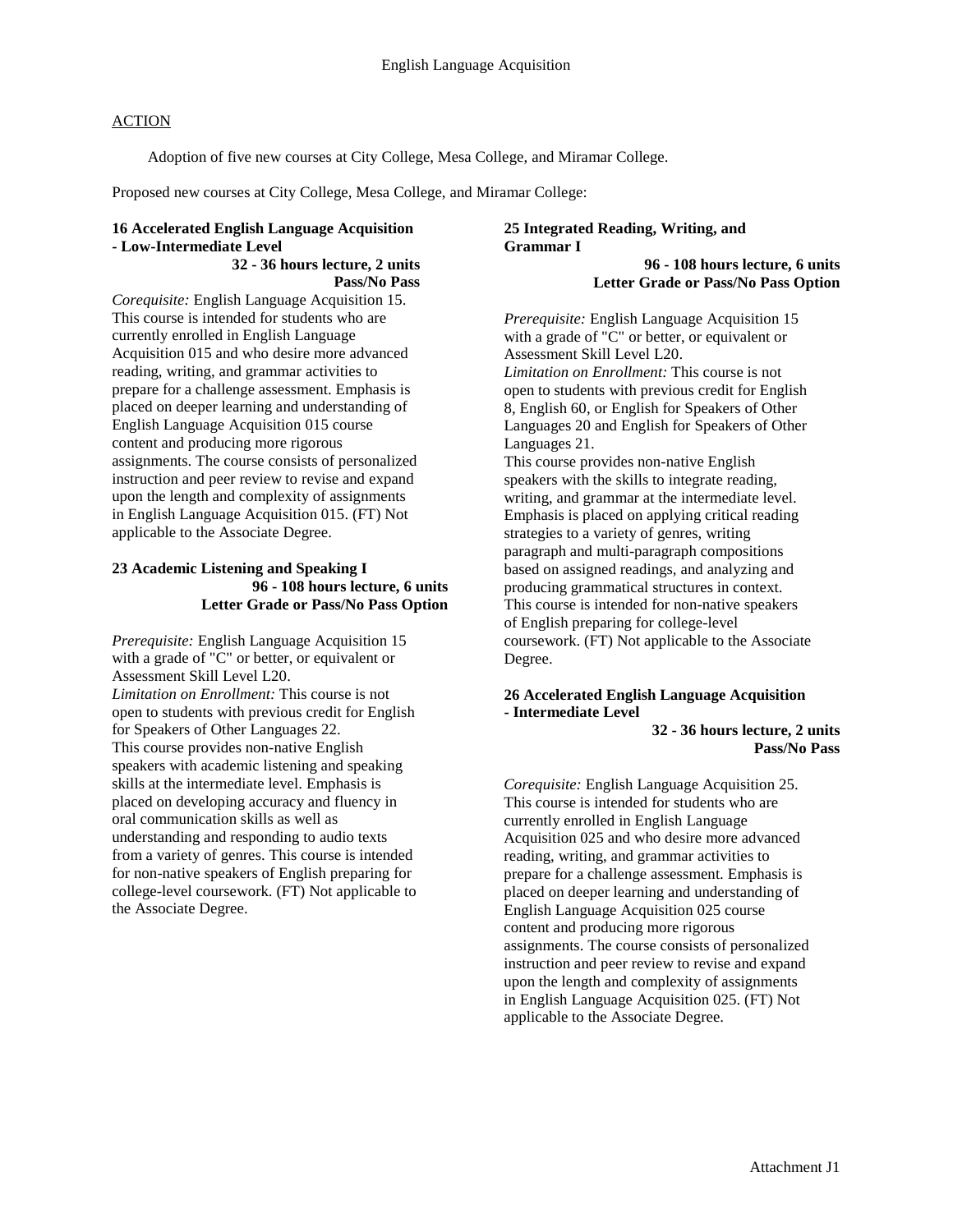### **35 Integrated Reading, Writing and Grammar II**

#### **96 - 108 hours lecture, 6 units Letter Grade or Pass/No Pass Option**

*Prerequisite:* English Language Acquisition 25 with a grade of "C" or better, or equivalent or Assessment Skill Level L30. *Limitation on Enrollment:* This course is not open to students with previous credit for English 9, English 6, or English for Speakers of Other Languages 30 and English for Speakers of Other Languages 31.

This course provides non-native English speakers with the skills to integrate reading, writing, and grammar at the high-intermediate level. Emphasis is placed on applying critical reading strategies to a variety of genres, writing multi-paragraph compositions (including introduction of the academic essay) based on assigned readings and other sources, and analyzing and producing grammatical structures in context. This course is intended for non-native speakers of English preparing for college-level coursework. (FT) Not applicable to the Associate Degree.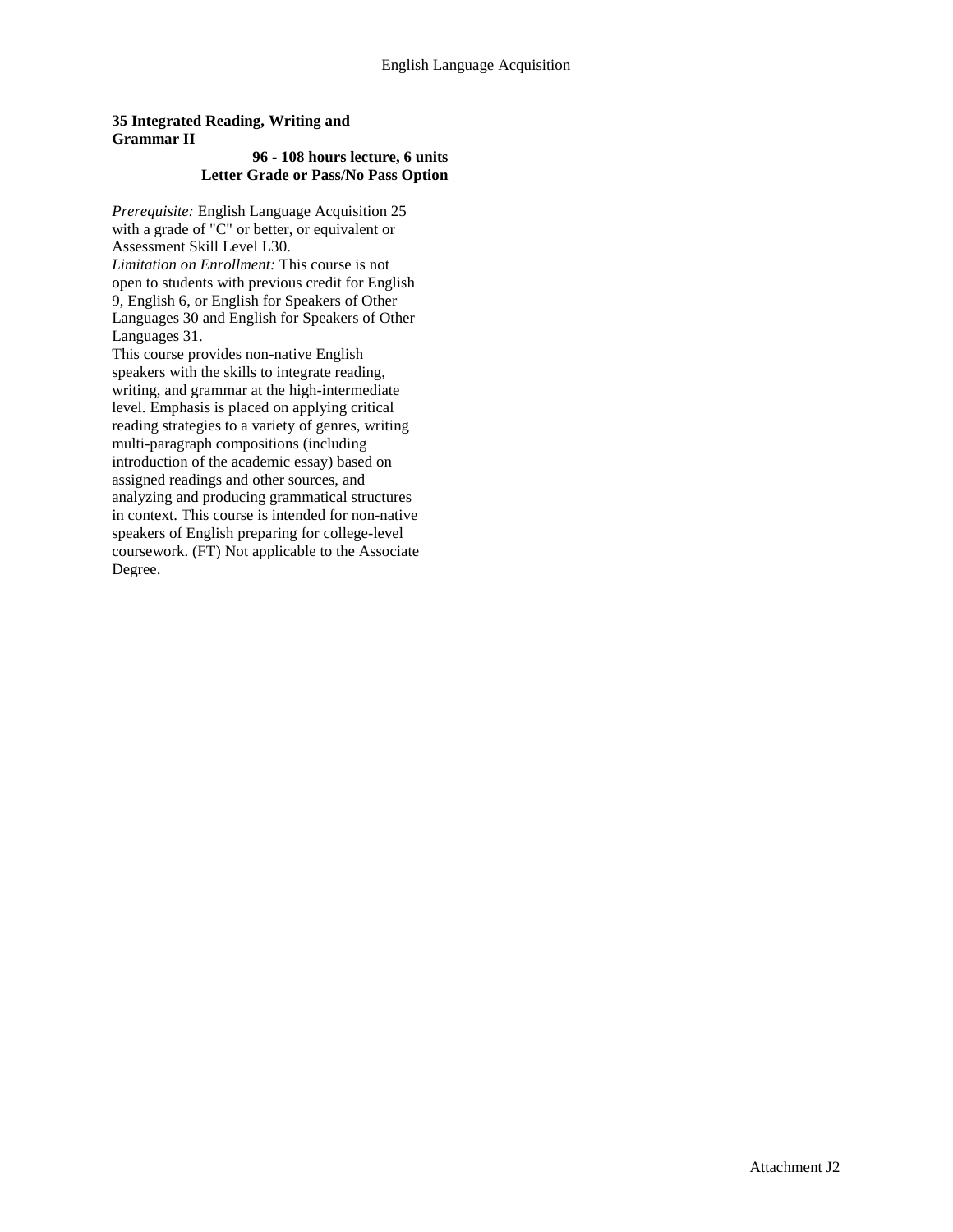Adoption of five course deactivations at City College, Mesa College, and Miramar College.

Proposed course deactivations at City College, Mesa College, and Miramar College:

### **20 Writing for Non-native Speakers of English I**

#### **96 - 108 hours lecture, 6 units Letter Grade or Pass/No Pass Option**

*Prerequisite:* English for Speakers of Other Languages 19A with a grade of "C" or better, or equivalent or Assessment Skill Level L20. *Limitation on Enrollment:* This course is not open to students with previous credit for English 8 or English 60.

This course in writing and grammar prepares students to write at the intermediate-mid ESOL level. Students learn to write compositions which may include paragraphs, essays, and other types of texts. Other topics include critical reasoning in writing, critical reading and understanding for a variety of texts, academic study skills, and grammatical structures in the production and editing of compositions so that errors will not obscure meaning or distract the reader. This course is intended for non-native speakers of English preparing for college-level coursework. (FT) Not applicable to the Associate Degree.

### **21 Reading for Non-native Speakers of English I**

#### **48 - 54 hours lecture, 3 units Letter Grade or Pass/No Pass Option**

*Prerequisite:* English for Speakers of Other Languages 19A with a grade of "C" or better, or equivalent or Assessment Skill Level L20. This course prepares students to read at the intermediate-mid ESOL level. In this course, students learn reading strategies and apply them as they read a variety of texts. Students practice identifying text organization, vocabulary, and grammar to facilitate comprehension. Students also begin to use information from class readings in discussion, critical thinking, and writing. This course is intended for non-native speakers of English preparing for college-level coursework. (FT) Not applicable to the Associate Degree.

### **22 Listening and Speaking for Non-native Speakers of English I**

**48 - 54 hours lecture, 3 units Letter Grade or Pass/No Pass Option**

*Prerequisite:* English for Speakers of Other Languages 19A with a grade of "C" or better, or equivalent or Assessment Skill Level L20. This course prepares students to understand spoken English and to speak at the intermediatemid ESOL level. In this course, students continue to develop communicative competence through listening to and participating in a variety of communicative activities. Topics include grammatical structures specifically related to oral/aural course work to make connections between structure and communicative needs. In addition, students discuss, write about and critically analyze information from oral and written sources. This course is intended for nonnative speakers of English preparing for collegelevel coursework. (FT) Not applicable to the Associate Degree.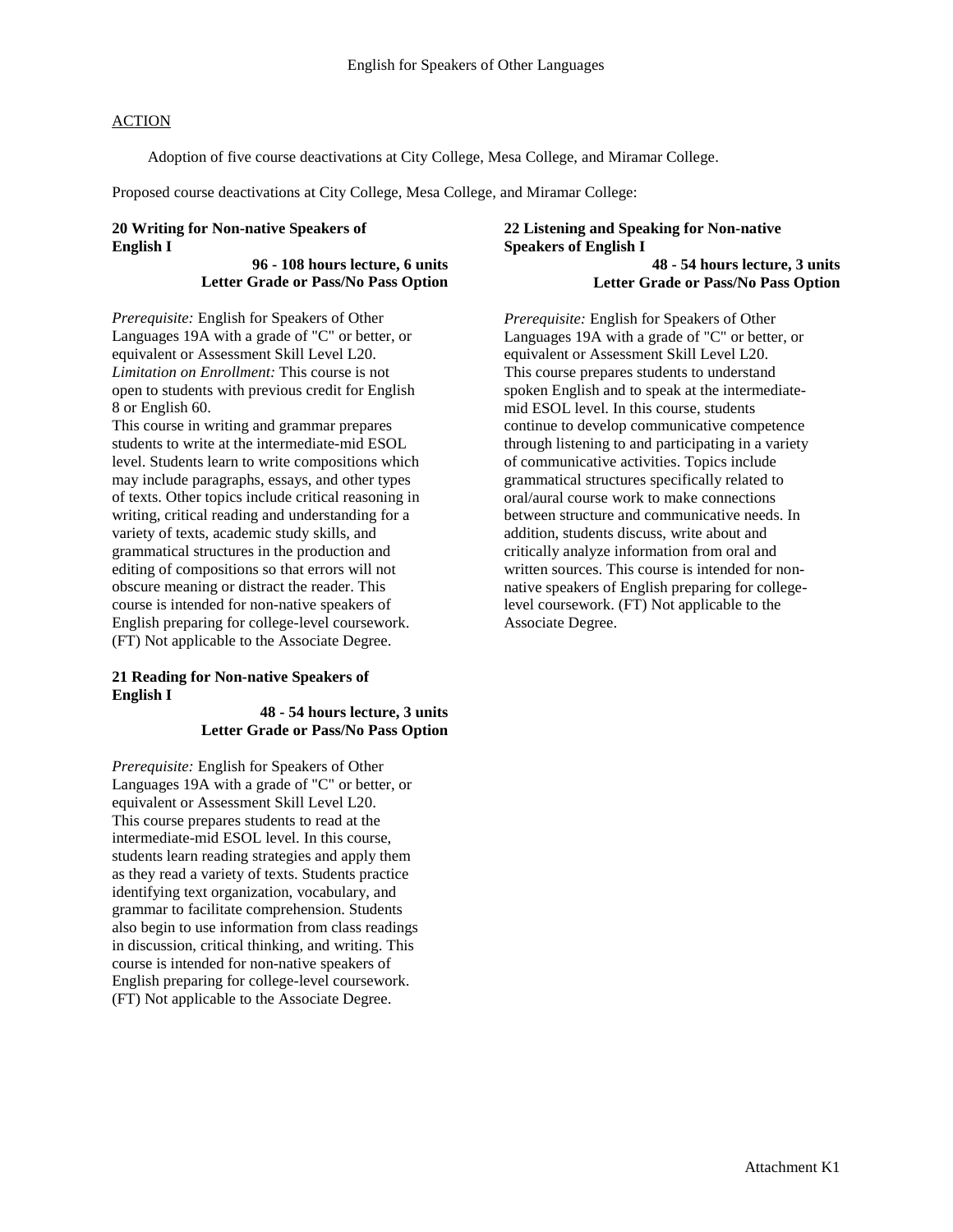### **30 Writing for Non-native Speakers of English II**

### **96 - 108 hours lecture, 6 units Letter Grade or Pass/No Pass Option**

*Prerequisite:* English for Speakers of Other Languages 20 and English for Speakers of Other Languages 21, each with a grade of "C" or better, or equivalent or Assessment Skill Level L30. *Limitation on Enrollment:* This course is not open to students with previous credit for English 9 or English 61.

This course in writing and grammar prepares students to write at the intermediate-high ESOL level. In this course, students learn to write paragraphs, essays and other types of texts that communicate a basic awareness of critical reasoning and the components of the academic essay and other types of writing. To achieve these goals, students learn and apply knowledge of syntax and grammatical structures in the production and editing of compositions so that errors will not obscure meaning or distract the reader. Students also read academic texts and apply study skills necessary for success in further academic studies. This course is intended for non-native speakers of English who wish to improve their writing skills. (FT not required) Not applicable to the Associate Degree.

### **31 Reading for Non-native Speakers of English II**

### **48 - 54 hours lecture, 3 units Letter Grade or Pass/No Pass Option**

*Prerequisite:* English for Speakers of Other Languages 21 with a grade of "C" or better, or equivalent or Assessment Skill Level L30. This course prepares students to read at the intermediate-high ESOL level. In this course, students continue to develop reading skills needed for academic and workplace success. To achieve these goals, students read a variety of texts and apply appropriate reading strategies to facilitate comprehension. In addition, students engage in activities to build background knowledge as well as knowledge of text structure, grammar and vocabulary. Students also use information from class reading in class discussion, critical thinking and writing. (FT) Not applicable to the Associate Degree.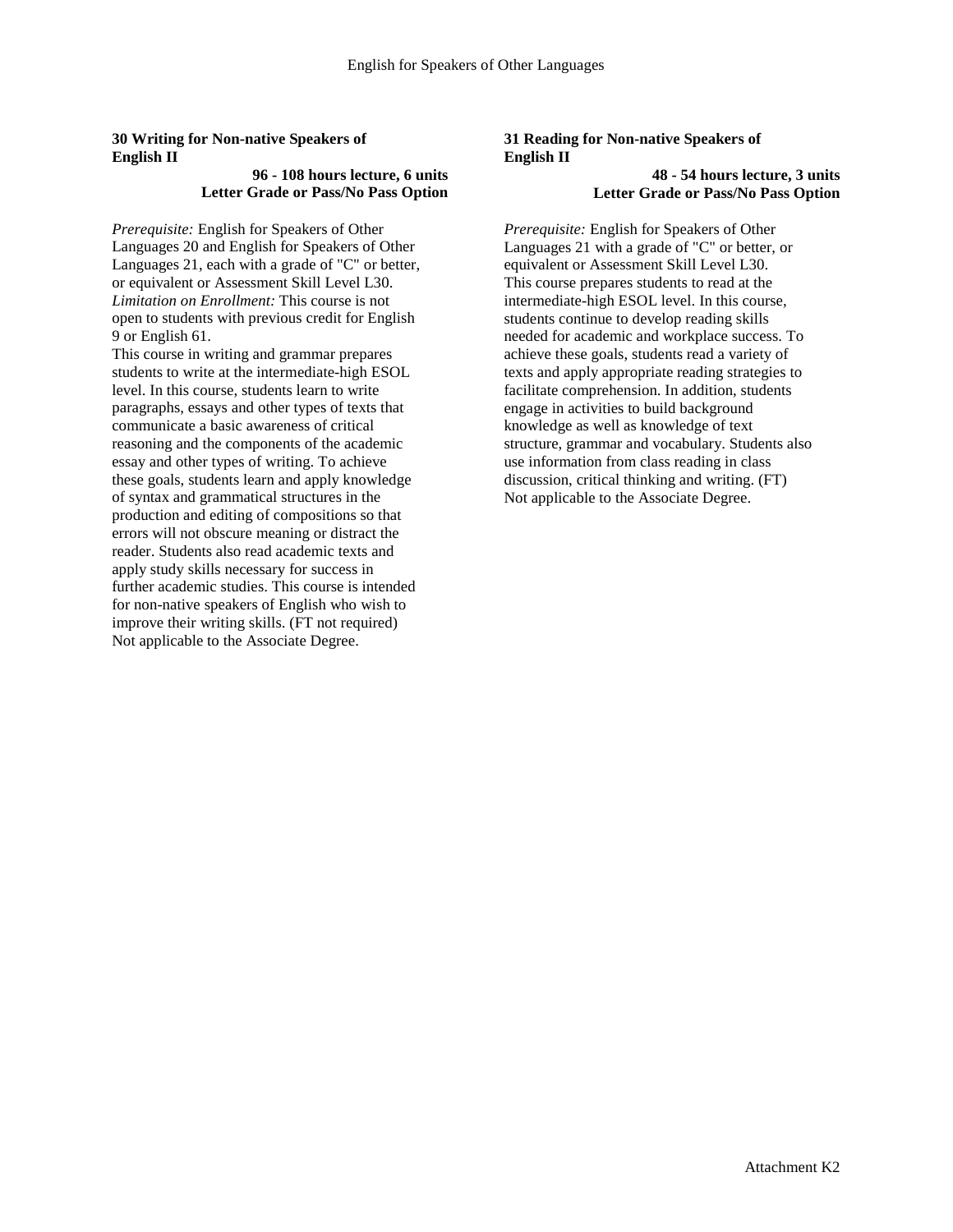Adoption of a course deactivation at City College and Mesa College.

Proposed course deactivation at City College and Mesa College:

### **45 Accelerated Reading, Writing, and Grammar for Non-Native Speakers of English 144 - 162 hours lecture, 9 units Letter Grade or Pass/No Pass Option**

*Prerequisite:* English for Speakers of Other Languages 30 and English for Speakers of Other Languages 31, each with a grade of "C" or better, or equivalent or Assessment Skill Level L40. *Corequisite: Completion of or concurrent enrollment in:* English for Speakers of Other Languages 32 with a grade of "C" or better, or equivalent or Assessment Skill Level L40 Students who met the prerequisite by completion of English for Speakers of Other Languages 30 and English for Speakers of Other Languages 31 must complete English for Speakers of Other Languages 32 or be concurrently enrolled in English for Speakers of Other Languages 32. *Limitation on Enrollment:* Course not open to students with a C or better: English 48 English 49, English 47A, or English for Speakers of Other Languages 40.

This course is intended for non-native speakers of English who require minimal preparation to read, write, and analyze texts at the transfer level. In this course, students read and analyze a variety of texts of a thematic perspective at an accelerated pace. Students develop arguments and strengthen critical thinking, reading, organizing, and writing skills by responding through discussion and writing essays and other types of texts that have complexity of expression and illustrate evidence of critical reasoning. Emphasis is placed on understanding cultural references, idiomatic language, and expectations of American academic culture which may be unfamiliar to non-native speakers of English. Additional emphasis includes understanding and producing advanced grammatical structures and academic vocabulary. (FT) Not applicable to the Associate Degree.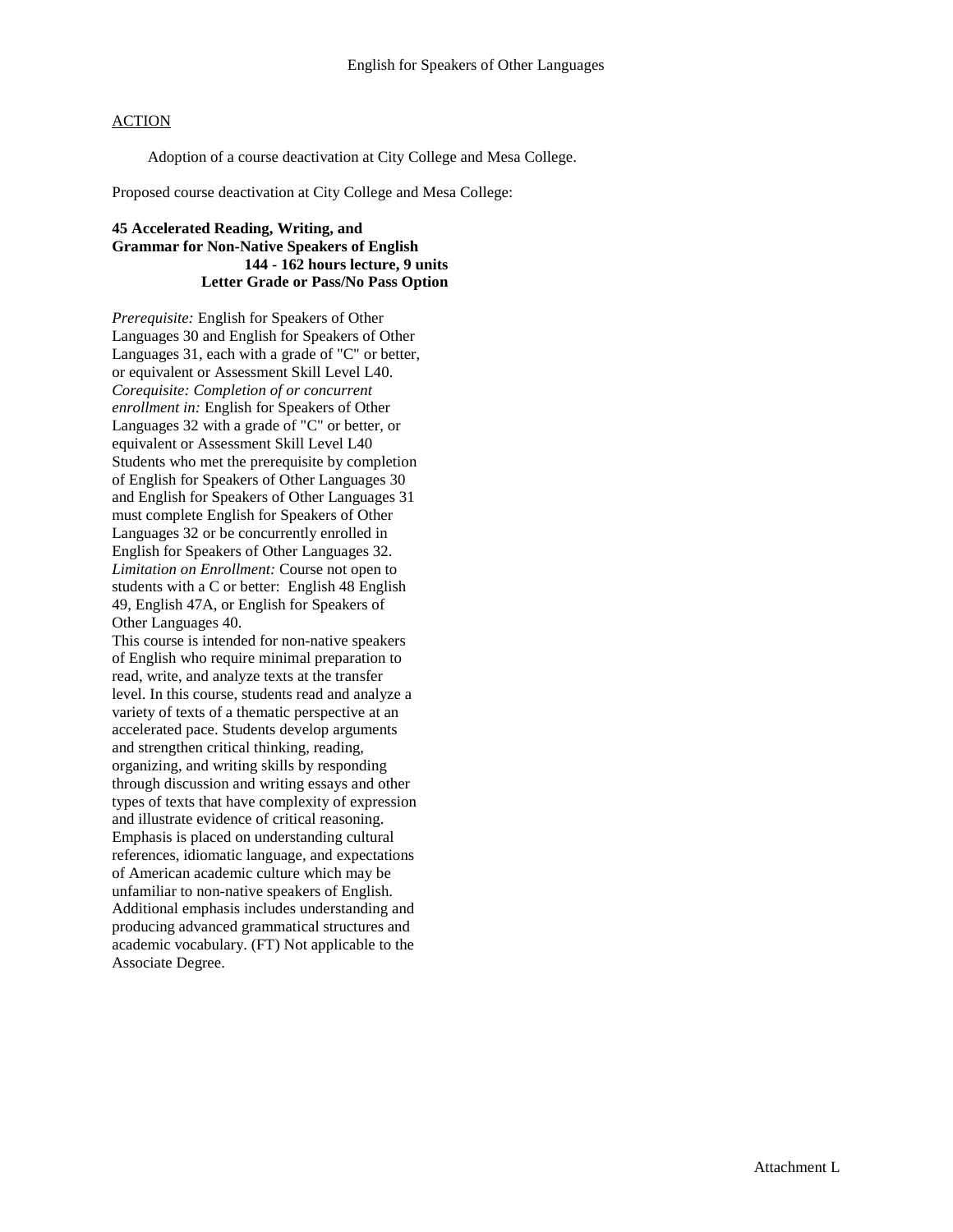Adoption of a new course at City College.

Proposed new course at City College:

### **294 Health and Wellness Coaching 48 - 54 hours lecture, 3 units Grade Only**

*Advisory:* English 47A or English 48 and English 49, each with a grade of "C" or better, or equivalent or Assessment Skill Levels R5 and W5; Mathematics 38 with a grade of "C" or better, or equivalent or Assessment Skill Level M30.

This course provides students with the theoretical knowledge and practical skills required to be a health and wellness coach. Emphasis is placed on effective coach-to-client communication techniques as well as the fundamentals of the behavioral, nutritional, and physiological sciences as they relate to health and wellness coaching. Topics include screening and assessment, guidelines for designing and implementing safe, effective, progressive purposeful exercise programs, legal, professional ethics responsibility and liability, and roles of the health/wellness coach. This course is intended for students who are interested in health and wellness in addition to students who are preparing for the American Council on Exercise's (ACE) national examination for Health Coach Certification. To be eligible to take the certification exam, students must have passed a personal training or group exercise certification from the National Commission for Certifying Agencies (NCCA), which include the American Council of Exercise (ACE), American College of Sports Medicine (ACSM), and National Strength and Conditioning Association (NSCA). (FT) Associate Degree Credit & transfer to CSU.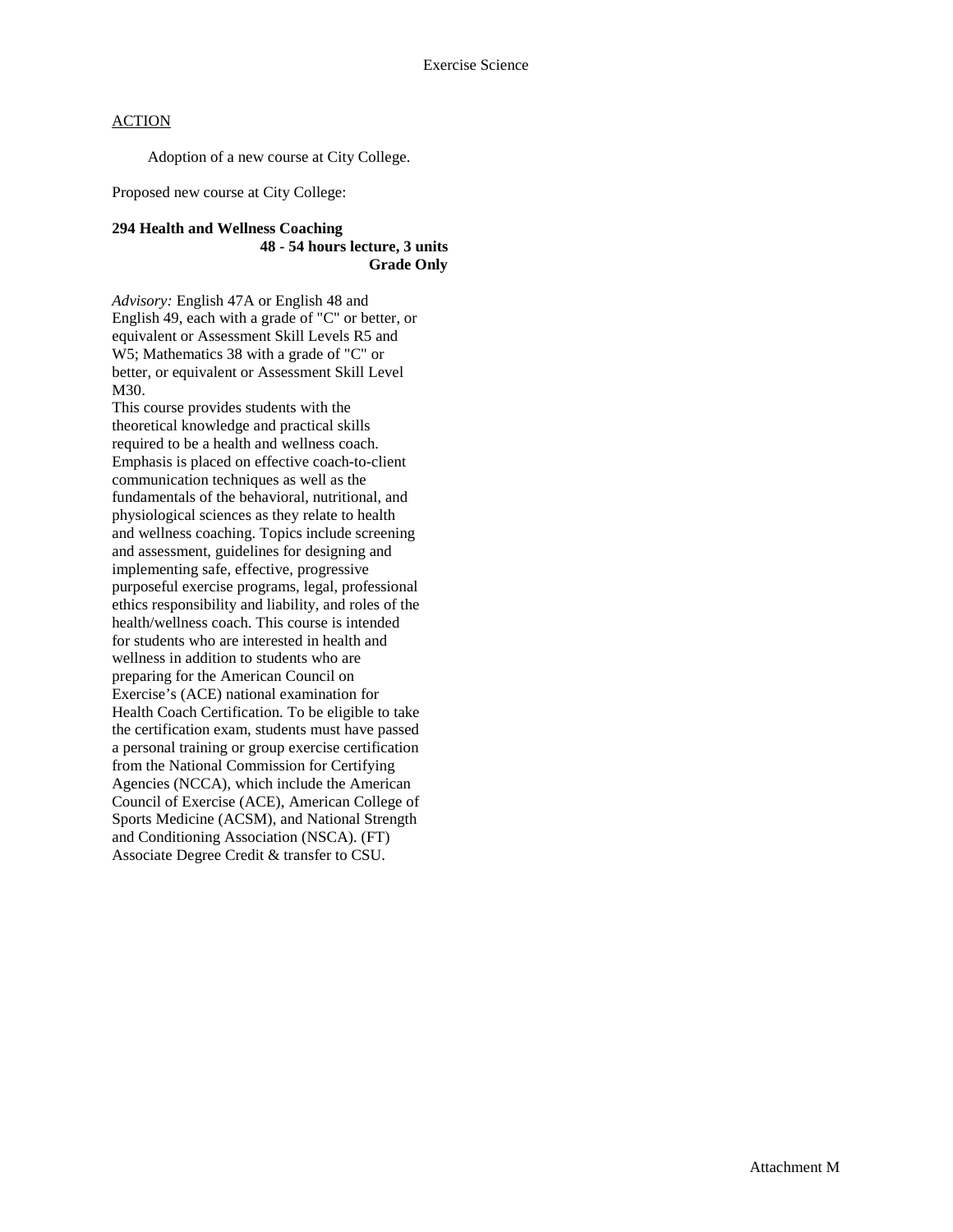Adoption of a course deactivation at Miramar College.

Proposed course deactivation at Miramar College:

### **168 Lifeguard Beach Management 56 - 63 hours lecture, 3.5 units Grade Only**

*Prerequisite:* Fire Protection Technology 160 with a grade of "C" or better, or equivalent. This advanced course provides lifeguard beach management training for those aspiring to supervise or act as lead ocean lifeguard personnel. Topics include resource and equipment deployment strategies; water observation and beach coverage systems and methods; and lifeguard resource and personnel coordination. This course is intended for practicing lifeguards. (FT) Associate Degree Credit & transfer to CSU.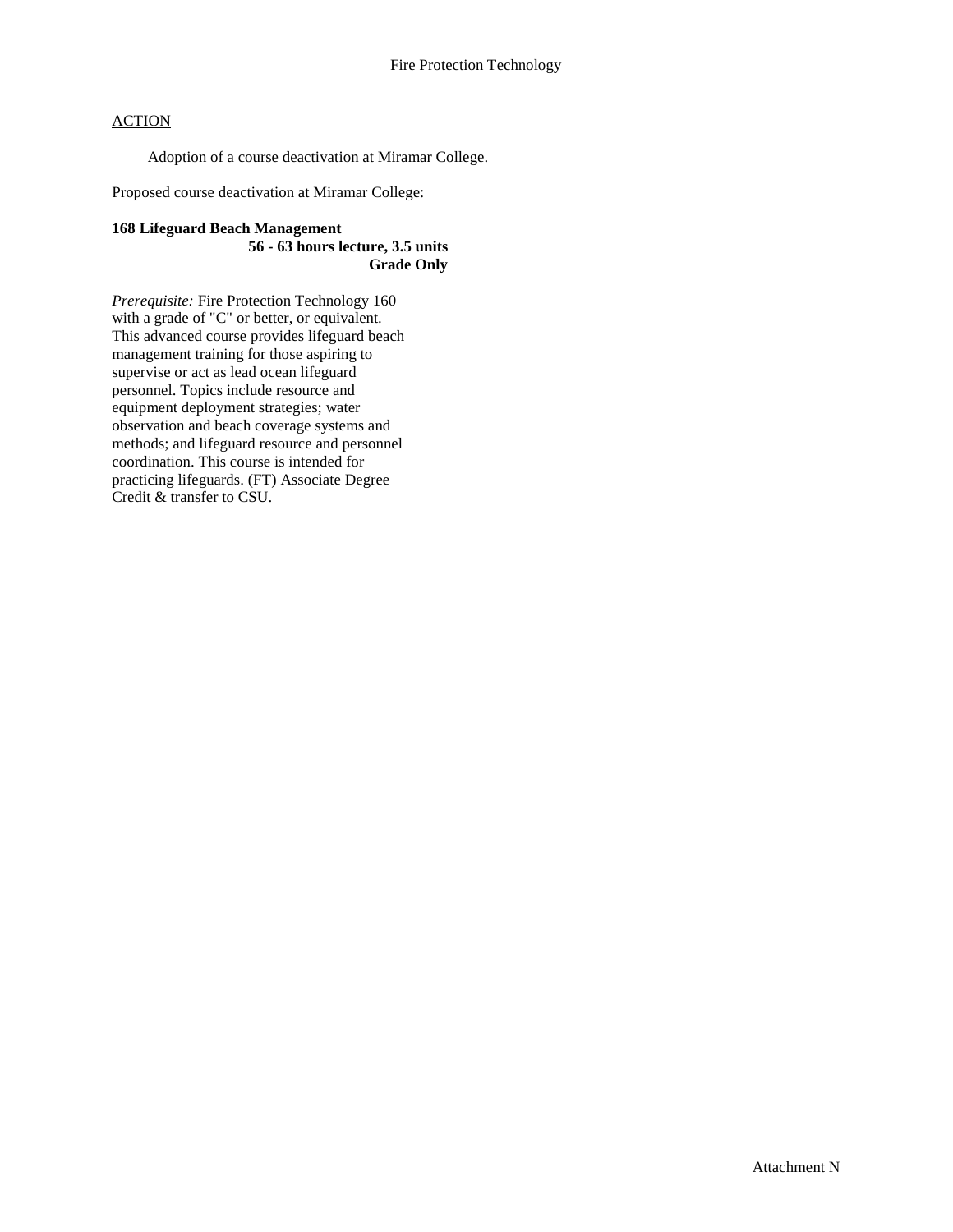Adoption of two course deactivations at City College.

Proposed course deactivations at City College:

#### **110 Administrative Practices**

**48 - 54 hours lecture, 3 units Grade Only**

*Advisory:* Labor Studies 108 with a grade of "C" or better, or equivalent. Designed to present the concepts of business organization and management for a labor organization including finance, operation, compliance with federal government requirements, (e.g., LM-2 and LM-3) internal organization and the personnel practices of the labor organization as an employer and its role with their unionized employees. (FT) Associate Degree Credit & transfer to CSU.

**112 California Workers Compensation 48 - 54 hours lecture, 3 units Grade Only**

*Advisory:* Labor Studies 110 with a grade of "C" or better, or equivalent.

An introduction to the basic California Workers' Compensation law: the rights of the employee, including the right to obtain medical treatment and be compensated for any disability as a result of the injury, and the role of an attorney in a Workers' Compensation case. (Does not include Longshoreman or Federal Workers Compensation Laws.) (FT) Associate Degree Credit & transfer to CSU.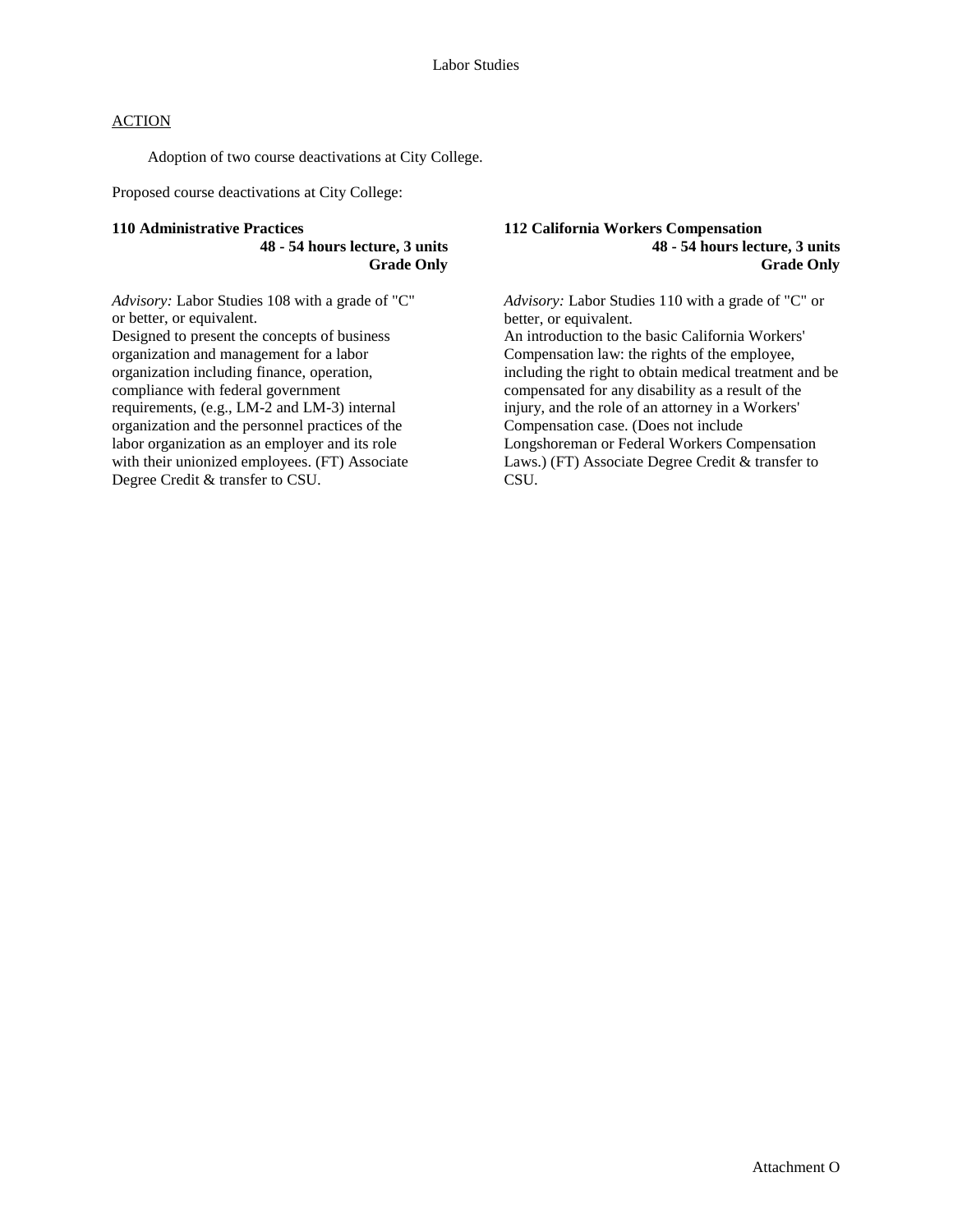Adoption of a course deactivation at Miramar College.

Proposed course deactivation at Miramar College:

### **106 Computer Assisted Legal Research (CALR) 16 - 18 hours lecture, 1 units Grade Only**

*Prerequisite:* Legal Assistant 105 with a grade of "C" or better, or equivalent.

This course provides students with hands-on experience in performing legal research using the computer. Students learn to identify research issues and find legal references and information using the Internet, Loislaw, LexisNexis, and other sources. This course is intended for students majoring in Paralegal or those interested in legal research. (FT) Associate Degree Credit & transfer to CSU.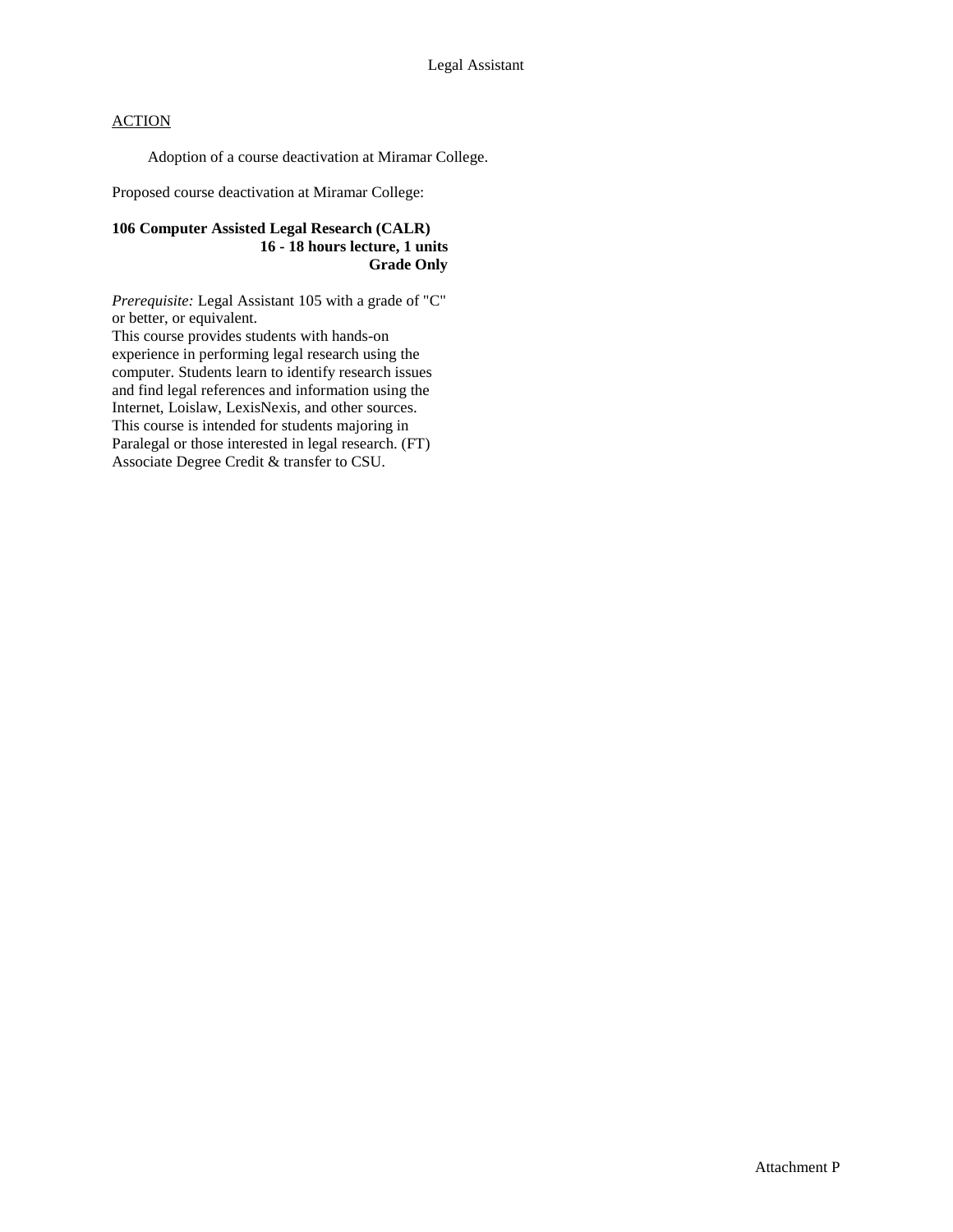Adoption of a course deactivation at Mesa College.

Proposed course deactivation at Mesa College:

### **111 Introduction to Uniform Standards of Professional Appraisal Practice (USPAP) 16 - 18 hours lecture, 1 units Grade Only**

*Advisory:* Real Estate 110 with a grade of "C" or better, or equivalent.

This course is a practical study of the appraisal profession and its application of the Uniform Standards of Professional Appraisal Practice (USPAP). Course content includes a history of the appraisal industry, USPAP rules and standards, and an overview of TheAppraisal Foundation (TAF), the Appraisal Standards Board (ASB), the Appraiser Qualifications Board (AQB) and the Appraisal Subcommittee (ASC). This course satisfies the AQB and the California Office of Real Estate Appraisers (OREA) 15-hour USPAP requirements as part of the 150 hours of required education for the Appraiser Trainee License. (FT) Associate Degree Credit & transfer to CSU.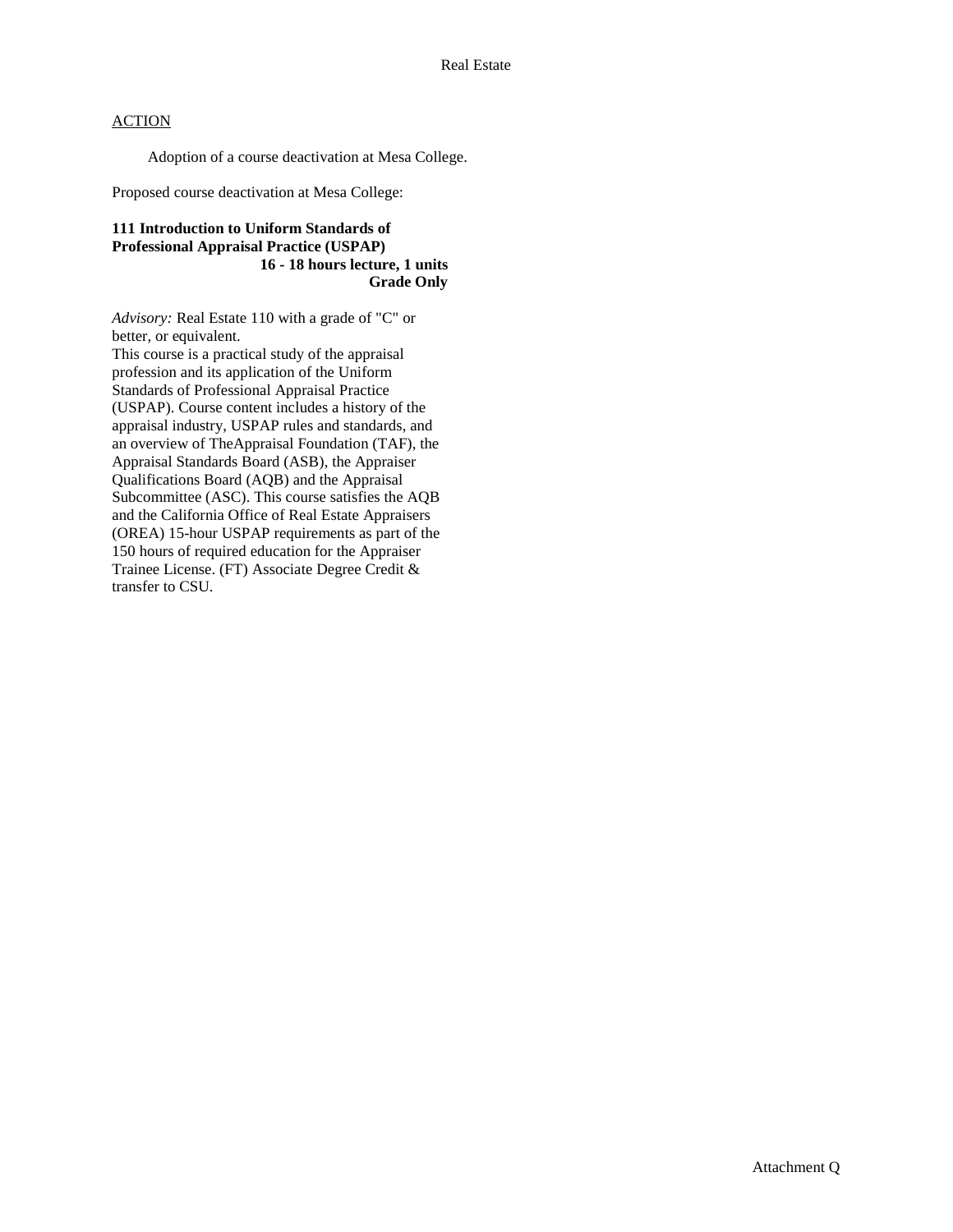### Accountancy

Pursuant to Section 78016 of the Education Code, the following is a program review summary: Certificate of Performance, Continuing Education for CPA Candidates Program

| A.            | Labor Market Information <sup>1</sup> : | The annual average number of persons employed in the Continuing<br>Education for CPA Candidates program area was $11,610$ in the 2014<br>employment year. Approximately 2,300 new job openings are projected<br>through 2024. |
|---------------|-----------------------------------------|-------------------------------------------------------------------------------------------------------------------------------------------------------------------------------------------------------------------------------|
| <b>B.</b>     | Duplication <sup>2</sup> :              | None. Note: San Diego City College has proposed a new CPA<br>Preparation certificate, but there are no common courses in the two<br>certificates.                                                                             |
| $\mathcal{C}$ | Effectiveness <sup>3</sup> :            | Program area OR the projected enrollment of 220 for 2016-2017 in the<br>new program area.                                                                                                                                     |

- 1. California EDD Labor Market Information
- 2. CCCCO COCI database; San Diego CCD CurriCUNET database
- 3. ECurrent enrollment for currently offered courses included in the certificate (ACCT 201A; BUSE 201)

### ACTION

Adoption of a new program at Miramar College.

Proposed new program at Miramar College:

# **Certificate of Performance Continuing Education for CPA Candidates**

| <b>Courses Required for the Major:</b> | <b>Units</b> |
|----------------------------------------|--------------|
| ACCT 201A Intermediate Accounting I3   |              |
| ACCT 201B Intermediate Accounting II3  |              |
| BUSE 201 Business Organization and     |              |
|                                        |              |

**Total Units = 9**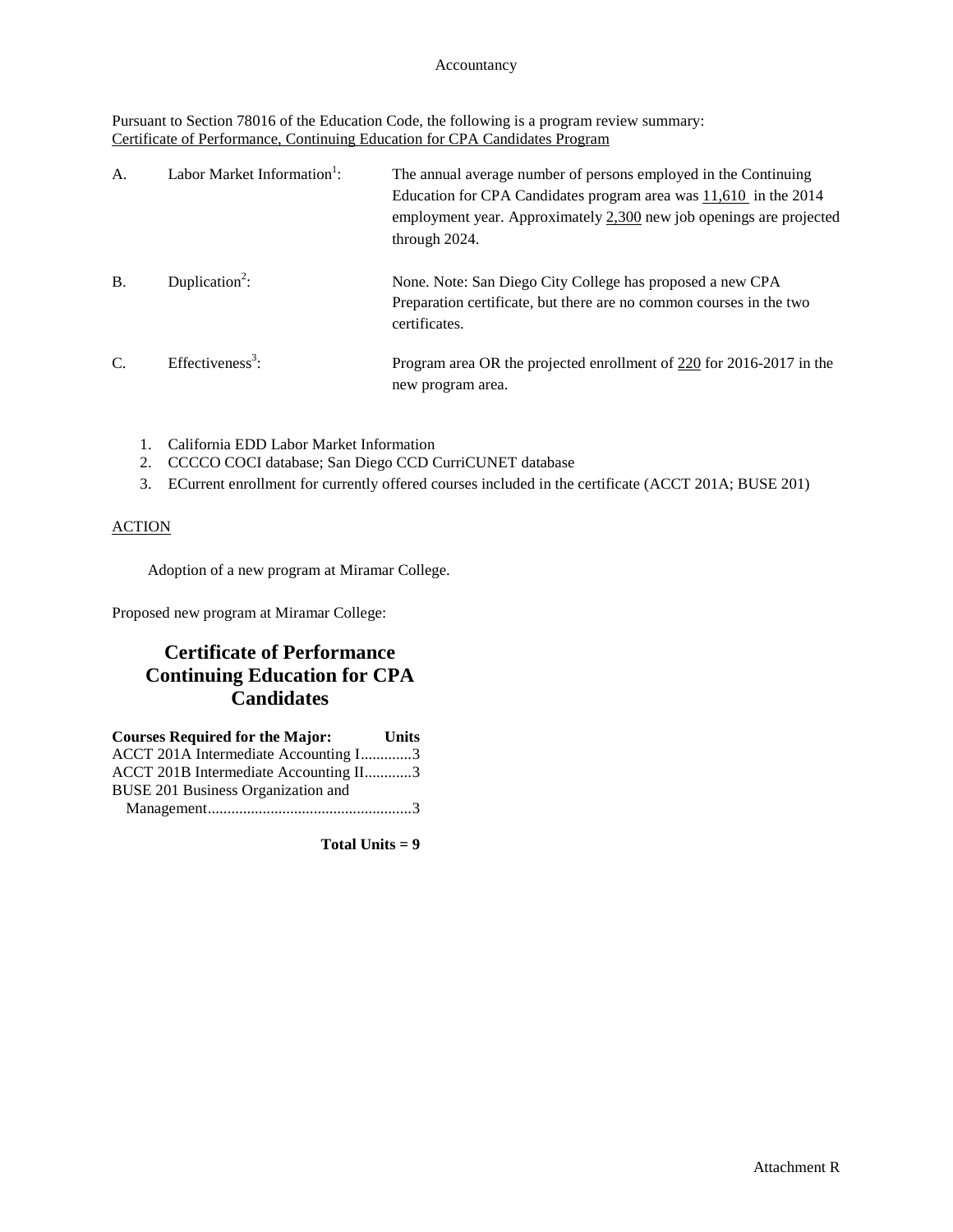Adoption of two program revisions at Miramar College.

Proposed program revisions at Miramar College:

# **Certificate of Achievement Law Enforcement**

| <b>Courses Required for the Major:</b>      | <b>Units</b> |
|---------------------------------------------|--------------|
| ADJU 101 Introduction to Administration     |              |
|                                             |              |
|                                             |              |
| ADJU 106 Diversity and Community            |              |
|                                             |              |
| ADJU 160 Criminal Law II 3                  |              |
| ADJU 161 Juvenile Procedures3               |              |
|                                             |              |
| ADJU 201 California Criminal Procedure3     |              |
| ADJU 210 Rules of Evidence3                 |              |
|                                             |              |
| Select nine units from the following: Units |              |
| ADJU 127A Physical Conditioning I 1         |              |
| ADJU 127B Physical Conditioning II 1        |              |
| ADJU 127C Physical Conditioning III1        |              |
| ADJU 127D Physical Conditioning IV 1        |              |
|                                             |              |
| ADJU 128B Defensive Tactics II1             |              |
| ADJU 128C Defensive Tactics III1            |              |
| ADJU 128D Defensive Tactics IV 1            |              |
| ADJU 162 Criminal Investigation 3           |              |
| ADJU 180 Drug Abuse and Law                 |              |
|                                             |              |
| ADJU 182 Street Gangs and Law               |              |
|                                             |              |
| ADJU 220 Law Enforcement Forensics 3        |              |
| ADJU 230 Constitutional Law I3              |              |
| ADJU 357 A 832 PC Laws of Arrest 1          |              |
|                                             |              |

**Total Units=33**

# **Associate of Science Degree Law Enforcement**

| <b>Courses Required for the Major:</b>      | <b>Units</b> |
|---------------------------------------------|--------------|
| ADJU 101 Introduction to Administration     |              |
|                                             |              |
|                                             |              |
| ADJU 106 Diversity and Community            |              |
|                                             |              |
| ADJU 160 Criminal Law II 3                  |              |
| ADJU 161 Juvenile Procedures3               |              |
|                                             |              |
| ADJU 201 California Criminal Procedure3     |              |
| ADJU 210 Rules of Evidence3                 |              |
|                                             |              |
| Select nine units from the following: Units |              |
| ADJU 127A Physical Conditioning I 1         |              |
| ADJU 127B Physical Conditioning II 1        |              |
| ADJU 127C Physical Conditioning III1        |              |
| ADJU 127D Physical Conditioning IV 1        |              |
| ADJU 128A Defensive Tactics I 1             |              |
| ADJU 128B Defensive Tactics II1             |              |
| ADJU 128C Defensive Tactics III1            |              |
| ADJU 128D Defensive Tactics IV 1            |              |
| ADJU 162 Criminal Investigation 3           |              |
| ADJU 180 Drug Abuse and Law                 |              |
|                                             |              |
| ADJU 182 Street Gangs and Law               |              |
|                                             |              |
| ADJU 220 Law Enforcement Forensics 3        |              |
| ADJU 230 Constitutional Law I3              |              |
| ADJU 357 A 832 PC Laws of Arrest 1          |              |
|                                             |              |

**Total Units=33**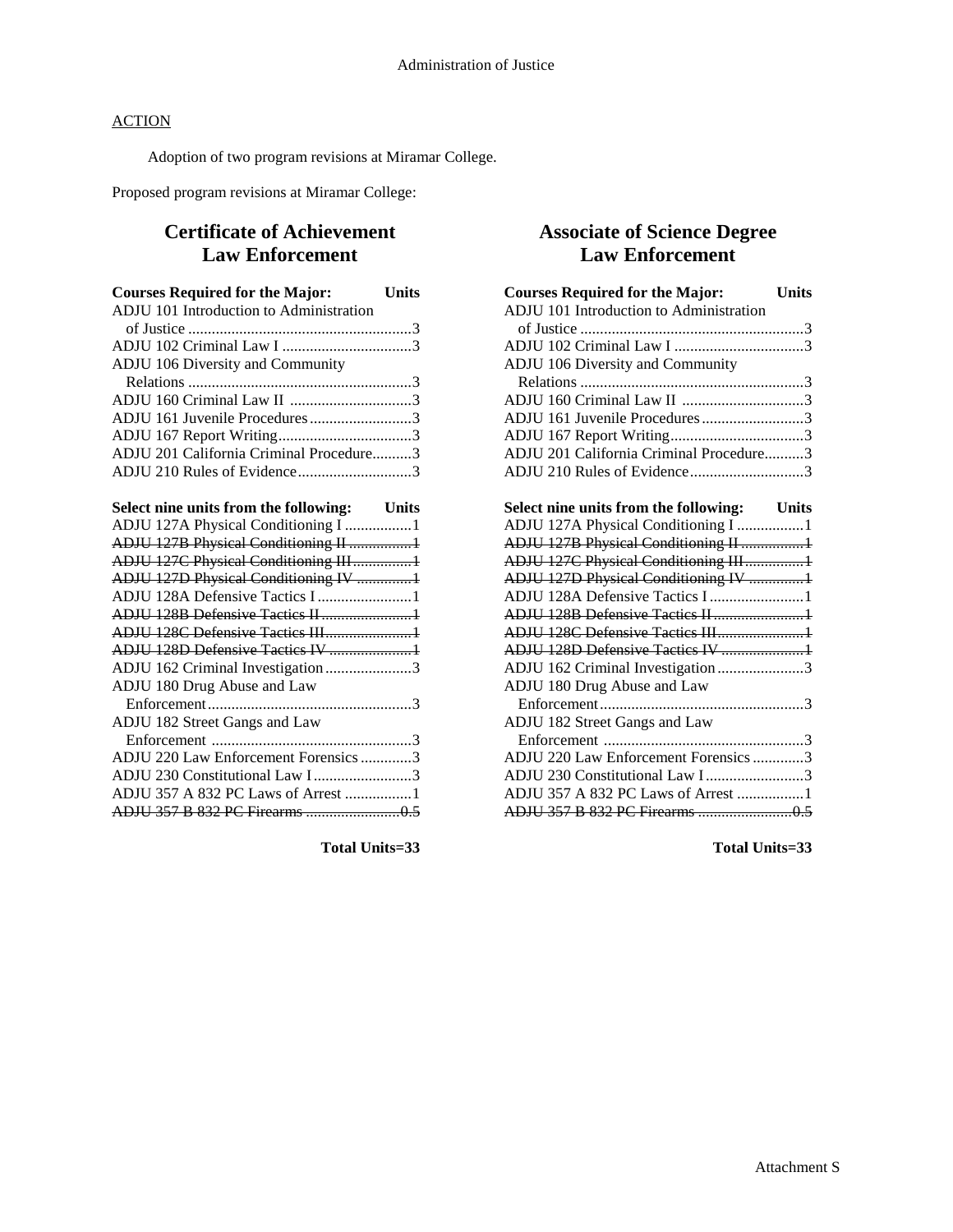Adoption of a program revision at Miramar College.

Proposed program revision at Miramar College:

# **Associate of Science Degree Professional Aeronautics**

| <b>Courses Required for the Major:</b>   | <b>Units</b> |
|------------------------------------------|--------------|
| AVIA 101 Private Pilot Ground School 3   |              |
| AVIA 101L Private Pilot Flight Lab 1     |              |
| AVIA 105 Introduction to Aviation and    |              |
|                                          |              |
| AVIA 133 Human Factors in Aviation3      |              |
| AVIA 195 Instrument Ground School3       |              |
| AVIA 195L Basic Instrument Flight Lab1   |              |
| AVIA 196L Advanced Instrument Flight     |              |
|                                          |              |
| AVIA 201 Commercial Pilot Ground School3 |              |
|                                          |              |

### **Select one of the following Aviation**

| <b>Breadth Courses:</b>                                                                                        | <b>Units</b> |
|----------------------------------------------------------------------------------------------------------------|--------------|
|                                                                                                                |              |
| AVIA 125 Aviation and Airport Management3                                                                      |              |
| <b>AVIA 128 Group Dynamics for High Risk</b>                                                                   |              |
| Teams 30 million contract to the contract of the contract of the contract of the contract of the contract of t |              |
| AVIA 151 Helicopter Ground School 3                                                                            |              |
| AVIA 211 Flight Instructor Ground School3                                                                      |              |

### **Select one of the following Physical Science courses:**

**Select one of the following Physical** 

| Science Courses (not selected above): Units |  |
|---------------------------------------------|--|
| AVIA 115 Aviation Weather3                  |  |
| GEOG 101 Physical Geography3                |  |
|                                             |  |
|                                             |  |
|                                             |  |
|                                             |  |

| Select an additional three units from            |
|--------------------------------------------------|
| the following:<br>Units                          |
| AVIA 115 Aviation Weather3                       |
| AVIA 125 Aviation and Airport Management3        |
| AVIA 128 Group Dynamics for High Risk            |
|                                                  |
| AVIA 151 Helicopter Ground School 3              |
| AVIA 161 Remote Pilot Ground School3             |
| AVIA 161L Remote Pilot Flight Lab1               |
| AVIA 211 Flight Instructor Ground School 3       |
| <b>AVIA 211L Basic Visual Flight Instructor</b>  |
|                                                  |
| AVIA 215L Basic Instrument Flight Instructor     |
|                                                  |
| <b>AVIA 216L Advanced Instrument Flight</b>      |
|                                                  |
| AVIA 228 Group Dynamics II 3                     |
| AVIA 270 Aviation Operations Internship /        |
|                                                  |
| AVIA 277D Aviation Service Learning -- on        |
|                                                  |
| ACCT 116A Financial Accounting 4                 |
| ADJU 205 Leadership Theory and Practice 3        |
| BUSE 201 Business Organization and               |
|                                                  |
| <b>BUSE 205 Leadership Theory and Practice 3</b> |
| ECON 121 Principles of Microeconomics 3          |
|                                                  |
| PHYS 180A General Physics I 4                    |
|                                                  |

### **Total Units = 27-32 27-31**

*FAA-issued Private Pilot certificate satisfies the AVIA 101 and 101L requirements.*

*FAA-issued Instrument Pilot certificate satisfies the AVIA 195, 195L, and 196L requirements.*

*FAA-issued Commercial Pilot certificate satisfies the AVIA 201* 

*requirement.*

*Students satisfying requirements via FAA certificates may need to complete alternate coursework approved by the department in order to satisfy the requirement for 18 units in the major*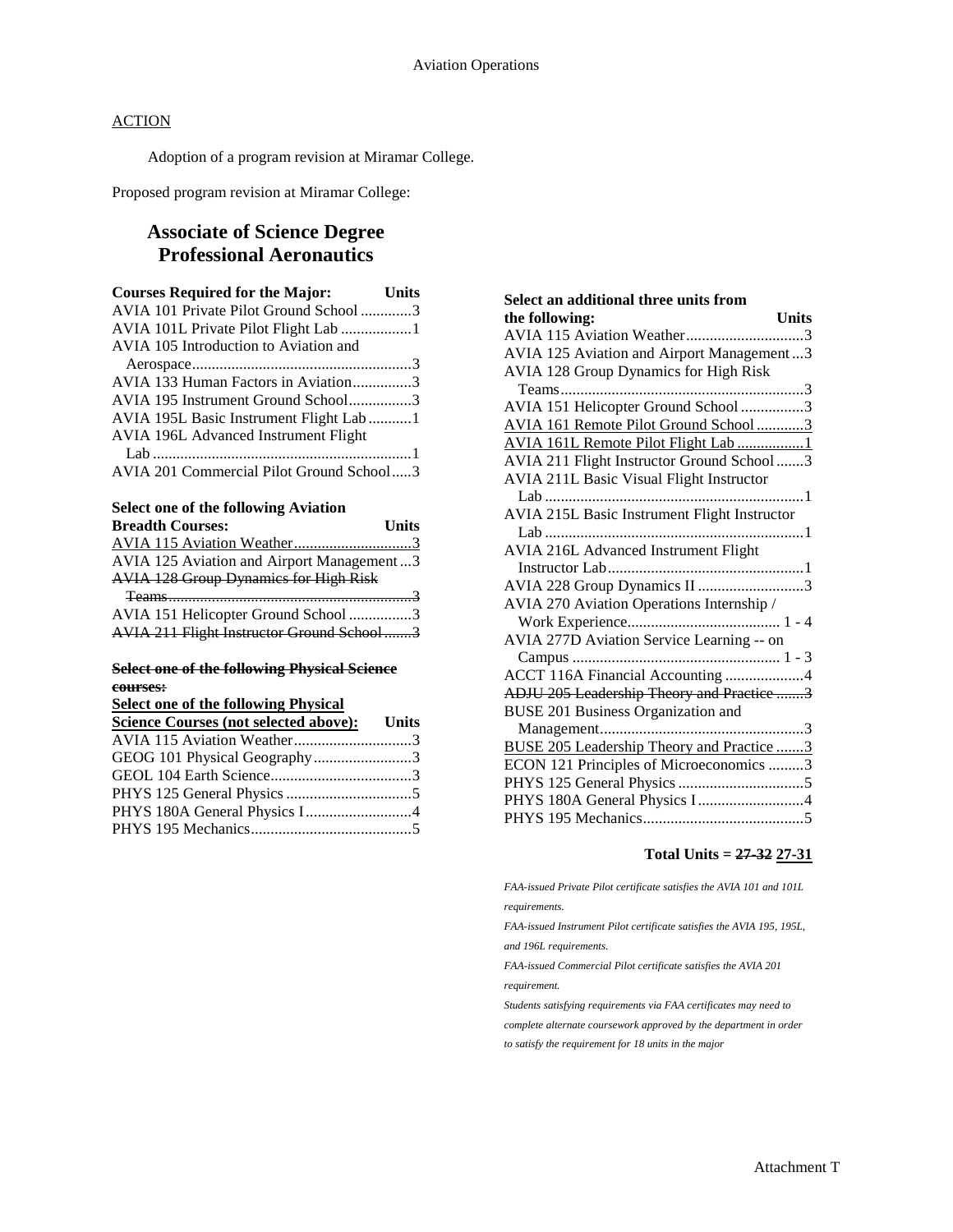Pursuant to Section 78016 of the Education Code, the following is a program review summary: Certificate of Performance, Remote Pilot Program

| A.            | Labor Market Information <sup>1</sup> : | The annual average number of persons employed in the Remote Pilot<br>program area is projected to be $2,813$ in the 2021(projected)<br>employment year. Approximately 2,000 new job openings are projected<br>through $2021$ . |
|---------------|-----------------------------------------|--------------------------------------------------------------------------------------------------------------------------------------------------------------------------------------------------------------------------------|
| <b>B.</b>     | Duplication <sup>2</sup> :              | None.                                                                                                                                                                                                                          |
| $\mathcal{C}$ | Effectiveness <sup>3</sup> :            | Program area OR the projected enrollment of 45 for 2018-2019 in the<br>new program area.                                                                                                                                       |

- 1. FAA projected employment data (attached), assuming equal employment distribution by population throughout all counties of the U.S.; Derived from FAA projections
- 2. CCC Chancellor's Office Curriculum Inventory
- 3. Estimate based on projected interest/demand from students and local industry.

### ACTION

Adoption of a new program at Miramar College.

Propose new program at Miramar College:

# **Certificate of Performance Remote Pilot**

| <b>Courses Required for the Major:</b> | <b>Units</b> |
|----------------------------------------|--------------|
| AVIA 101 Private Pilot Ground School 3 |              |
|                                        |              |
| AVIA 161 Remote Pilot Ground School3   |              |
| AVIA 161L Remote Pilot Flight Lab 1    |              |

**Total Units = 8**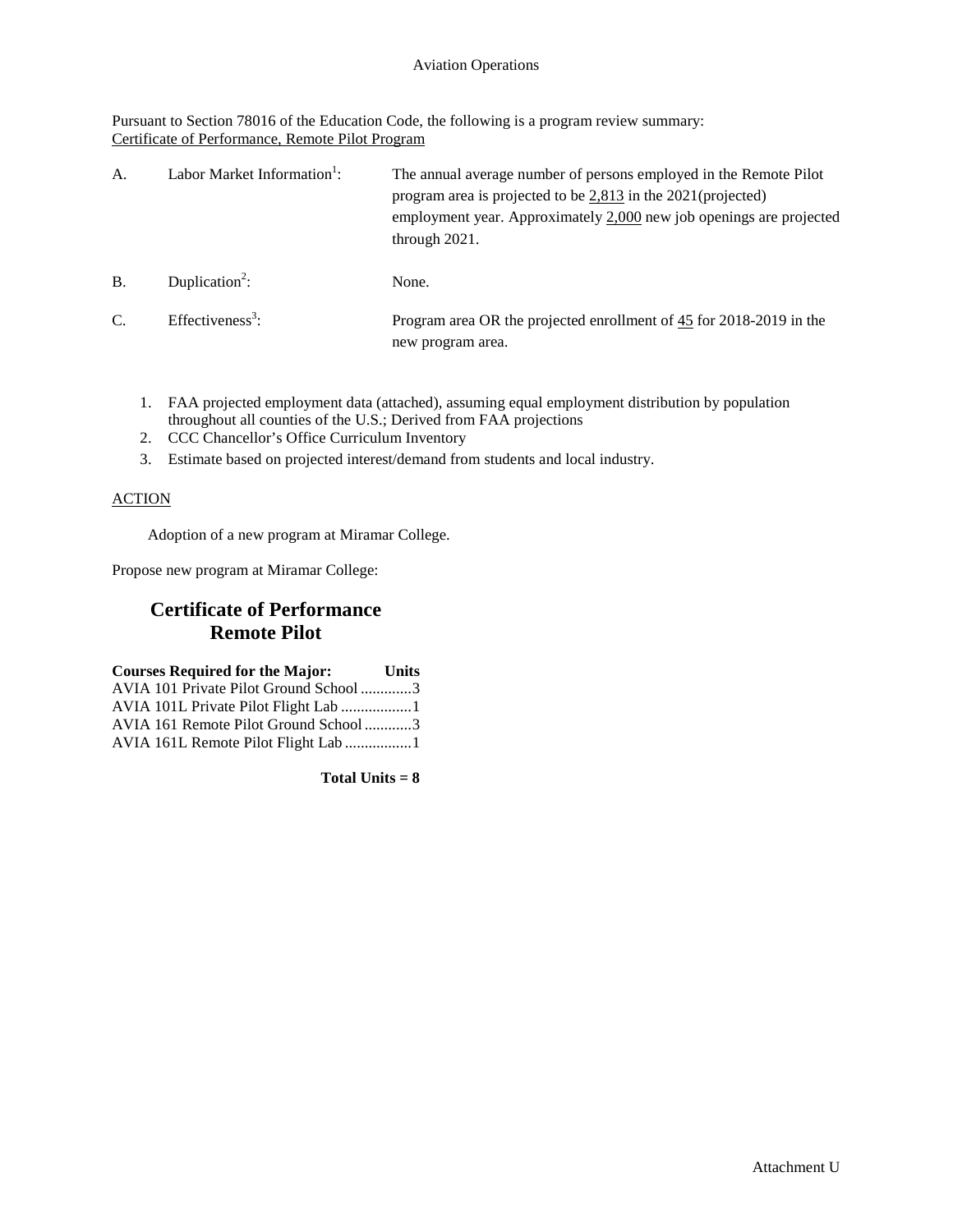Adoption of two program revisions at Mesa College.

Proposed program revisions at Mesa College:

# **Certificate of Achievement Business Management**

| Units                                   |
|-----------------------------------------|
| BUSE 100 Introduction to Business 3     |
| BUSE 101 Business Mathematics 3         |
|                                         |
| MATH 119 Elementary Statistics3         |
| BUSE 119 Business Communications3       |
|                                         |
|                                         |
| BUSE 155 Managing the Small Business3   |
| ACCT 116A Financial Accounting 4        |
| CBTE 120 Beginning Microsoft Word2      |
|                                         |
| ECON 120 Principles of Macroeconomics3  |
| ECON 121 Principles of Microeconomics 3 |
| MARK 100 Principles of Marketing 3      |
|                                         |

### **Select one course (3 units) from the**

| following:                         | <b>Units</b> |
|------------------------------------|--------------|
| MARK 100 Principles of Marketing 3 |              |
| MARK 105 Professional Selling 3    |              |
| MARK 110 Principles of Retailing 3 |              |
| MARK 130 Advertising Principles3   |              |
|                                    |              |

| Select 3-4 units one course (3-4 units) from the  |
|---------------------------------------------------|
| following:<br>Units                               |
| ACCT 116B Managerial Accounting 4                 |
| <b>ACCT 150 Computer Accounting</b>               |
|                                                   |
| BUSE 120 Personal Financial Management3           |
| <b>BUSE 127 Social Media for Business 3</b>       |
| <b>BUSE 129 Introduction to Entrepreneurship3</b> |
| <b>BUSE 190 Academic and Career Opportunities</b> |
|                                                   |
| BUSE 210 Human Resources Management3              |
| FASH 110 Fashion Buying/Management3               |
| MARK 105 Professional Selling 3                   |
| MARK 110 Principles of Retailing 3                |
| MARK 130 Advertising Principles3                  |
| FASH 190 Fashion Entrepreneurship3                |
| HOSP 120 Event & Hospitality Marketing &          |
|                                                   |
| HOSP 150 Hospitality Human Resources 3            |
| <b>HOSP 160 Meeting and Convention</b>            |
|                                                   |

| HOSP 165 Special Event Management 3          |  |
|----------------------------------------------|--|
| HOSP 170 Event Promotion & Sponsorship3      |  |
| <b>INTE 130 Interior Design Professional</b> |  |
|                                              |  |
|                                              |  |
| JOUR 220 Principles of Public Relations 3    |  |

**Total Units = 35 – 36 34 – 35**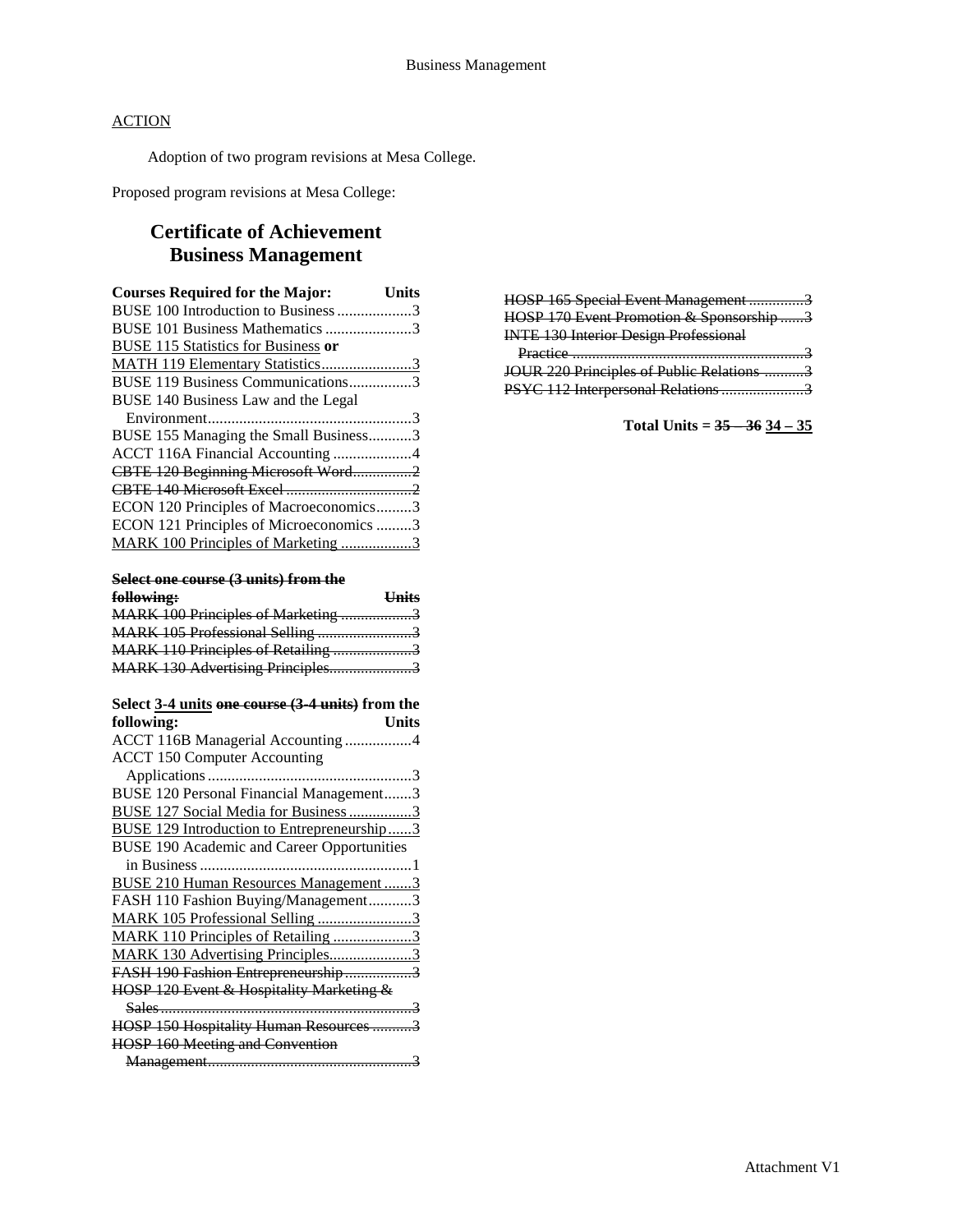# **Associate of Science Degree Business Management**

| <b>Courses Required for the Major:</b>      | Units |
|---------------------------------------------|-------|
| ACCT 116A Financial Accounting 4            |       |
| BUSE 100 Introduction to Business 3         |       |
| BUSE 101 Business Mathematics 3             |       |
| <b>BUSE 115 Statistics for Business or</b>  |       |
| MATH 119 Elementary Statistics3             |       |
| BUSE 119 Business Communications3           |       |
| BUSE 140 Business Law and the Legal         |       |
|                                             |       |
| BUSE 150 Human Relations in Business3       |       |
| <b>BUSE 201Business Organization and</b>    |       |
|                                             |       |
| CBTE 120 Beginning Microsoft Word2          |       |
|                                             |       |
| CISC 181 Principles of Information Systems4 |       |
| ECON 120 Principles of Macroeconomics3      |       |
| ECON 121 Principles of Microeconomics 3     |       |
| MARK 100 Principles of Marketing 3          |       |
|                                             |       |

| Select one course (3 units) from the |  |               |
|--------------------------------------|--|---------------|
| fallaxi <sub>na</sub>                |  | <b>H</b> nite |

| <del>IOHOWING:</del>               | UIIIts |
|------------------------------------|--------|
|                                    |        |
| MARK 110 Principles of Retailing 3 |        |
| MARK 130 Advertising Principles3   |        |
|                                    |        |

# **Select 6-7 Units two courses (6-7 units) from**

| the following:<br>Units                           |
|---------------------------------------------------|
| ACCT 116B Managerial Accounting 4                 |
| <b>ACCT 150 Computer Accounting</b>               |
|                                                   |
| BUSE 120 Personal Financial Management3           |
| BUSE 127 Social Media for Business 3              |
| <b>BUSE 129 Introduction to Entrepreneurship3</b> |
| <b>BUSE 150 Human Relations in Business3</b>      |
| BUSE 155 Managing the Small Business3             |
| <b>BUSE 190 Academic and Career Opportunities</b> |
|                                                   |
| BUSE 210 Human Resources Management3              |
| FASH 110 Fashion Buying/Management3               |
| MARK 105 Professional Selling 3                   |
| MARK 110 Principles of Retailing 3                |
| MARK 130 Advertising Principles3                  |
| FASH 190 Fashion Entrepreneurship3                |
| HOSP 120 Event & Hospitality Marketing &          |
|                                                   |
| HOSP 150 Hospitality Human Resources 3            |
| <b>HOSP 160 Meeting and Convention</b>            |
|                                                   |

| HOSP 165 Special Event Management 3          |  |
|----------------------------------------------|--|
| HOSP 170 Event Promotion & Sponsorship 3     |  |
| <b>INTE 130 Interior Design Professional</b> |  |
|                                              |  |
| $D$ ractice                                  |  |
| JOUR 220 Principles of Public Relations      |  |

# **Total Units = 48-49 41-42**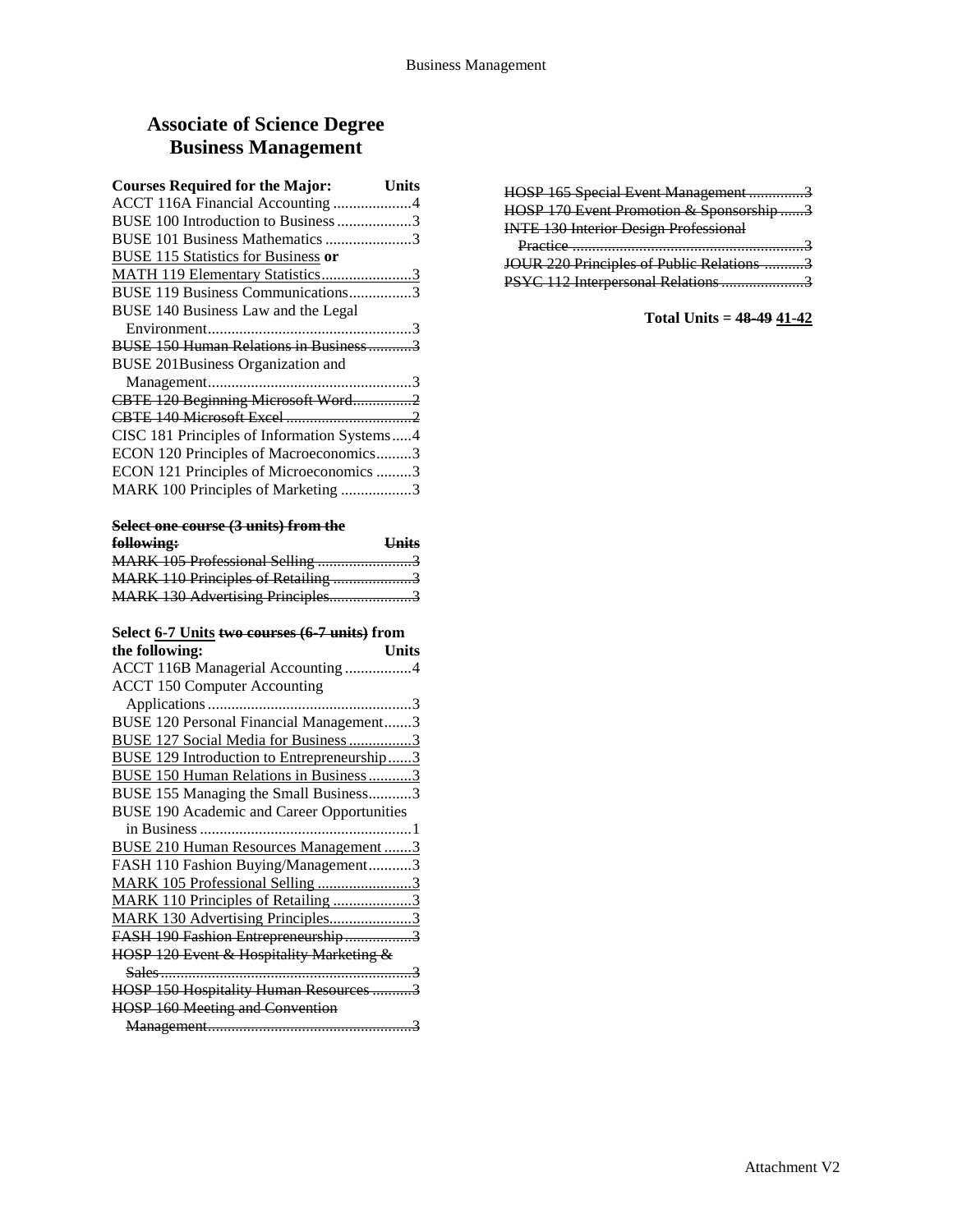Pursuant to Section 78016 of the Education Code, the following is a program review summary: Certificate of Achievement, Retail Management Program

| А.            | Labor Market Information <sup>1</sup> : | The annual average number of persons employed in the Retail<br>Management program area was 44,732 in the 2016 employment year.<br>Approximately 46,689 new job openings are projected through 2021. |
|---------------|-----------------------------------------|-----------------------------------------------------------------------------------------------------------------------------------------------------------------------------------------------------|
| B.            | Duplication <sup>2</sup> :              | <b>Grossmont Community College</b>                                                                                                                                                                  |
| $\mathcal{C}$ | Effectiveness <sup>3</sup> :            | Estimated annual College or Continuing Education student enrollment<br>of 925 for the 2015-2016 year.                                                                                               |

- 1. Labor Insight/Jobs (Burning Glass), Economic Modeling Specialists International (EMSI)
- 2. Grossmont Community College Catalog 2017-2018
- 3. SDCCD EMS System

### **ACTION**

Adoption of a new program at Mesa College.

Proposed new program at Mesa College:

# **Certificate of Achievement Retail Management**

| <b>Courses Required for the Major:</b> Units |  |
|----------------------------------------------|--|
|                                              |  |
| BUSE 119 Business Communications3            |  |
| BUSE 150 Human Relations in Business 3       |  |
| BUSE 201 Business Organization and           |  |
|                                              |  |
| BUSE 210 Human Resources Management 3        |  |
|                                              |  |
| MARK 100 Principles of Marketing 3           |  |
| MARK 110 Principles of Retailing 3           |  |
|                                              |  |

**Total Units = 25**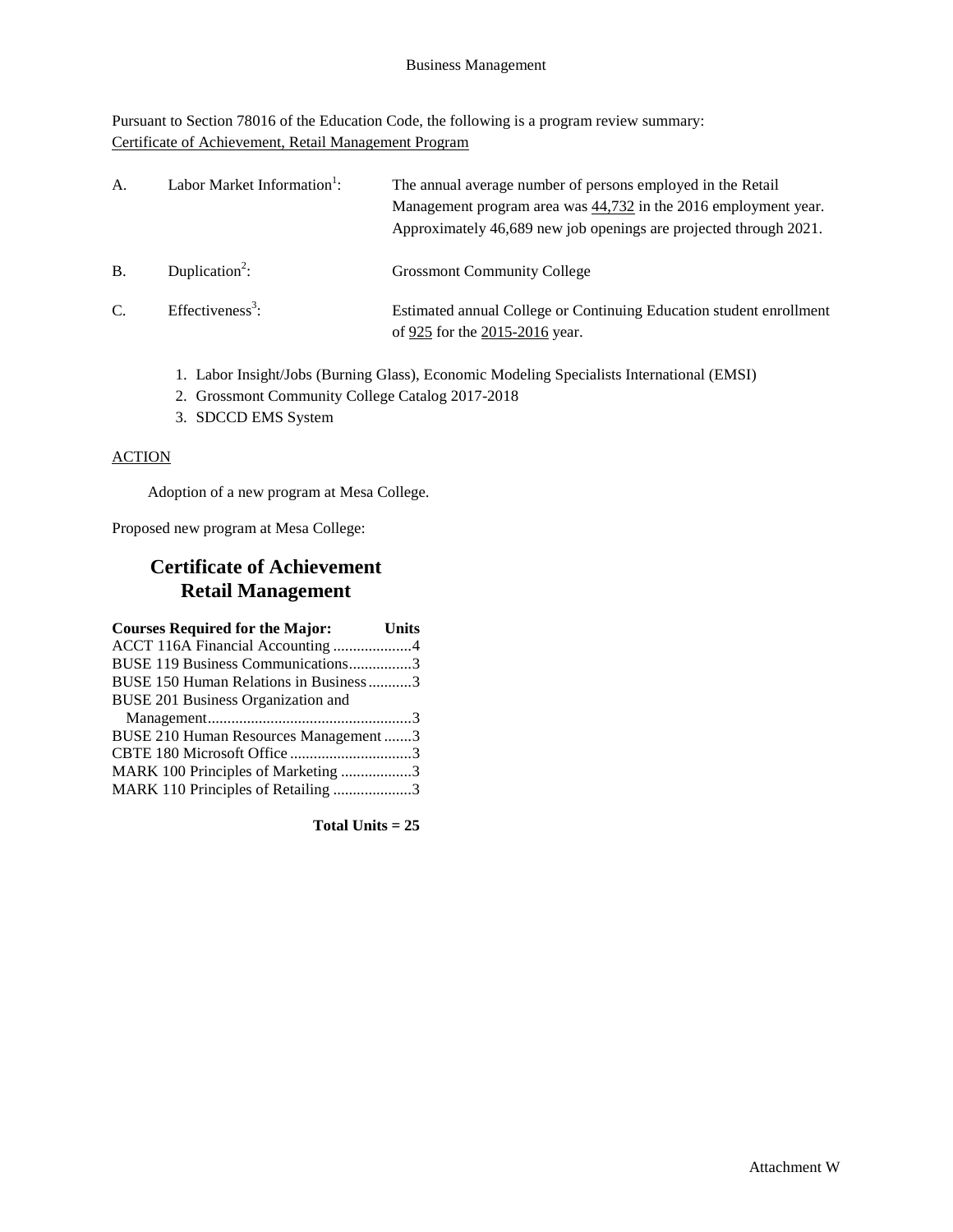Adoption of a program deactivation at Mesa College.

Proposed program deactivation at Mesa College:

# **Certificate of Performance Communication Studies**

| <b>Courses Required for the Major:</b>  | <b>Units</b> |
|-----------------------------------------|--------------|
| COMS 103 Oral Communication 3           |              |
|                                         |              |
| <b>Select six units from:</b>           | <b>Units</b> |
|                                         |              |
| COMS 104 Advanced Public Communication3 |              |
|                                         |              |
| COMS 117A Intercollegiate Forensics 1 3 |              |
| COMS 117B Intercollegiate Forensics 1 3 |              |
| COMS 117C Intercollegiate Forensics 1 3 |              |
| COMS 117D Intercollegiate Forensics 1 3 |              |
| COMS 135 Interpersonal Communication 3  |              |
|                                         |              |
| COMS 170 Small Group Communication3     |              |
| COMS 180 Intercultural Communication3   |              |

**Total Units = 9**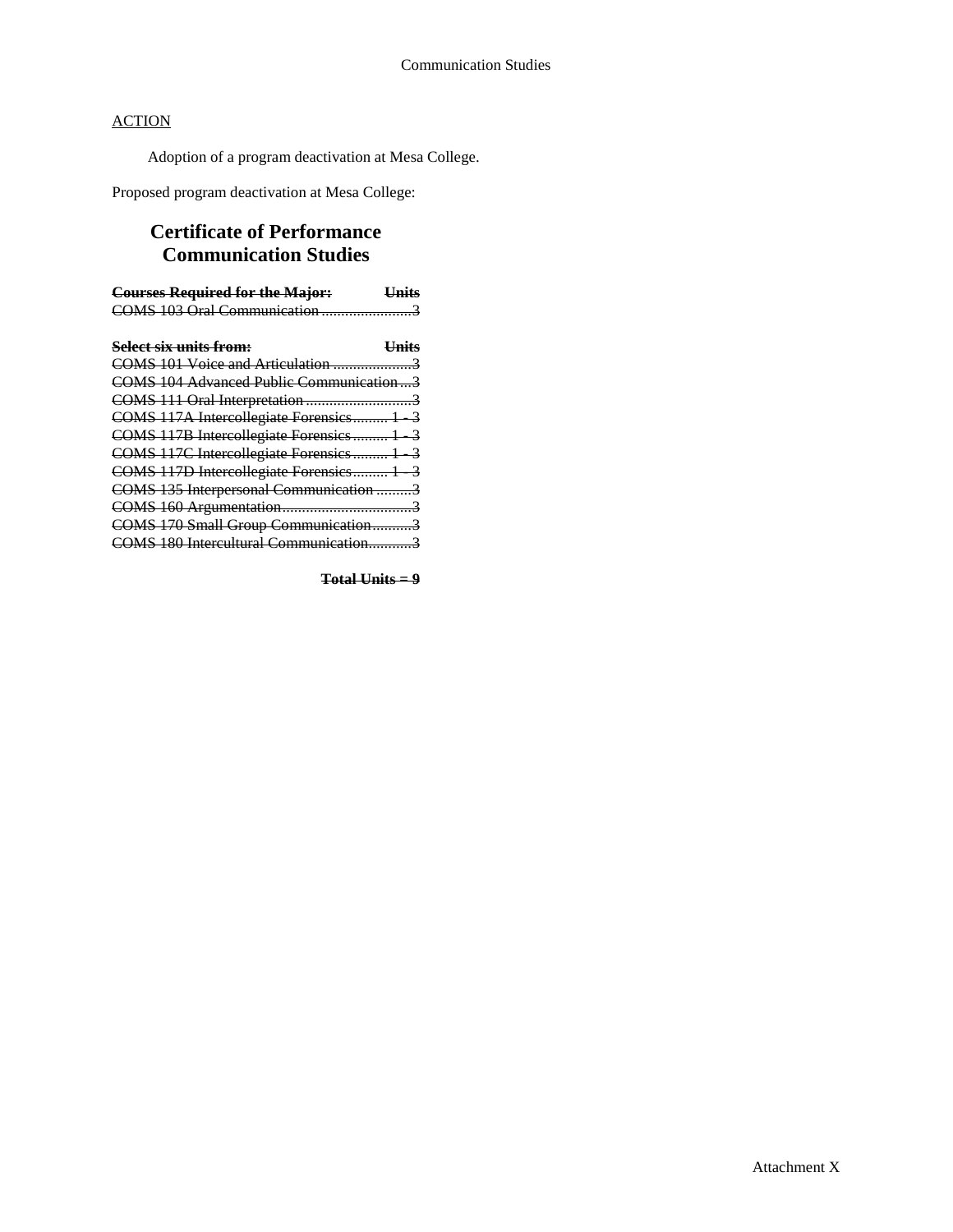Adoption of two program revisions at Miramar College.

Proposed program revisions at Miramar College:

# **Certificate of Achievement Administrative Assistant**

| <b>Courses Required for the Major:</b>    | <b>Units</b> |
|-------------------------------------------|--------------|
| <b>CBTE 114 Introduction to Microsoft</b> |              |
|                                           |              |
| CBTE 120 Beginning Microsoft Word2        |              |
| CBTE 127 Introduction to PowerPoint2      |              |
|                                           |              |
| CBTE 152 Beginning Microsoft Access 2     |              |
| CBTE 170 Desktop Publishing2              |              |
| CBTE 205 Records Management 3             |              |
| BUSE 101 Business Mathematics 3           |              |
| BUSE 119 Business Communications3         |              |

**Total Units = 20 15**

# **Associate of Science Degree Administrative Assistant**

| <b>Courses Required for the Major:</b><br>Units |
|-------------------------------------------------|
| <b>CBTE 114 Introduction to Microsoft</b>       |
|                                                 |
| CBTE 122 Intermediate Microsoft Word3           |
| <b>CBTE 128 Comprehensive Microsoft</b>         |
|                                                 |
| CBTE 143 Intermediate Microsoft Excel 3         |
| CBTE 153 Intermediate Microsoft Access3         |
| CBTE 165 Webpage Creation with                  |
|                                                 |
|                                                 |
| CBTE 180 Microsoft Office 3                     |
| CBTE 205 Records Management3                    |
| CBTE 210 Computers in Business 3                |
| BUSE 101 Business Mathematics 3                 |
| BUSE 119 Business Communications3               |

**Total Units = 33 22**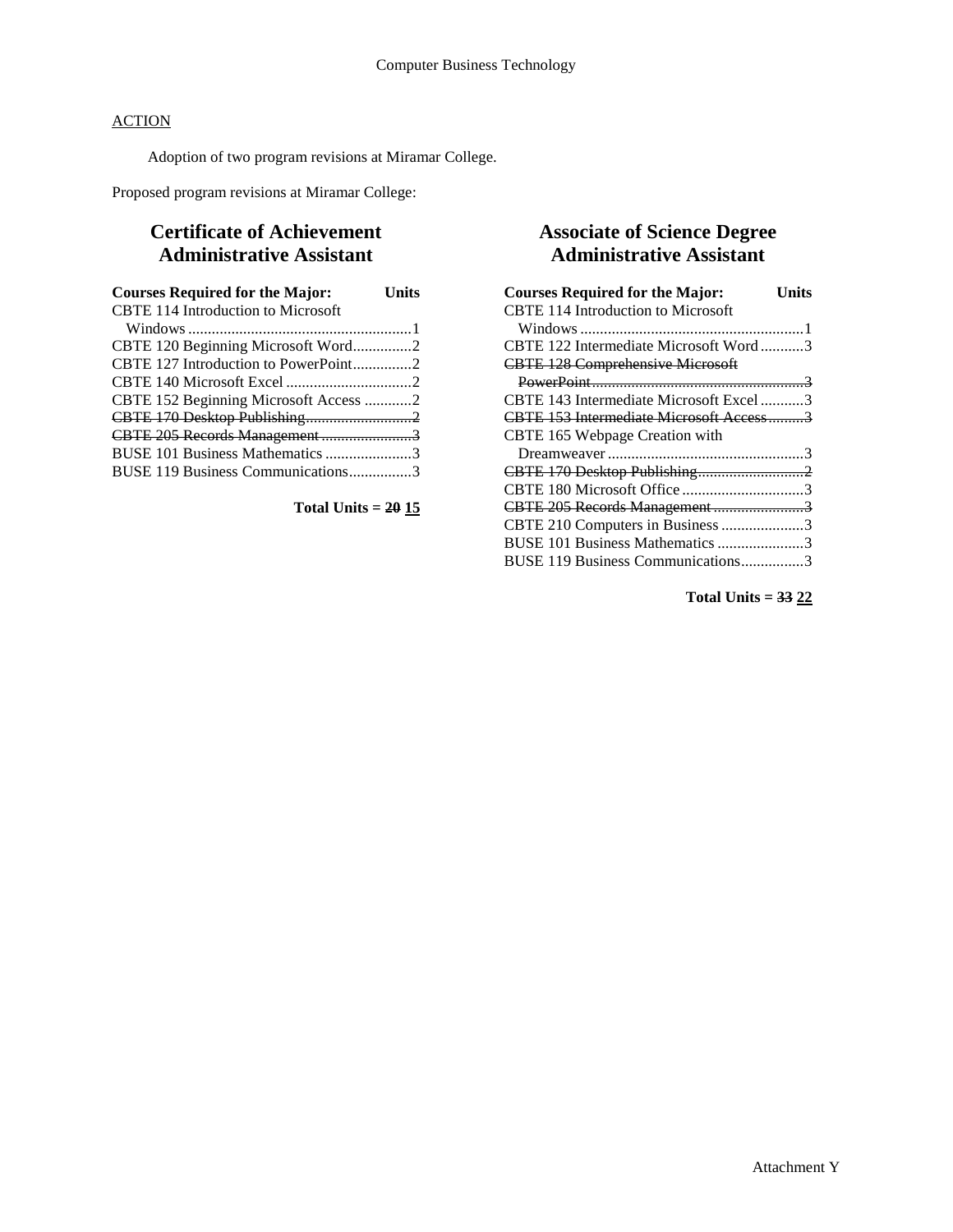Adoption of two program revisions at Mesa College.

Proposed program revisions at Mesa College:

# **Certificate of Achievement Information Management Technology**

| <b>Courses Required for the Major:</b>              | Units |
|-----------------------------------------------------|-------|
| BUSE 119 Business Communications3                   |       |
| CBTE 153 Intermediate Microsoft Access3             |       |
|                                                     |       |
| CBTE 206 Electronic Records Management3             |       |
| CBTE 211 Office Administration3                     |       |
| COMS 103 Oral Communication 3                       |       |
|                                                     |       |
|                                                     |       |
| CBTE 200 Office Telecommunications 2                |       |
| CBTE 205 Records Management3                        |       |
| <b>CBTE 210 Computers in Business or</b>            |       |
| <b>CISC 130 Introduction to Local Area Networks</b> |       |

**Total Units = 19 18**

# **Associate of Science Degree Information Management Technology**

| <b>Courses Required for the Major:</b>              | Units |
|-----------------------------------------------------|-------|
| BUSE 119 Business Communications3                   |       |
| CBTE 153 Intermediate Microsoft Access3             |       |
| CBTE 180 Microsoft Office 3                         |       |
| CBTE 205 Records Management 3                       |       |
| CBTE 206 Electronics Records Management  3          |       |
| CBTE 207 Advanced RIM Applications3                 |       |
| CBTE 211Office Administration3                      |       |
|                                                     |       |
|                                                     |       |
| CBTE 200 office Telecommunications 2                |       |
| <b>CBTE 210 Computers in Business or</b>            |       |
| <b>CISC 130 Introduction to Local Area Networks</b> |       |
| COMS 103 Oral Communication                         |       |

**Total Units = 19 21**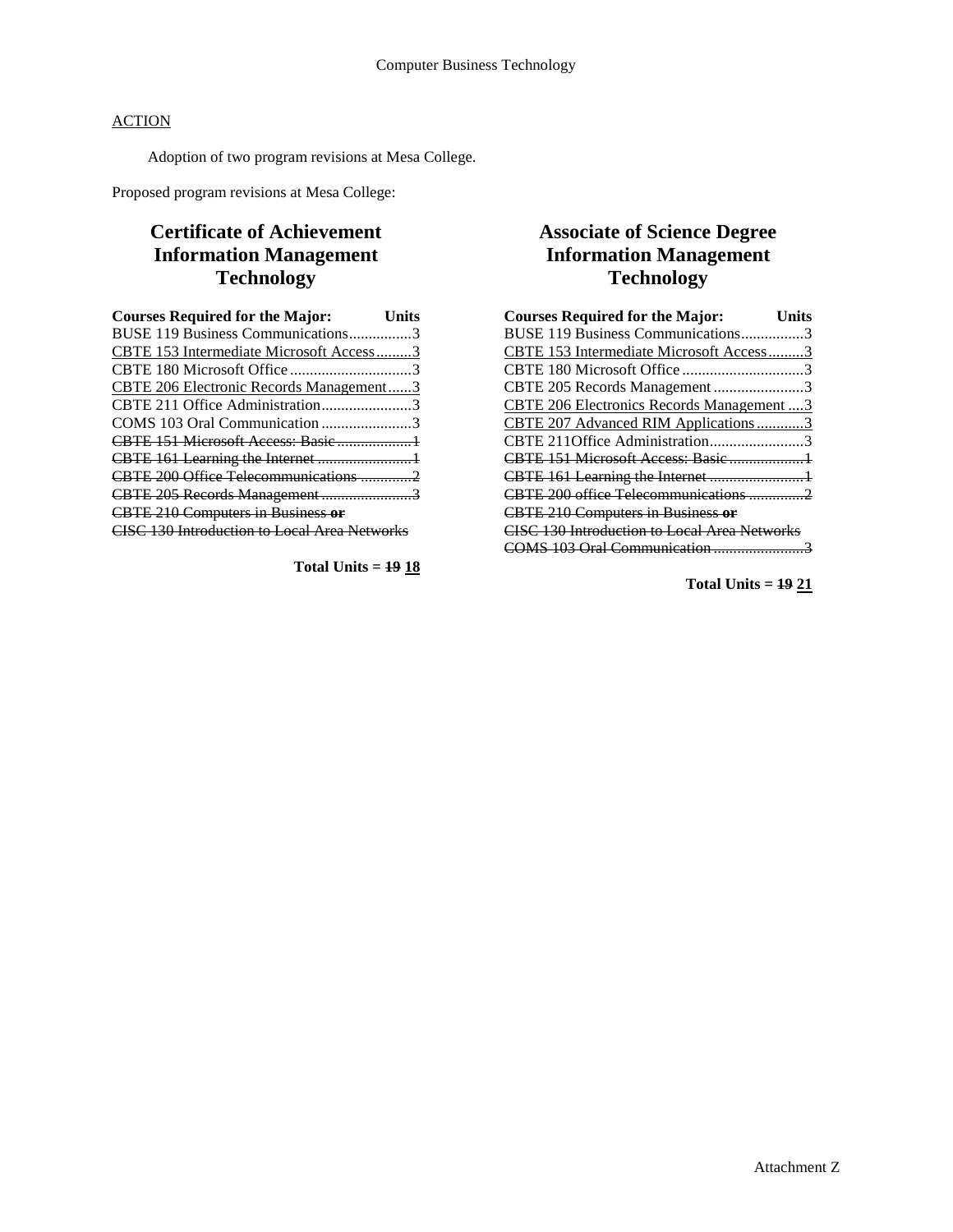Adoption of a program deactivation at City College.

Proposed program deactivation at City College:

# **Certificate of Achievement Technology Specialist**

| <b>Courses Required for the Major:</b><br><b>Units</b> |  |
|--------------------------------------------------------|--|
| INWT 100 Survey of Operating Systems4                  |  |
| <b>INWT 110 Desktop Support Technician I3</b>          |  |
| INWT 120 Network + Training4                           |  |
| INWT 140 Security+ Certification Training3             |  |
| CISC 181 Principles of Information Systems4            |  |
| BUSE 119 Business Communications3                      |  |

**Total Units = 21**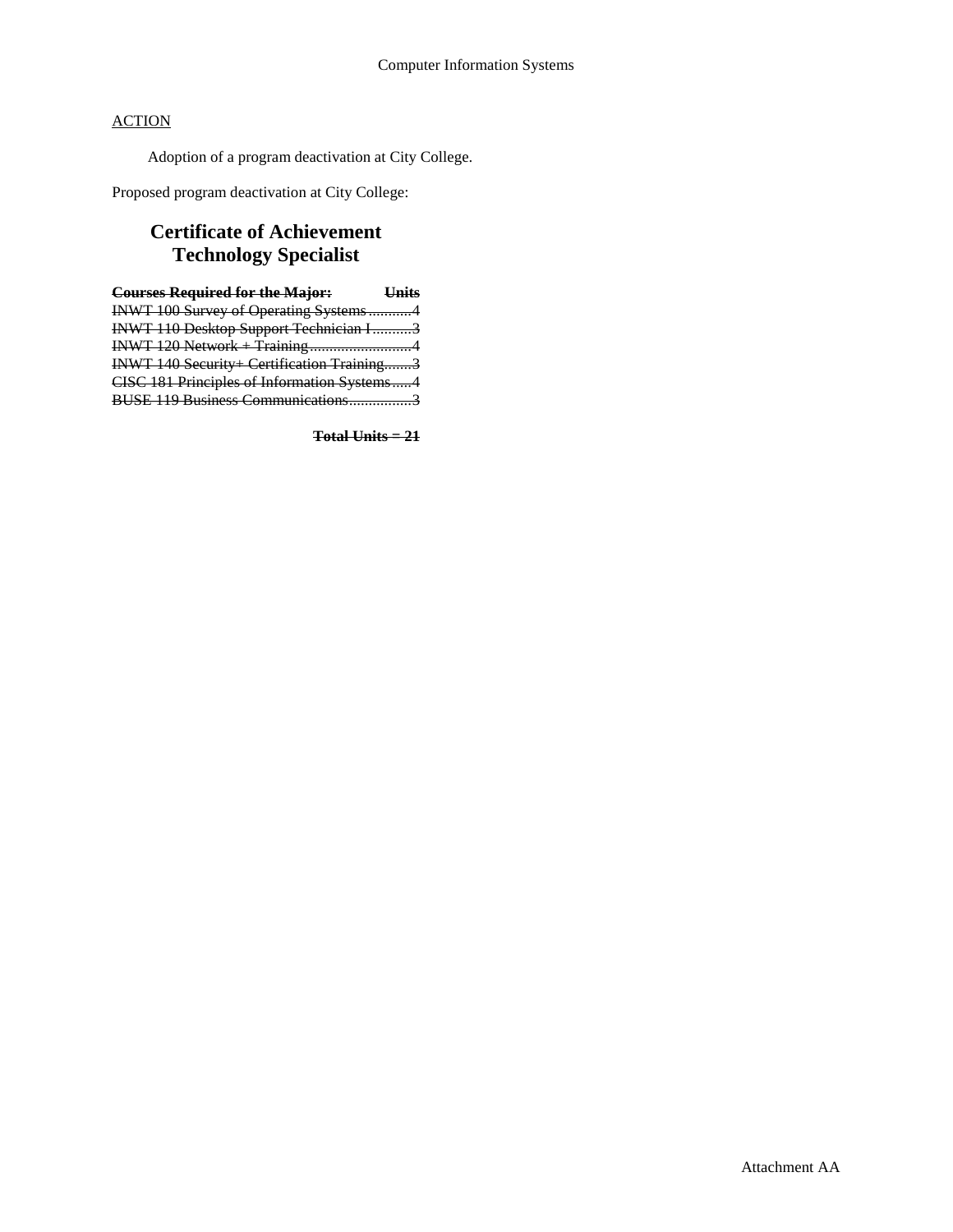Adoption of three program revisions at City College.

Proposed program revisions at City College:

# **Certificate of Performance Desktop Support Technician I**

| <b>Courses Required for the Major:</b> | <b>Units</b> |
|----------------------------------------|--------------|
| INWT 100 Survey of Operating Systems4  |              |
| INWT 110 Desktop Support Technician I3 |              |
| INWT 111 Windows Desktop Professional3 |              |

**Total Units = 7**

# **Certificate of Achievement Information Technology Management**

| <b>Courses Required for the Major:</b>        | Units |
|-----------------------------------------------|-------|
| <b>BUSE 092 Introduction to Business</b>      |       |
| Communication or                              |       |
| BUSE 119 Business Communications3             |       |
|                                               |       |
| INWT 100 Survey of Operating Systems 4        |       |
| INWT 111 Windows Desktop Professional3        |       |
| INWT 112 Windows Server Professional 3        |       |
|                                               |       |
| Network + Certification Training              |       |
| INWT 140 Security + Certification Training3   |       |
| <b>INWT 110 Desktop Support Technician I3</b> |       |
| <b>MSFT 130 Configuring Microsoft Windows</b> |       |
|                                               |       |

| Select two one courses from the                                                                                                                                                                                                                                                                                    |       |
|--------------------------------------------------------------------------------------------------------------------------------------------------------------------------------------------------------------------------------------------------------------------------------------------------------------------|-------|
|                                                                                                                                                                                                                                                                                                                    |       |
| following:                                                                                                                                                                                                                                                                                                         | Units |
|                                                                                                                                                                                                                                                                                                                    |       |
| $Project + Certification Training$                                                                                                                                                                                                                                                                                 |       |
| INWT 145 $\frac{1}{2}$ $\frac{1}{2}$ $\frac{1}{2}$ $\frac{1}{2}$ $\frac{1}{2}$ $\frac{1}{2}$ $\frac{1}{2}$ $\frac{1}{2}$ $\frac{1}{2}$ $\frac{1}{2}$ $\frac{1}{2}$ $\frac{1}{2}$ $\frac{1}{2}$ $\frac{1}{2}$ $\frac{1}{2}$ $\frac{1}{2}$ $\frac{1}{2}$ $\frac{1}{2}$ $\frac{1}{2}$ $\frac{1}{2}$ $\frac{1}{2}$ $\$ |       |
| $Linux + Certification Training$                                                                                                                                                                                                                                                                                   |       |
| <b>INWT 200 Certified Ethical Hacking (CEH)</b>                                                                                                                                                                                                                                                                    |       |
|                                                                                                                                                                                                                                                                                                                    |       |
| <b>MSFT 132 Windows Server Network</b>                                                                                                                                                                                                                                                                             |       |
| Infrastructure, Configuring 3                                                                                                                                                                                                                                                                                      |       |
| <b>MSFT 137 Windows Server Active Directory,</b>                                                                                                                                                                                                                                                                   |       |
|                                                                                                                                                                                                                                                                                                                    |       |
|                                                                                                                                                                                                                                                                                                                    |       |

**Total Units = 28 - 30.5 27**

# **Associate of Science Degree Information Technology Management**

| <b>Courses Required for the Major:</b><br>Units                                                                                                                                                                                                                                                                    |
|--------------------------------------------------------------------------------------------------------------------------------------------------------------------------------------------------------------------------------------------------------------------------------------------------------------------|
| <b>BUSE 092 Introduction to Business</b>                                                                                                                                                                                                                                                                           |
| Communication or                                                                                                                                                                                                                                                                                                   |
| BUSE 119 Business Communications3                                                                                                                                                                                                                                                                                  |
| CBTE 180 Microsoft Office 3                                                                                                                                                                                                                                                                                        |
| INWT 100 Survey of Operating Systems4                                                                                                                                                                                                                                                                              |
| INWT 111 Windows Desktop Professional3                                                                                                                                                                                                                                                                             |
| INWT 112 Windows Server Professional 3                                                                                                                                                                                                                                                                             |
|                                                                                                                                                                                                                                                                                                                    |
| Network + Certification Training                                                                                                                                                                                                                                                                                   |
| INWT 140 Security + Certification Training3                                                                                                                                                                                                                                                                        |
| <b>INWT 110 Desktop Support Technician I3</b>                                                                                                                                                                                                                                                                      |
| <b>MSFT 130 Configuring Microsoft Windows</b>                                                                                                                                                                                                                                                                      |
|                                                                                                                                                                                                                                                                                                                    |
|                                                                                                                                                                                                                                                                                                                    |
| Select <del>two</del> one courses from the                                                                                                                                                                                                                                                                         |
| following:<br>Units                                                                                                                                                                                                                                                                                                |
|                                                                                                                                                                                                                                                                                                                    |
|                                                                                                                                                                                                                                                                                                                    |
| <b>Project + Certification Training</b>                                                                                                                                                                                                                                                                            |
| INWT 145 $\frac{1}{2}$ $\frac{1}{2}$ $\frac{1}{2}$ $\frac{1}{2}$ $\frac{1}{2}$ $\frac{1}{2}$ $\frac{1}{2}$ $\frac{1}{2}$ $\frac{1}{2}$ $\frac{1}{2}$ $\frac{1}{2}$ $\frac{1}{2}$ $\frac{1}{2}$ $\frac{1}{2}$ $\frac{1}{2}$ $\frac{1}{2}$ $\frac{1}{2}$ $\frac{1}{2}$ $\frac{1}{2}$ $\frac{1}{2}$ $\frac{1}{2}$ $\$ |
| $Linux + Certification Training$                                                                                                                                                                                                                                                                                   |
| <b>INWT 200 Certified Ethical Hacking (CEH)</b>                                                                                                                                                                                                                                                                    |
|                                                                                                                                                                                                                                                                                                                    |
| <b>MSFT 132 Windows Server Network</b>                                                                                                                                                                                                                                                                             |
| Infrastructure, Configuring 3                                                                                                                                                                                                                                                                                      |

MSFT 137 Windows Server Active Directory, Configuring ..................................................2.5

**Total Units = 28 - 30.5 27**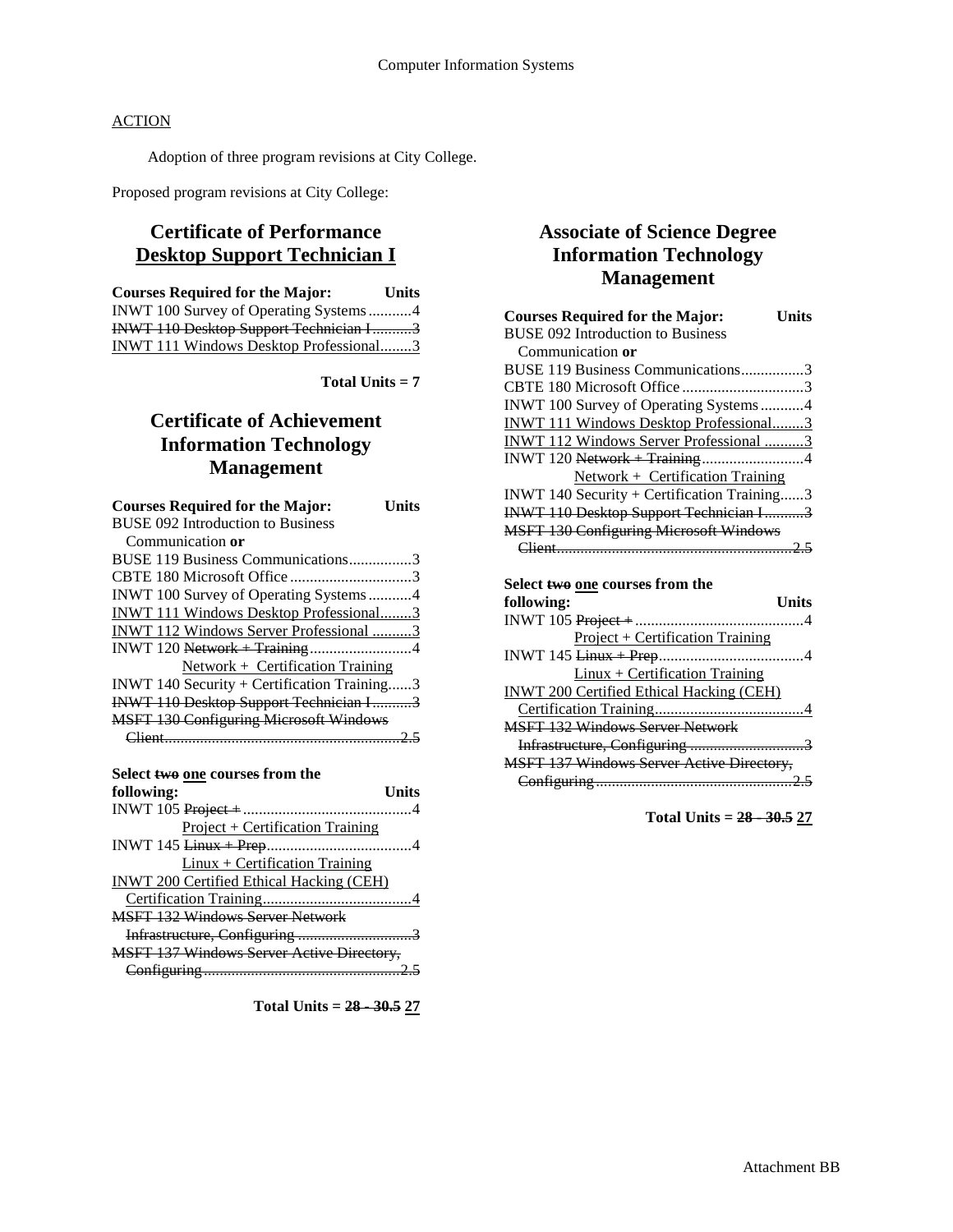Adoption of a program revision at Mesa College.

Proposed program revision at Mesa College:

# **Certificate of Achievement Acting Performance**

| <b>Courses Required for the Major:</b><br><b>Example 1</b> |  |
|------------------------------------------------------------|--|
| DRAM 112 Introduction to Script Analysis 3                 |  |
| DRAM 119 Acting for Film and Television3                   |  |
| DRAM 124 Makeup for the Stage3                             |  |
| DRAM 132 Beginning Acting3                                 |  |
| DRAM 268 Experimental Theatre 2 3 1 - 3                    |  |

| Choose six units from the following: Units |  |
|--------------------------------------------|--|
| DRAM 070 Digital Video Production for the  |  |
|                                            |  |
| DRAM 071 Digital Video Production for the  |  |
|                                            |  |
| DRAM 119 Acting for Film and Television3   |  |
| DRAM 133 Intermediate Acting 3             |  |
| DRAM 134 Beginning Voice for Actors3       |  |
| DRAM 165 Introduction to Stage Movement 3  |  |

**Total Units =**  $20 - 21$  $16 - 18$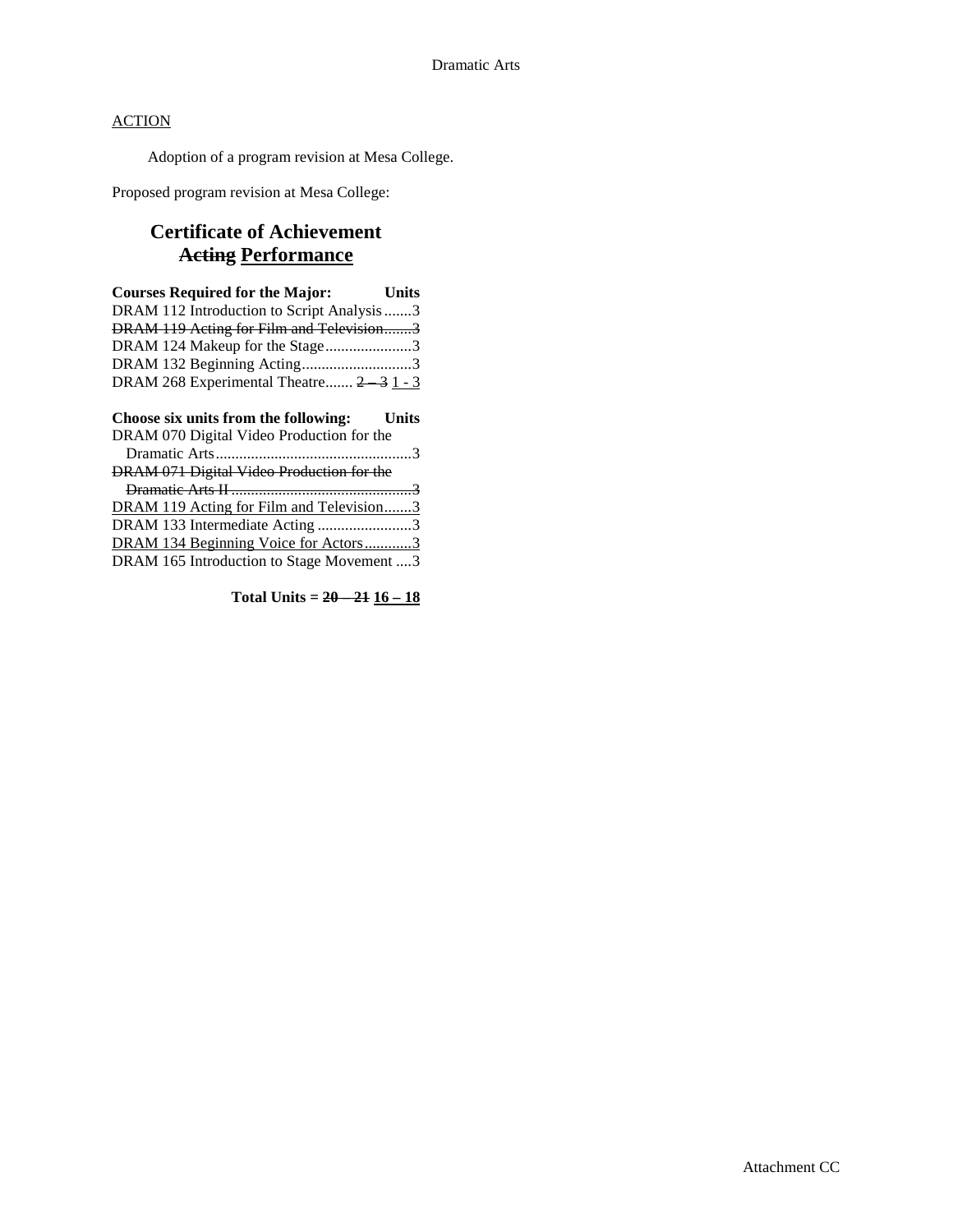Adoption of a program deactivation at City College.

Proposed program deactivation at City College:

# **Certificate of Performance English for Speakers of Other Languages**

| <b>Courses Required for the Major:</b>             | – <del>Unit</del> s |
|----------------------------------------------------|---------------------|
| <b>ESOL 040 Reading and Writing for Non Native</b> |                     |
|                                                    |                     |
| or                                                 |                     |
| ESOL 045 Accelerated Reading, Writing, and         |                     |
| Grammar for Non-Native Speakers of                 |                     |
|                                                    |                     |
| Select 6 units from the following:                 | <b>Hnits</b>        |
|                                                    |                     |
| ESOL 031 Reading for Non-native Speakers of        |                     |

English II.........................................................3 ESOL 032 Listening and Speaking for Non-Native Speakers of English II .............................3

**Total Units = 12 – 15**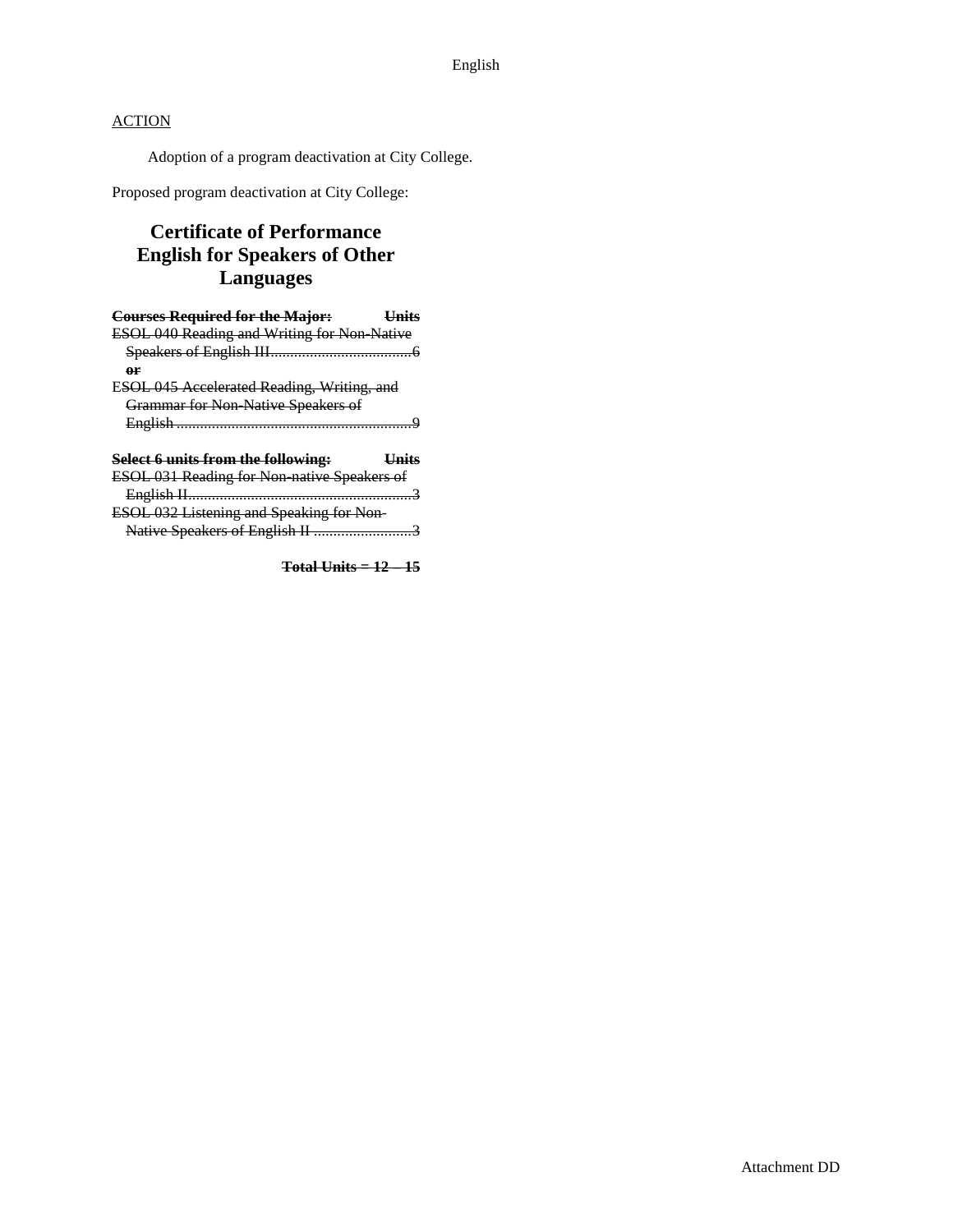Adoption of a program revision at Miramar College.

Proposed program revision at Miramar College:

# **Certificate of Performance Advanced ESOL Certificate Advanced ELAC Certificate**

| <b>Courses Required for the Major:</b>              | Units        |
|-----------------------------------------------------|--------------|
| ELAC 033 Academic Listening and                     |              |
|                                                     |              |
| ELAC 045 Integrated Reading, Writing, and           |              |
|                                                     |              |
| <b>ESOL 040 Reading and Writing for Non Native</b>  |              |
|                                                     |              |
|                                                     |              |
|                                                     |              |
| <b>Select 9 units:</b>                              | <u>Units</u> |
| <b>ESOL 030 Writing for Non native Speakers of</b>  |              |
|                                                     |              |
| <b>ESOL 031  Reading for Non native Speakers of</b> |              |
| English II or                                       |              |
| <b>ESOL 032 Listening and Speaking for Non-</b>     |              |

**Total Units = 15 9**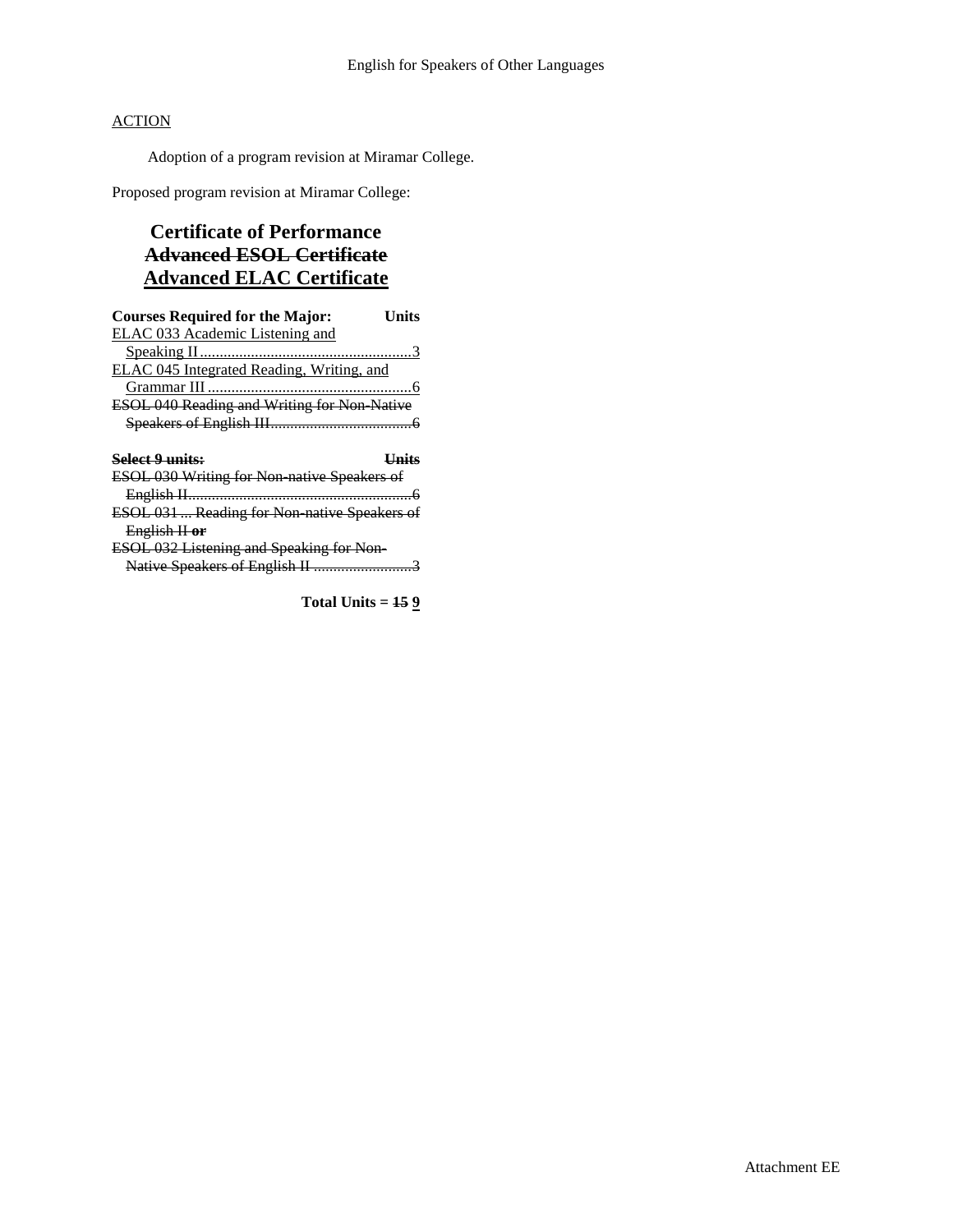Adoption of two program revisions at Mesa College.

Proposed program revisions at Mesa College:

# **Certificate of Achievement Computer Fashion Technology: Merchandising**

*The Fashion Program suggests students take Fashion 270, Work Experience, near the end of their course of study.*

| <b>Courses Required for the Major:</b><br>Units |
|-------------------------------------------------|
| FASH 105 Introduction to Fashion3               |
| FASH 108 Analysis, Evaluation, and              |
| Comparison of Ready-to-Wear Fashion3            |
| FASH 110 Fashion Buying/Management3             |
| FASH 173 Fashion Marketing on the Internet1     |
| FASH 175 Computer Fashion Design: Adobe         |
|                                                 |
| FASH 176 Computer Fashion Design: Adobe         |
|                                                 |
| FASH 178 Computer Publishing and Portfolio3     |
| FASH 179 Fashion Photo Styling3                 |
|                                                 |
| CBTE 173 Introduction to E Commerce3            |
|                                                 |
| WEBD 173 E-Commerce Website Creation3           |

**Total Units = 30**

# **Associate of Science Degree Computer Fashion Technology: Merchandising**

| <b>Courses Required for the Major:</b><br><b>Units</b> |
|--------------------------------------------------------|
| FASH 105 Introduction to Fashion3                      |
| FASH 108 Analysis, Evaluation, and                     |
| Comparison of Ready-to-Wear Fashion3                   |
| FASH 110 Fashion Buying/Management3                    |
| FASH 190 Fashion Entrepreneurship3                     |
| FASH 125 Fashion Selection3                            |
| FASH 173 Fashion Marketing on the Internet1            |
| FASH 175 Computer Fashion Design: Adobe                |
|                                                        |
| FASH 176 Computer Fashion Design: Adobe                |
|                                                        |
| FASH 178 Computer Publishing and Portfolio3            |
| FASH 179 Fashion Photo Styling3                        |
|                                                        |
|                                                        |
| ARTF 150B Beginning Graphic Design3                    |
| <b>or</b>                                              |
| MULT 101 Introduction to Multimedia4                   |
|                                                        |
| CBTE 173 Introduction to E-Commerce3                   |
| CBTE 180 Microsoft Office 3                            |
| WEBD 173 E-Commerce Website Creation3                  |

**Total Units = 41 – 42**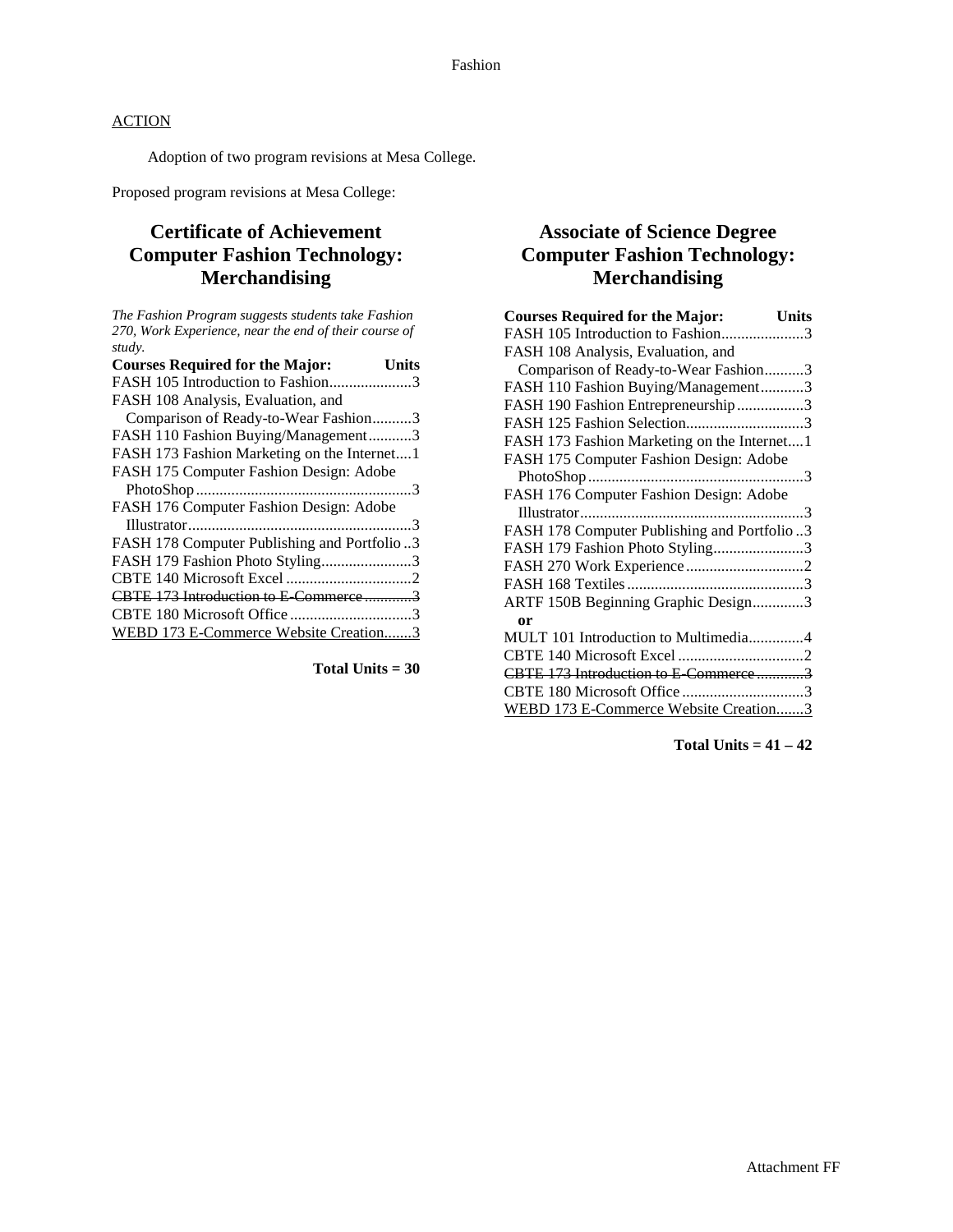Adoption of a program revision at Miramar College.

Proposed program revision at Miramar College:

# **Associate of Science Degree Occupational/Technical Studies**

### **Courses Required for the Major:**

| Select at least one course from the following<br><b>Units</b><br><b>Occupational courses:</b> |
|-----------------------------------------------------------------------------------------------|
| ACCT 120 Federal Income Tax 3                                                                 |
| <b>ACCT 150 Computer Accounting</b>                                                           |
|                                                                                               |
| ADJU 101 Introduction to Administration of                                                    |
|                                                                                               |
|                                                                                               |
| ADJU 106 Diversity and Community                                                              |
|                                                                                               |
|                                                                                               |
| ADJU 161 Juvenile Procedures 3                                                                |
| ADJU 162 Criminal Investigation 3                                                             |
|                                                                                               |
| ADJU 201 California Criminal Procedure 3                                                      |
| ADJU 205 Leadership Theory and Practice 3                                                     |
| ADJU 210 Rules of Evidence 3                                                                  |
| <b>BANK 100 Introduction to Financial Services3</b>                                           |
| BANK 102 Mortgage Brokerage and Banking4                                                      |
| <b>BANK 103 Introduction to Investments3</b>                                                  |
| BUSE 100 Introduction to Business 3                                                           |
| BUSE 101 Business Mathematics 3                                                               |
| BUSE 119 Business Communications 3                                                            |
| <b>BUSE 120 Personal Financial Management3</b>                                                |
| BUSE 150 Human Relations in Business 3                                                        |
| <b>BUSE 155 Managing the Small Business3</b>                                                  |
| <b>BUSE 157 Developing a Plan for the Small</b>                                               |
|                                                                                               |
| <b>BUSE 201 Business Organization and</b>                                                     |
|                                                                                               |
| LEGL 100A Introduction to Paralegalism1                                                       |
| LEGL 100B Legal Procedures 2                                                                  |
|                                                                                               |
| LEGL 110 Legal Writing & Communications 3                                                     |
| LEGL 115 Civil Litigation Procedures 3                                                        |
|                                                                                               |
|                                                                                               |
| MARK 100 Principles of Marketing 3                                                            |
| PARA 100A Paralegalism and Ethics 1                                                           |
|                                                                                               |
|                                                                                               |
| PARA 110 Legal Writing & Communications3                                                      |
| PARA 115 Civil Litigation - Procedures3                                                       |
|                                                                                               |

| PERG 130 Career - Life Planning 3 |
|-----------------------------------|
| REAL 101 Real Estate Principles 3 |
| REAL 115 Real Estate Finance I 3  |

| Select at least one course and the remainder   |
|------------------------------------------------|
| of units needed to meet the minimum of 18      |
| from the following technical courses: Units    |
| AVIA 101 Private Pilot Ground School 3         |
| AVIA 105 Introduction to Aviation and          |
|                                                |
| AVIA 125 Aviation and Airport Management3      |
| AVIA 128 Group Dynamics for High Risk          |
|                                                |
| AVIA 133 Human Factors in Aviation 3           |
| AVIA 151 Helicopter Ground School 3            |
| AVIA 161 Remote Pilot Ground School3           |
| AVIA 228 Group Dynamics II 3                   |
| <b>AVIM 101G General Aviation Technology</b>   |
|                                                |
| <b>AVIM 101H General Aviation Technology</b>   |
|                                                |
| <b>AVIM 102G General Aviation Maintenance</b>  |
|                                                |
| <b>AVIM 102H General Aviation Maintenance</b>  |
|                                                |
| AVIM 103B Aircraft Welding and Sheetmetal      |
|                                                |
| AVIM 103D Aircraft Landing Gear Systems 3      |
| AVIM 104B Applied Aircraft Welding and         |
|                                                |
| <b>AVIM 104D Applied Aircraft Landing Gear</b> |
|                                                |
| <b>AVIM 105A Aircraft Cabin Atmosphere</b>     |
|                                                |
| <b>AVIM 106A Aircraft Cabin Atmosphere</b>     |
|                                                |
| AVIM 109A Airframe Electrical Systems 3        |
| AVIM 109B Powerplant Ignition Systems 2        |
| <b>AVIM 110A Applied Airframe Electrical</b>   |
|                                                |
| AVIM 107B Turbine Engines 3                    |
| AVIM 108B Applied Turbine Engines 1            |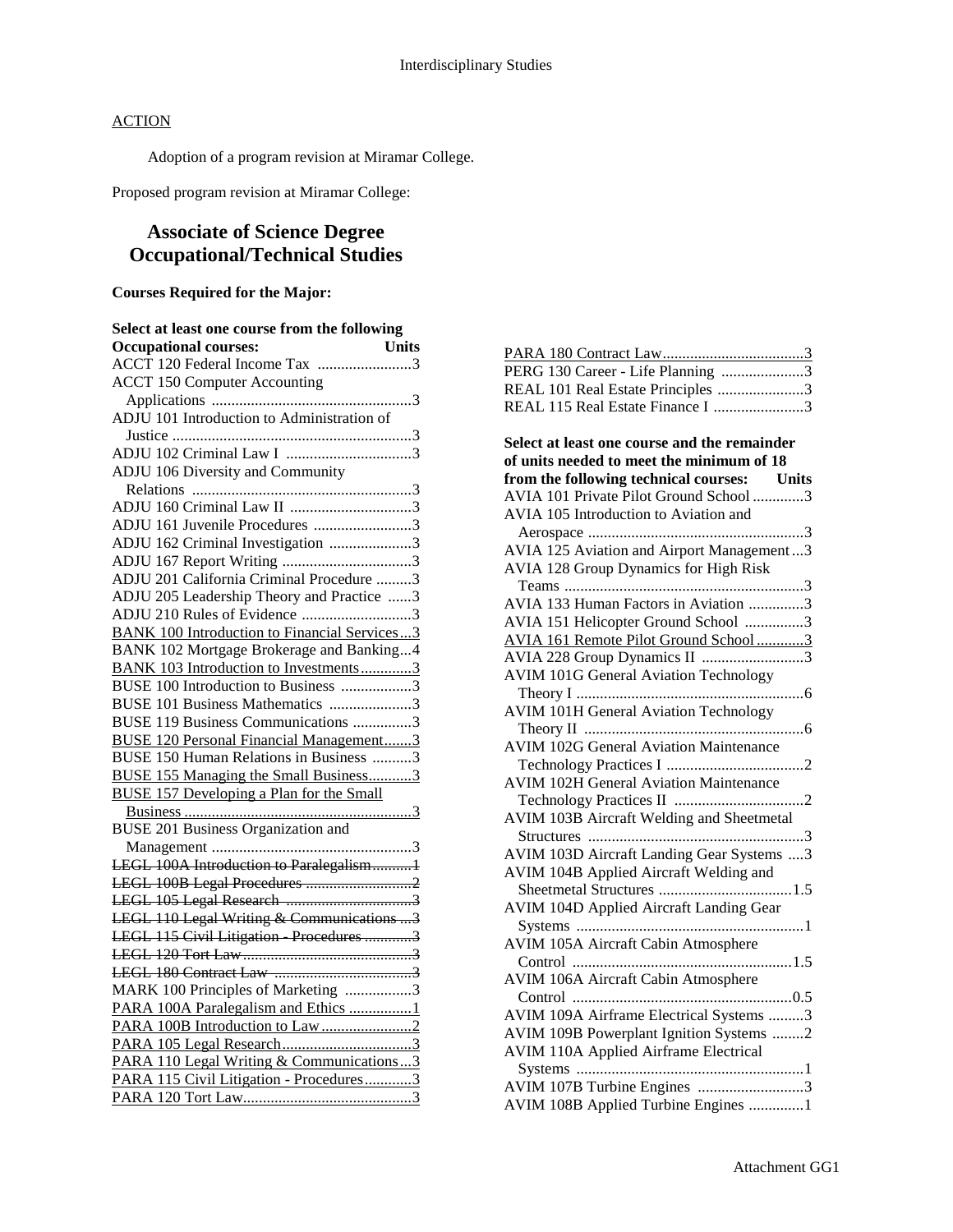| AVIM 109D Aircraft Fire Protection and Digital                          |
|-------------------------------------------------------------------------|
|                                                                         |
| AVIM 111C Reciprocating Engines I 3                                     |
| AVIM 111D Reciprocating Engines II 3                                    |
| AVIM 112C Applied Reciprocating Engines I2                              |
| <b>AVIM 112D Applied Reciprocating Engines</b>                          |
|                                                                         |
| AVIM 120 Basic D.C. Electronics Theory3                                 |
| AVIM 121A Applied Basic D.C.                                            |
|                                                                         |
| AVIM 249 Induction and Fuel Metering3                                   |
| BIOL 131 Introduction to Biotechnology4                                 |
| BIOL 132 Applied Biotechnology I 4                                      |
| BIOL 133 Applied Biotechnology II 4                                     |
| BIOL 134 Introduction to the Biotechnology                              |
|                                                                         |
| <b>CBTE 114 Introduction to Microsoft</b>                               |
|                                                                         |
| CBTE 120 Beginning Microsoft Word 2                                     |
| CBTE 122 Intermediate Microsoft Word3                                   |
| CBTE 127 Introduction to PowerPoint 2                                   |
| <b>CBTE 128 Comprehensive Microsoft</b>                                 |
|                                                                         |
|                                                                         |
| CBTE 143 Intermediate Microsoft Excel 3                                 |
| CBTE 152 Beginning Microsoft Access 2                                   |
| CBTE 153 Intermediate Microsoft Access3                                 |
| CBTE 162 Web Page Creation 2                                            |
|                                                                         |
|                                                                         |
| <b>CBTE 165 Webpage Creation with</b>                                   |
|                                                                         |
| CBTE 170 Desktop Publishing 2                                           |
| CBTE 180 Microsoft Office 3                                             |
| DIES 100 Introduction to Diesel Technology 2                            |
| DIES 121 Diesel Engines A or                                            |
| DIES 122 Diesel Engines B or                                            |
|                                                                         |
| DIES 135 Applied Failure Analysis 3                                     |
| DIES 144 Electronics for Diesel Technology 3                            |
| <b>DIES 160 Heavy Duty Manual</b>                                       |
|                                                                         |
| DIES 170 Truck Drive Axles and                                          |
|                                                                         |
| EMGM 105A Emergency Medical Technician -                                |
|                                                                         |
| <b>EMGM 106 Emergency Medical Technician -</b>                          |
|                                                                         |
| FIPT 101 Fire Protection Organization 3                                 |
| FIPT 102 Fire Prevention Technology 3                                   |
| FIPT 103 Fire Protection Equipment and                                  |
|                                                                         |
| FIPT 104 Building Construction for Fire                                 |
|                                                                         |
| FIPT 105 Fire Behavior and Combustion 3                                 |
| FIPT 107 Fire Fighting Tactics and Strategy 3                           |
| FIPT 109 Fire Service Hydraulics 3<br>FIPT 110A Wildland Fire Control 2 |

| FIPT 150A Introduction to Fire Suppression and |
|------------------------------------------------|
| Maintenance Manipulative Tasks                 |
|                                                |
| FIPT 160 Introduction to Open Water            |
|                                                |
| MLTT 201 Clinical Chemistry and Urinalysis4    |
| MLTT 202 Clinical Hematology and               |
|                                                |
| MLTT 203 Clinical Microbiology4                |

**Total Units = 18**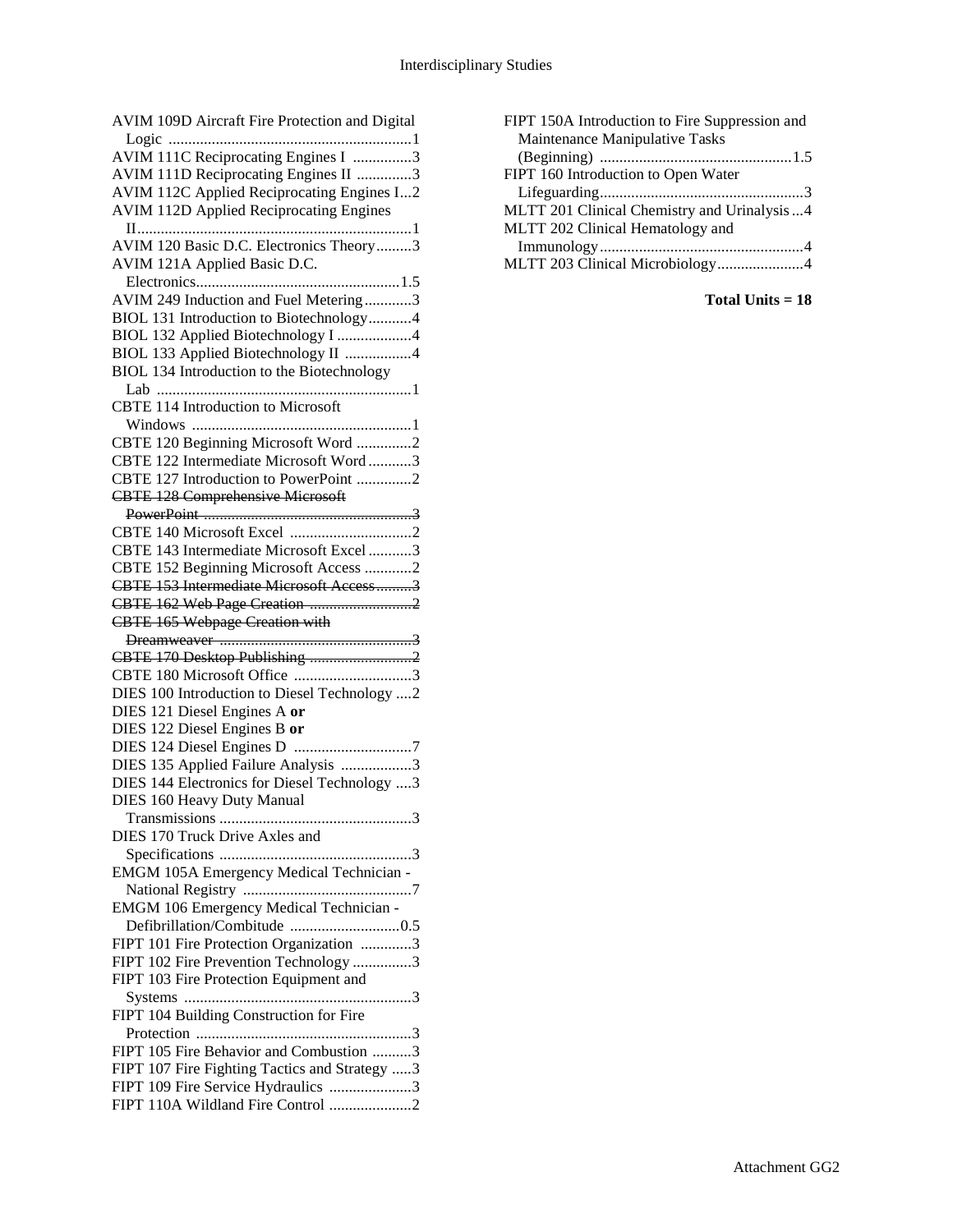Adoption of two program revisions at City College.

Proposed program revisions at City College:

# **Certificate of Achievement Labor Studies**

| <b>Courses Required for the Major:</b> Units |  |
|----------------------------------------------|--|
| LABR 100 American Labor Movement3            |  |
|                                              |  |
| LABR 104 Collective Bargaining3              |  |
| LABR 106A Grievance Handling3                |  |

| Select a minimum of six units from: Units |  |
|-------------------------------------------|--|
| LABR 106B Arbitration Procedure3          |  |
|                                           |  |
| LABR 110 Administrative Practices 3       |  |
| LABR 112 California Workers Compensation3 |  |
|                                           |  |
| LABR 122B Shop Steward, Level II1         |  |
| LABR 123A Occupational Safety and         |  |
|                                           |  |
|                                           |  |

**Total Units = 18 - 18.5**

# **Associate of Science Degree Labor Studies**

| <b>Courses Required for the Major:</b>    | Units |
|-------------------------------------------|-------|
| LABR 100 American Labor Movement3         |       |
|                                           |       |
| LABR 104 Collective Bargaining3           |       |
| LABR 106A Grievance Handling3             |       |
| LABR 108 Labor and Politics 3             |       |
| LABR 110 Administrative Practices 3       |       |
|                                           |       |
|                                           |       |
| Select a minimum of six units from: Units |       |
| LABR 106B Arbitration Procedure3          |       |
| LABR 112 California Workers Compensation3 |       |
| LABR 122A Shop Steward, Level I 1         |       |
| LABR 122B Shop Steward, Level II1         |       |
| LABR 123A Occupational Safety and         |       |

**Total Units = 24 - 24.5 21 – 21.5**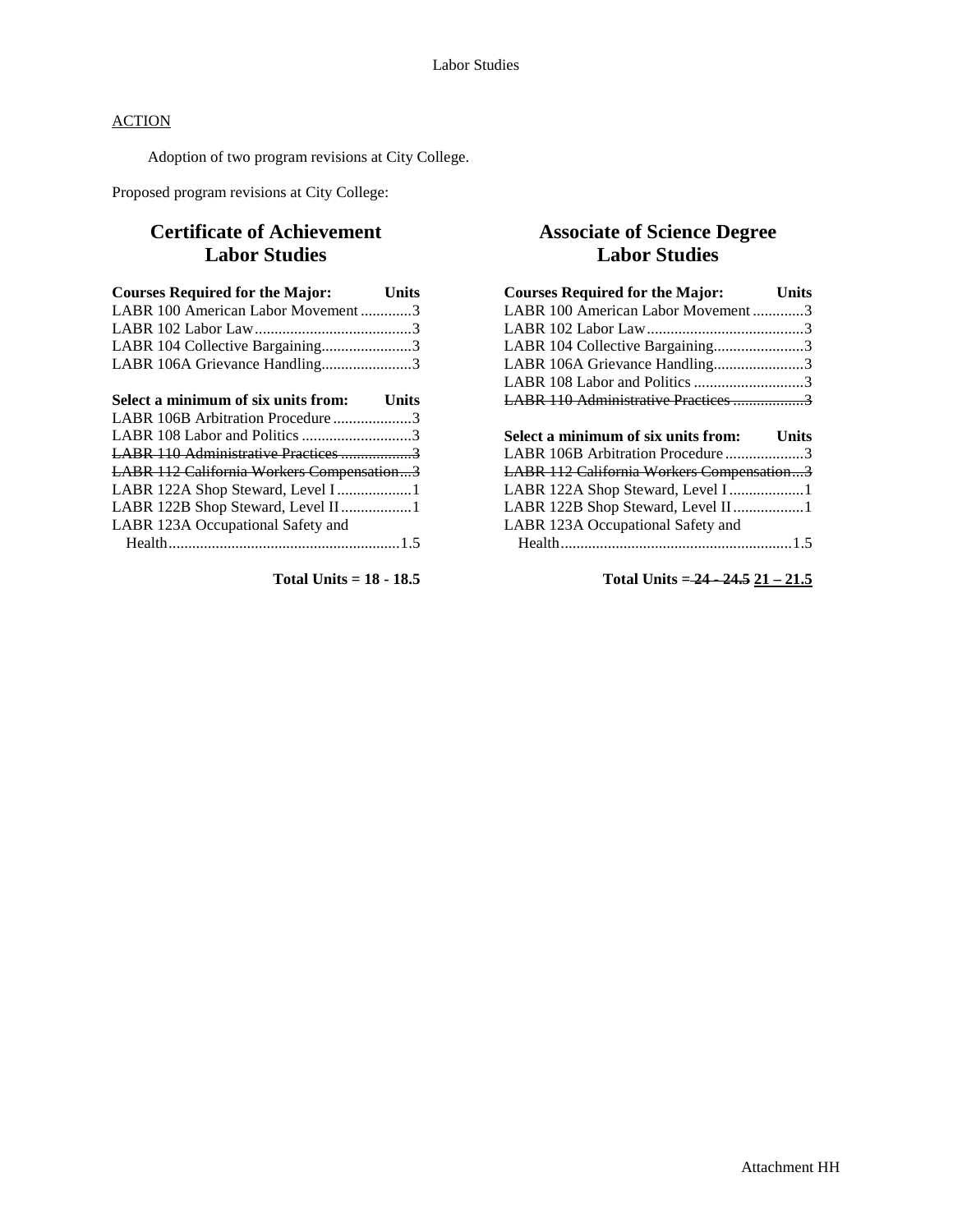Adoption of a program revision at Mesa College.

Proposed program revision at Mesa College:

# **Associate of Arts Degree Liberal Arts and Sciences: Social and Behavioral Sciences – Economics**

| <b>Courses Required for the Major:</b> Units                            |
|-------------------------------------------------------------------------|
| ECON 120 Principles of Macroeconomics3                                  |
| ECON 121 Principles of Microeconomics 3                                 |
| Select a minimum of 12 units:<br><b>Units</b>                           |
| Select a minimum of 12 units: Units<br>ACCT 116A Financial Accounting 4 |
| ACCT 116B Managerial Accounting 4                                       |
| BUSE 115 Statistics for Business3                                       |
| BUSE 120 Personal Financial Management3                                 |
| <b>BUSE 190 Academic and Career Opportunities</b>                       |
|                                                                         |
| <b>BUSE 115 Statistics for Business or</b>                              |
| MATH 119 Elementary Statistics3                                         |
| PSYC 258 Behavioral Science Statistics3                                 |
|                                                                         |
| CBTE 140A Introduction to Microsoft Excel1                              |
| CBTE 151 Microsoft Access: Basic 1                                      |
| CBTE 161 Learning the Internet 1                                        |
| CISC 181 Principles of Information Systems4                             |
|                                                                         |
| LIBS 101 Information Literacy and Research                              |
|                                                                         |
| MATH 121 Basic Techniques of Applied                                    |
|                                                                         |
| MATH 122 Basic Techniques of Calculus II 3                              |
| MATH 150 Calculus with Analytic                                         |
|                                                                         |
| MATH 151 Calculus with Analytic                                         |
|                                                                         |
| MATH 252 Calculus with Analytic                                         |
|                                                                         |
| MATH 254 Introduction to Linear Algebra 3                               |
| MATH 255 Differential Equations3                                        |
| or any Foreign Language courses, including                              |
| AMSL.                                                                   |

**Total Units = 18**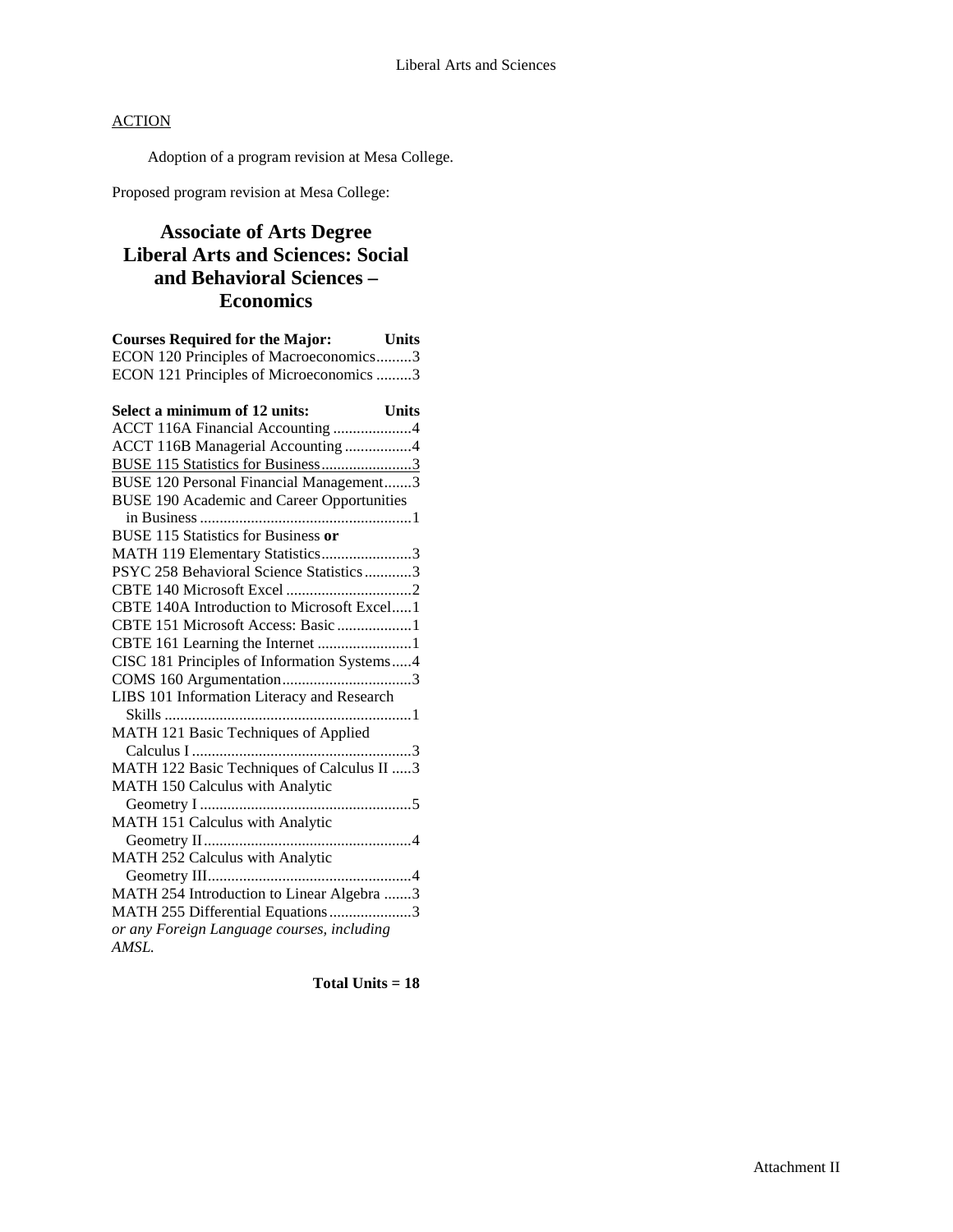Adoption of a program revision at Mesa College.

Proposed program revision at Mesa College:

# **Certificate of Achievement Interactive Media Production**

| <b>Courses Required for the Major:</b> Units                                                        |
|-----------------------------------------------------------------------------------------------------|
| MULT 101 Introduction to Multimedia4                                                                |
| MULT 112 Beginning Unity 3D and 2D Game                                                             |
|                                                                                                     |
| MULT 114 Intermediate Unity 3D and 2D Game                                                          |
|                                                                                                     |
| MULT 121 Digital Image Editing I: Introduction                                                      |
|                                                                                                     |
| MULT 123 Digital Video I: Introduction to                                                           |
|                                                                                                     |
| <b>MULT 127 Creating User Centered Content 3</b>                                                    |
| MULT 137 3D Animation I: Introduction to 3D                                                         |
|                                                                                                     |
| <b>CBTE 165 Webpage Creation with</b>                                                               |
|                                                                                                     |
| WEBD 127 Creating User-Centered Content3                                                            |
| <b>WEBD 162 Beginning Web Development:</b>                                                          |
| HyperText Markup Language (HTML) and                                                                |
|                                                                                                     |
|                                                                                                     |
| Select one course from:<br><b>Units</b>                                                             |
| MULT 116 Unity Game Development4                                                                    |
| or                                                                                                  |
| MULT 122 Vector Image Editing I: Adobe                                                              |
| Illustrator or                                                                                      |
| MULT 139 3D Animation II: Character Design                                                          |
| for Film and Video Game Production or                                                               |
| MITT $T_1$ 141.2 $D_1$ A $\cdots$ $\cdots$ $\cdots$ $\cdots$ $\cdots$ $\cdots$ $D_2$ $\cdots$ $D_3$ |

- MULT 141 3D Animation III: Realism, Physics, and Particle Systems **or**
- MULT 143 3D Animation IV: 3D Short Film Production **or**
- ARTF 150A Two-Dimensional Design **or**
- ARTF 150B Beginning Graphic Design **or**
- ARTF 151 Three-Dimensional Design **or**
- ARTF 152 Color Theory ....................................3

**Total Units = 30 – 31 29 – 30**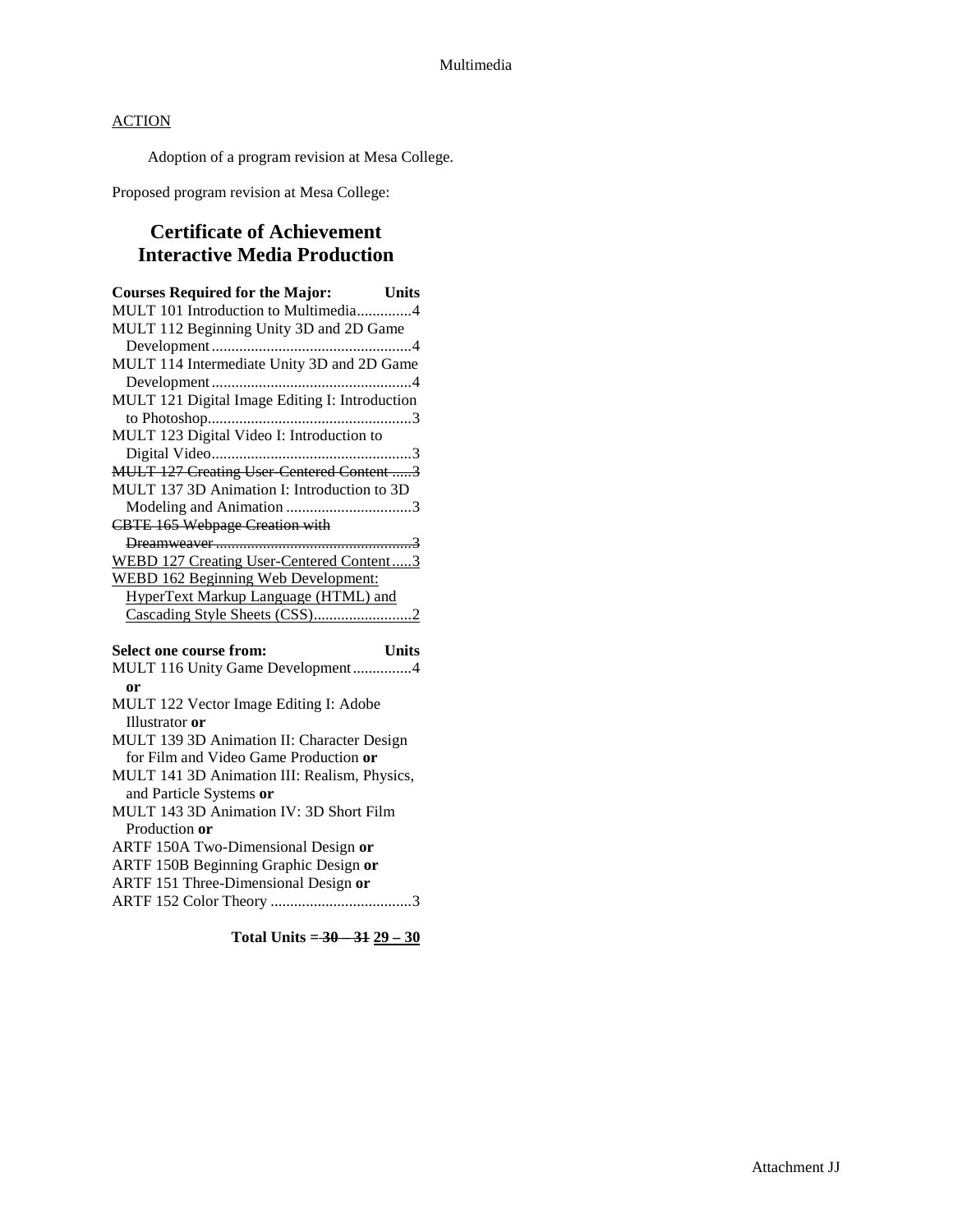Adoption of a program revision at Miramar College.

Proposed program revision at Miramar College:

# **Certificate of Achievement Audio Production and Engineering**

| <b>Courses Required for the Major:</b> Units |  |
|----------------------------------------------|--|
| MUSI 108 The Business of Music3              |  |
| MUSI 150A Basic Musicianship3                |  |
| MUSI 190 The Electronic Music Studio 3       |  |
|                                              |  |
| MUSI 202 Computer Music 3                    |  |
| MUSI 204 Audio System Design and             |  |
|                                              |  |
| MUSI 205A Projects in Electronic Music 3     |  |
| MUSI 205B Projects in Electronic Music 3     |  |
|                                              |  |

### **Complete at least two of the following**

| courses:                                     |  |
|----------------------------------------------|--|
|                                              |  |
|                                              |  |
| MUSI 209B Electronic Music Studio Internship |  |
|                                              |  |
| MUSI 209C Electronic Music Studio Internship |  |
|                                              |  |
| MUSI 209D Electronic Music Studio Internship |  |
|                                              |  |
|                                              |  |

**Total Units = 26 24**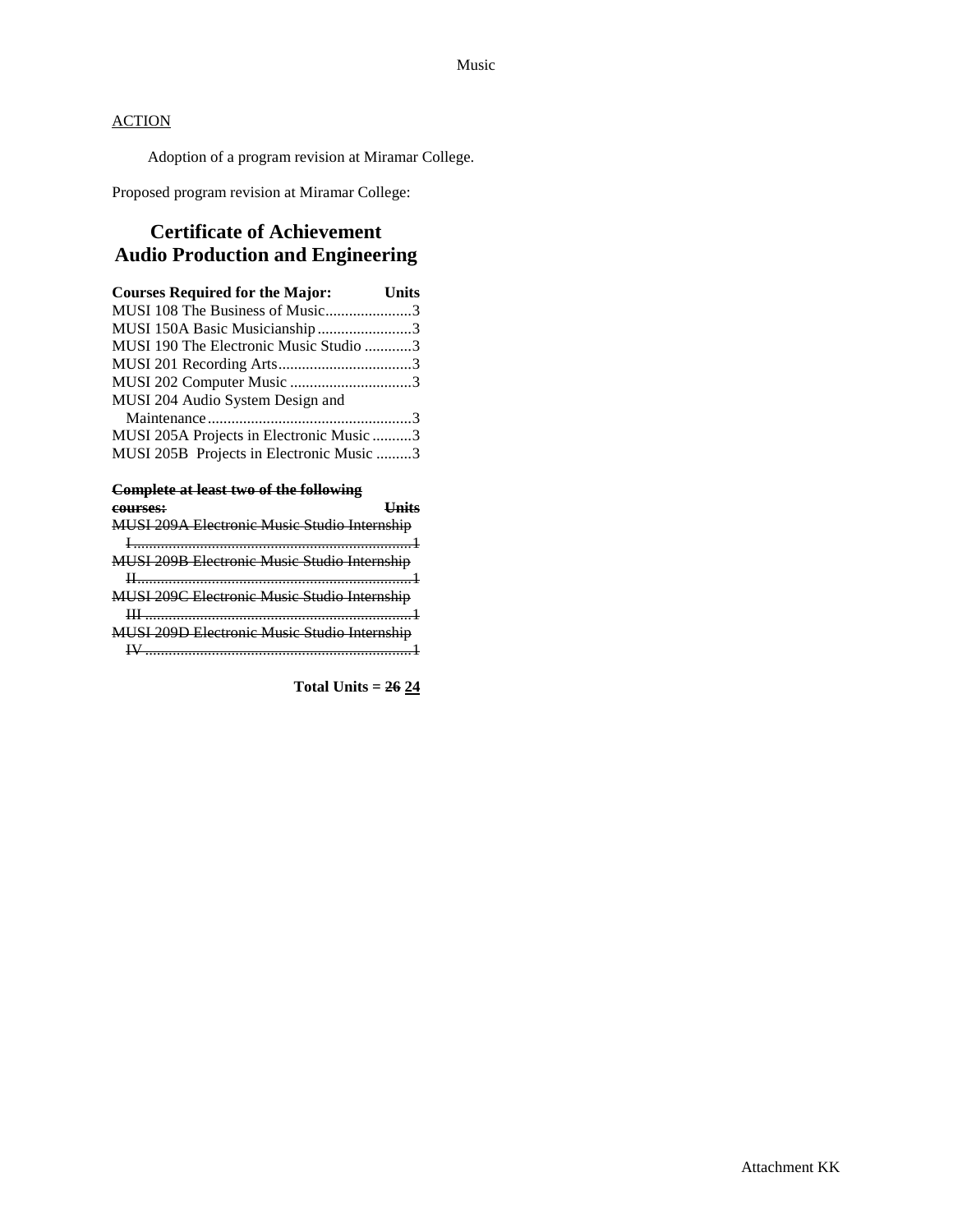Adoption of two program revisions at Miramar College.

Proposed program revisions at Miramar College:

# **Certificate of Achievement Paralegal**

| <b>Courses Required for the Major:</b>    | Units |
|-------------------------------------------|-------|
| LEGL 100A Introduction to Paralegalism1   |       |
|                                           |       |
|                                           |       |
| LEGL 110 Legal Writing & Communications 3 |       |
| LEGL 115 Civil Litigation Procedures 3    |       |
|                                           |       |
|                                           |       |
| PARA 100A Paralegalism and Ethics 1       |       |
|                                           |       |
|                                           |       |
| PARA 110 Legal Writing & Communications3  |       |
| PARA 115 Civil Litigation - Procedures3   |       |
|                                           |       |
|                                           |       |

# **Select 12 units from the following legal**

| elective courses:                                | <b>Units</b> |
|--------------------------------------------------|--------------|
| <b>LEGL 106 Computer Assisted Legal Research</b> |              |
|                                                  |              |
| <b>LEGL 140 Law Office Management and</b>        |              |
|                                                  |              |
| <b>LEGL 145 Federal Court Practices and</b>      |              |
|                                                  |              |
| LEGL 150 Criminal Litigation and Procedure 3     |              |
| LEGL 155 Employment Law 3                        |              |
|                                                  |              |
|                                                  |              |
|                                                  |              |
| LEGL 175 Estates, Trusts, and Wills 3            |              |
|                                                  |              |
| LEGL 205 Environmental Law 3                     |              |
|                                                  |              |
| LEGL 215 Administrative Law3                     |              |
| LEGL 220 Intellectual Property Law 3             |              |
|                                                  |              |
| <b>LEGL 270 Paralegal Internship / Work</b>      |              |
|                                                  |              |
| LEGL 296 Individualized Instruction in Legal     |              |
|                                                  |              |

| PARA 140 Law Office Management and           |
|----------------------------------------------|
|                                              |
| PARA 145 Federal Court Practices and         |
|                                              |
| PARA 150 Criminal Litigation and Procedure3  |
| PARA 155 Employment Law3                     |
| PARA 160 Bankruptcy Law3                     |
|                                              |
|                                              |
| PARA 175 Estates, Trusts, and Wills3         |
|                                              |
| PARA 205 Environmental Law3                  |
| PARA 210 Immigration Law3                    |
| PARA 215 Administrative Law3                 |
| PARA 220 Intellectual Property Law3          |
|                                              |
|                                              |
| PARA 270 Paralegal Internship / Work         |
|                                              |
| PARA 296 Individualized Instruction in Legal |
|                                              |

**A maximum of 6 units from the following lawrelated courses may be substituted for legal<br>
<u>elective courses</u>: Units elective courses:** 

| GIGLITE COULSES.                          | <b>UMB</b> |
|-------------------------------------------|------------|
| ACCT 116A Financial Accounting4           |            |
| ACCT 120 Federal Income Tax 3             |            |
|                                           |            |
|                                           |            |
| ADJU 230 Constitutional Law I3            |            |
| BUSE 140 Business Law and the Legal       |            |
|                                           |            |
|                                           |            |
|                                           |            |
| CBTE 152 Beginning Microsoft Access 2     |            |
|                                           |            |
| REAL 105 Legal Aspects of Real Estate I 3 |            |
|                                           |            |

**Total Units = 30**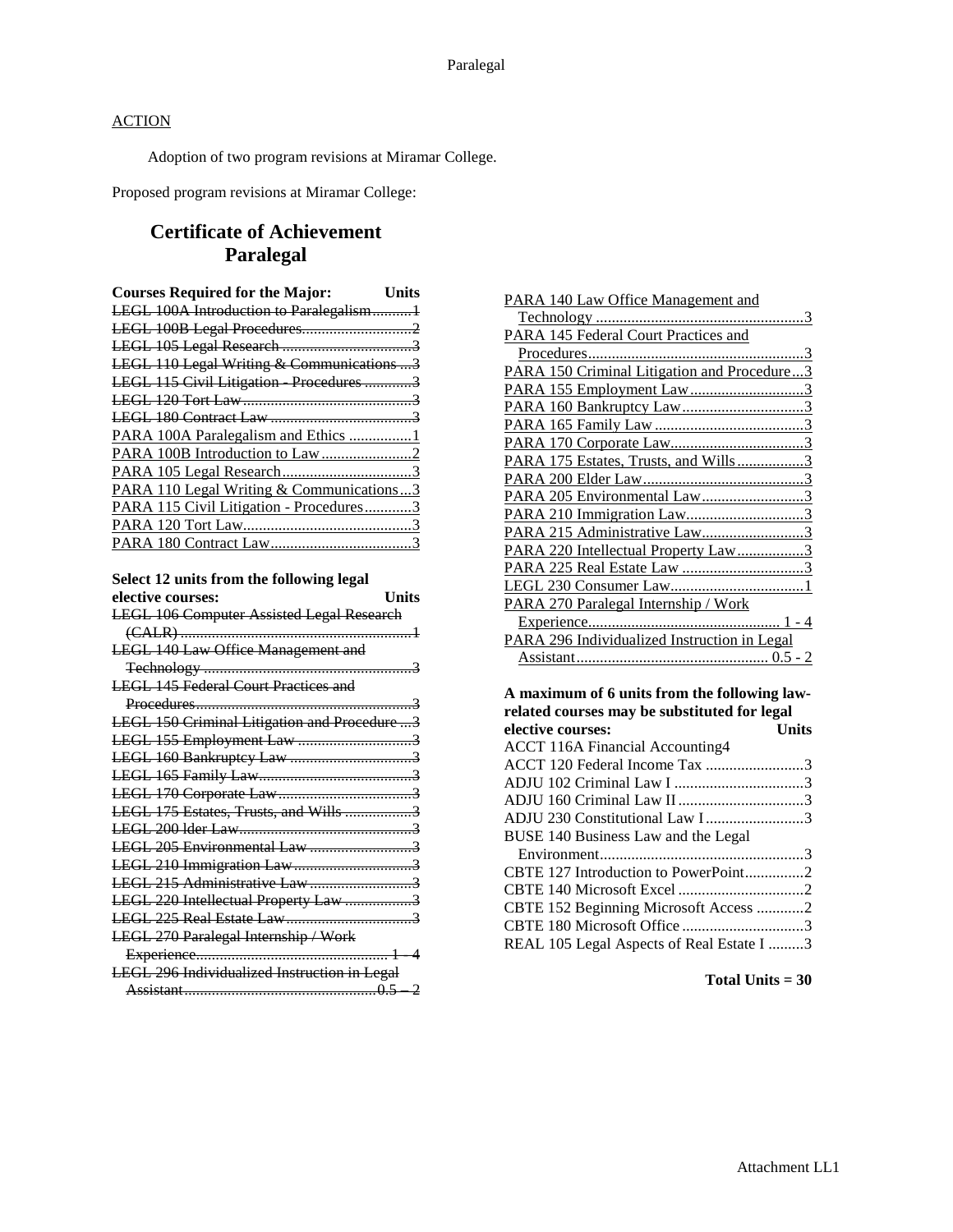# **Associate of Science Degree Paralegal**

| <b>Courses Required for the Major:</b>    | <b>Units</b> |
|-------------------------------------------|--------------|
| LEGL 100A Introduction to Paralegalism1   |              |
|                                           |              |
|                                           |              |
| LEGL 110 Legal Writing & Communications 3 |              |
| LEGL 115 Civil Litigation Procedures 3    |              |
|                                           |              |
|                                           |              |
| PARA 100A Paralegalism and Ethics 1       |              |
|                                           |              |
|                                           |              |
| PARA 110 Legal Writing & Communications3  |              |
| PARA 115 Civil Litigation - Procedures3   |              |
|                                           |              |
|                                           |              |
|                                           |              |

### **Select 12 units from the following legal**

| elective courses:                                | Units |
|--------------------------------------------------|-------|
| <b>LEGL 106 Computer Assisted Legal Research</b> |       |
|                                                  |       |
| <b>LEGL 140 Law Office Management and</b>        |       |
|                                                  |       |
| <b>LEGL 145 Federal Court Practices and</b>      |       |
|                                                  |       |
| LEGL 150 Criminal Litigation and Procedure 3     |       |
|                                                  |       |
|                                                  |       |
|                                                  |       |
|                                                  |       |
| LEGL 175 Estates, Trusts, and Wills 3            |       |
|                                                  |       |
| LEGL 205 Environmental Law 3                     |       |
| LEGL 210 Immigration Law3                        |       |
| LEGL 215 Administrative Law 3                    |       |
| LEGL 220 Intellectual Property Law 3             |       |
|                                                  |       |
| LEGL 270 Paralegal Internship / Work             |       |
|                                                  |       |
| LEGL 296 Individualized Instruction in Legal     |       |
|                                                  |       |

CBTE 180 Microsoft Office ...............................3 REAL 105 Legal Aspects of Real Estate I .........3

**Total Units = 30**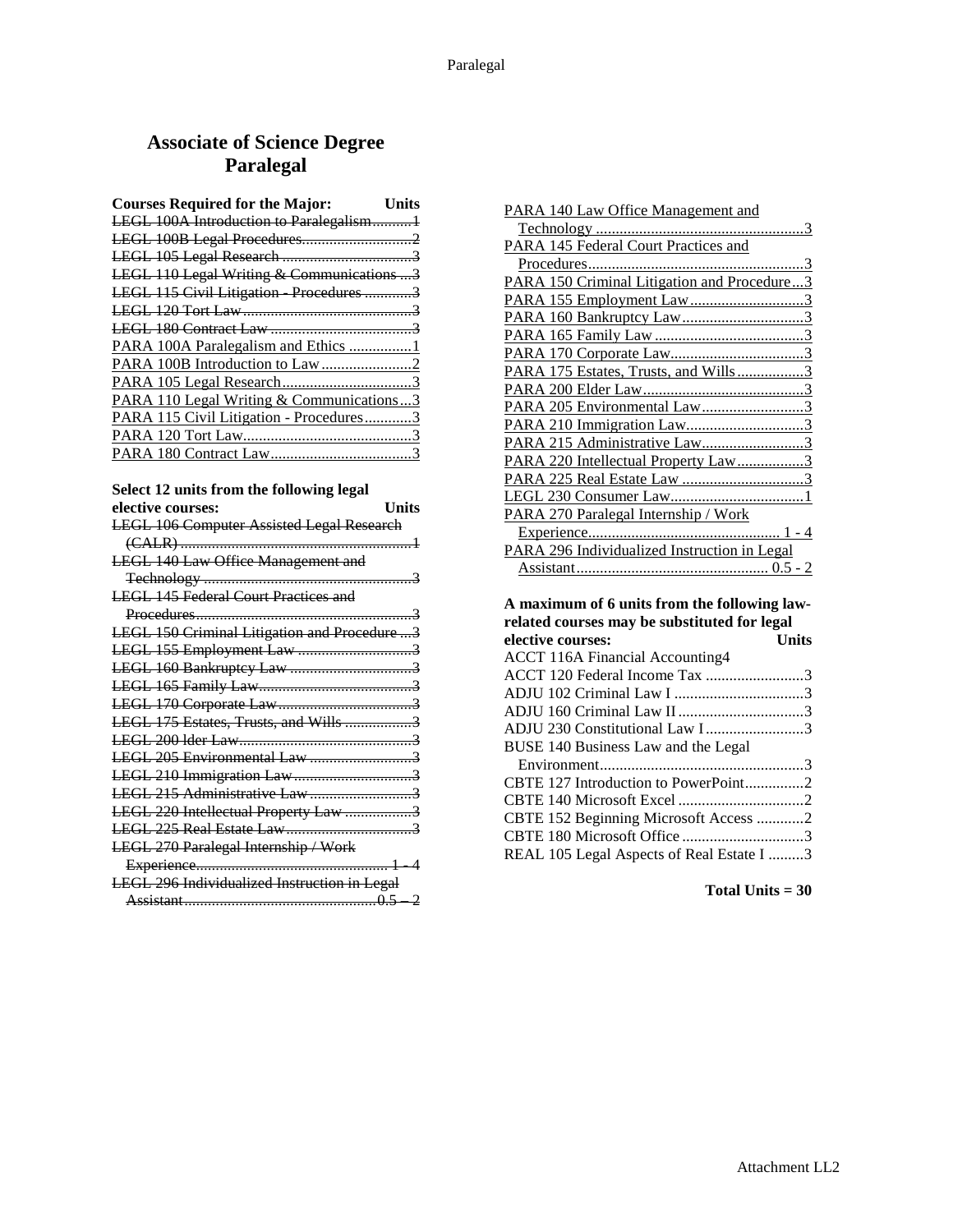Adoption of a program revision at City College.

Proposed program revision at City College:

# **Certificate of Achievement Urban Farming Professional**

| <b>Courses Required for the Major:</b>                   | Units |
|----------------------------------------------------------|-------|
| <b>AGRI 100 Principles of Sustainable</b>                |       |
|                                                          |       |
| AGRI 102 Sustainable Urban Agricultural                  |       |
|                                                          |       |
| AGRI 104 Sustainable Vegetable Production3               |       |
| <b>AGRI 110 Introduction to Fruit Tree</b>               |       |
|                                                          |       |
| AGRI 114 Plant Propagation3                              |       |
|                                                          |       |
| AGRI 125 Introduction to Soil Science3                   |       |
| <b>AGRI 130 Agriculture Direct Marketing</b>             |       |
|                                                          |       |
| AGRI 270 Work Experience in Sustainable                  |       |
|                                                          |       |
| BUSE 157 Developing a Plan for the Small                 |       |
|                                                          |       |
| BUSE 119 Business Communications3                        |       |
| <sup>1</sup> AGRI 270 is only offered as a 3 unit course |       |

**Total Units = 28 – 31 27 – 30**